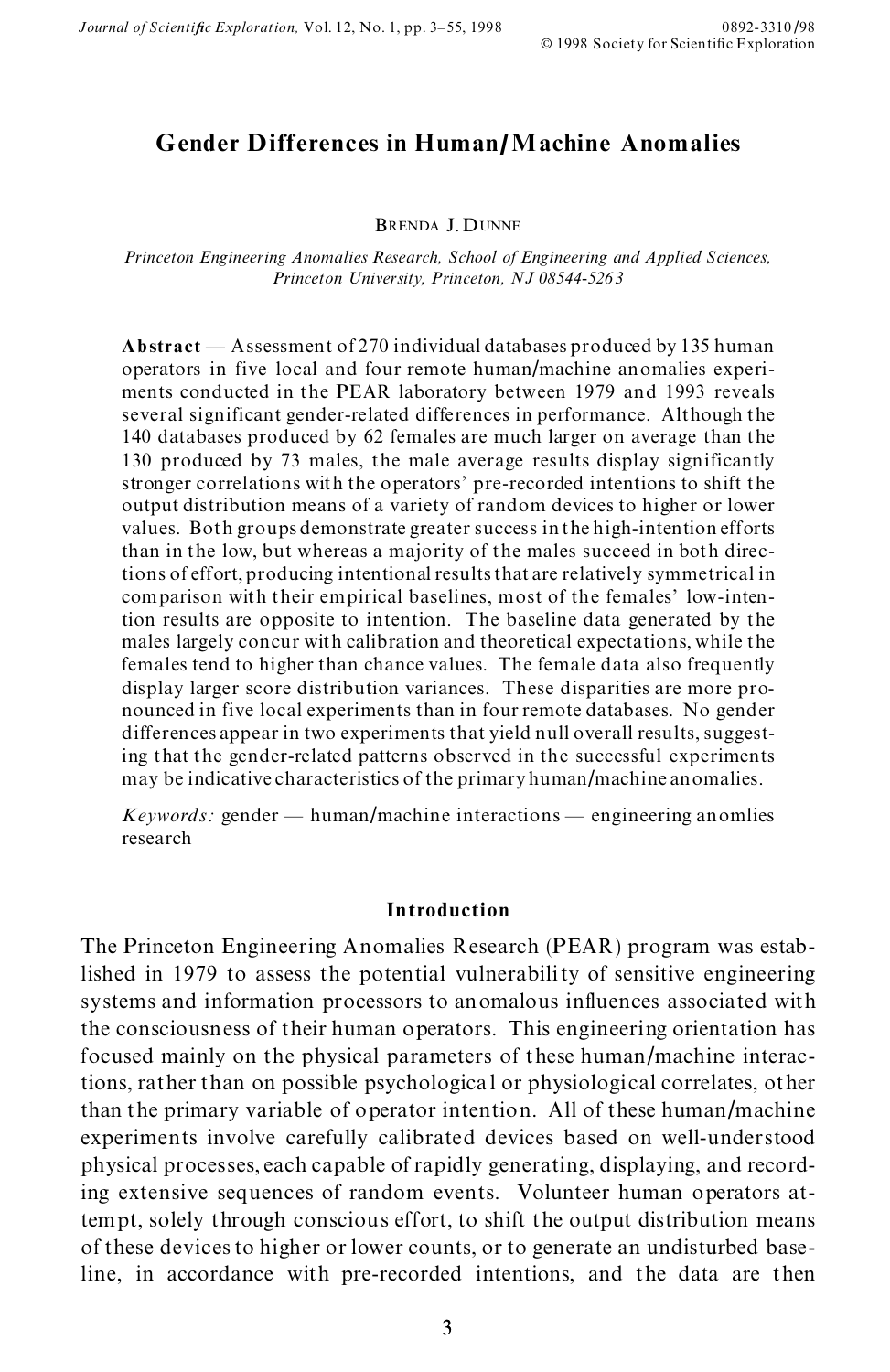#### 4 B. J. Dunne

examined for statistical correlations between those intentions and device performance. Although these databases are extraordinaril y large, consistent with the need for reliable statistical estimates of minuscule effects, they have been produced by a relatively small number of operators. Specifically, nearly 20 million experimental data points, generated between 1979 and 1993 by some 135 operators on a variety of such physical systems, have provided persuasive statistical evidence for small but repeatable shifts of the output distribution means that correlate with the operator intentions.

Previous examination of the individual operator contributions to these data bases established that their effects distributed normally around the shifted means, implying that a majority of the operators contributed incrementally to the overall results, in contrast to any dominating performances by a few exceptional operators [1]. While some qualitative indications of characteristic differences in individual performance were noted, particularly among the more prolific operators, these proved difficult to assess quantitatively because of the small signal-to-noise ratios involved. Nonetheless, since the operator pool is fairly evenly composed of 72 males and 62 females, there is an ade quate basis for exploring possible collective differences in performance as a function of gender.

The study reported here was also motivated by a body of so-called "co-operatorº experiments, wherein pairs of operators addressed the tasks with shared intentions [2]. Beyond providing further confirmation of anomalous correlations between operator intentions and mean shifts, these studies showed no evidence of any simple additive effects of individual operator performance, but did provide strong indications that operator gender may be an important contributing factor. For example, operator pairs of the same sex tended to pro duce null results, trending insignificantly in the directions opposite to intention. Opposite-sex pairs, on the other hand, produced significant overall results in the desired directions, with effects considerably larger than those generated by these same individuals working alone, and this enhancement of effect size was strongest when the two operators shared a deep emotional bond with each other. Another curiosity of these opposite-sex data was a relative symmetry between the high- and low-going achievements, unlike the asym metrical yields frequently observed in the single-operator experiments where one intention was typically found to produce considerably stronger results than the other. Prompted by these findings, a comprehensive evaluation of all of PEAR's existing databases has been undertaken to assess the relative performance of its male and female operators over nine different experiments whose design, protocols, and overall results have been detailed previously [3-1]. 8].

### **Methodology**

The most direct assessment of male/female differences in performance would appear to be a simple comparison of the composite results of the two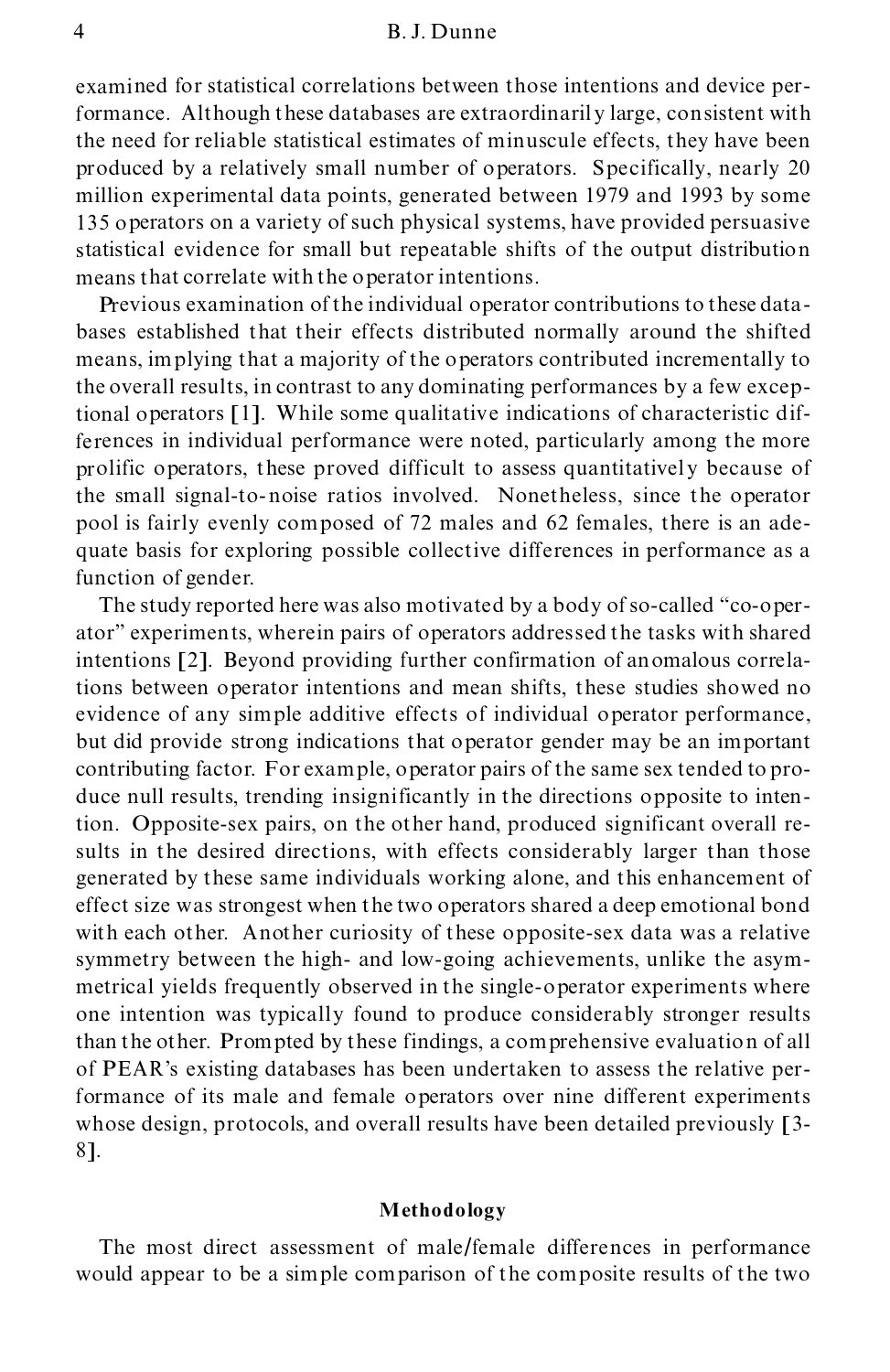## Gender Differences 5

groups for each experiment via a simple *z*-score calculation for the differ ences. However, these composite values are strongly weighted by substantial disparities in the sizes of the individual operator databases, which can easily distort their interpretation. More informative indications of the relative contri butions of the male and female operators can be obtained by examining their results on an individual basis and then comparing the average yields and the proportions of operators in each gender group who produce results correlating with intention. This proportional approach also permits comparisons across diverse databases where calculations of effects are necessarily based on differ ent scales.

In the sections to follow, the results of each of nine distinct experiments are presented by gender, both in terms of their composite and average results, and as summaries of the proportional yields of the individual operators. (Full details of the individual results are available in a Technical Report [10]). It should be noted at the outset that most of the experimental databases are relatively small in terms of the numbers of contributing operators, and thus the statistical results based on these proportions frequently entail large error bars. It should also be noted that many of the operators participated in more than one experiment, but since all of the experiments are independent of each other, each operator-experiment database is treated as a separate entity. This ap proach results in a total of 270 individual contributions over nine separate ex periments, 130 from male operators and 140 from female, comprising a more robust base for overall statistical assessment of gender contributions.

## *1. Random Event Generator Experiments*

The most extensive PEAR databases have utilized a microelectronic random event generator (REG) as the target device [3-6]. The "benchmark" experiment comprises more than 2.5 million trials, each consisting of 200 random bi nary samples. These data were generated over a 12-year period by 91 operators in 522 independent experimental series ranging in size from 1000 to 5000 trials per intention, depending on the protocol involved. (In all PEAR experi ments, a "series" is the pre-established evaluative unit, each constituting an independent replication of the basic experiment.) The benchmark REG database was accumulated over three distinct experimental phases which differed in terms of series size, run length (the number of trials produced automatically as a result of a single initiating button push), and the number of secondary options available to the operator, *e.g.,* run length, automatic or manual operation, volitional or instructed assignment of intention, or the available modes of visual feedback on the machine face and its accompanying computer screen. However, all the experiments followed the same basic tri-polar protocol in which the operator was seated in the same room as the device and generated data under three distinct intentions: attempts to shift the mean of the output distributions in the positive direction (HI), in the negative direction (LO), or to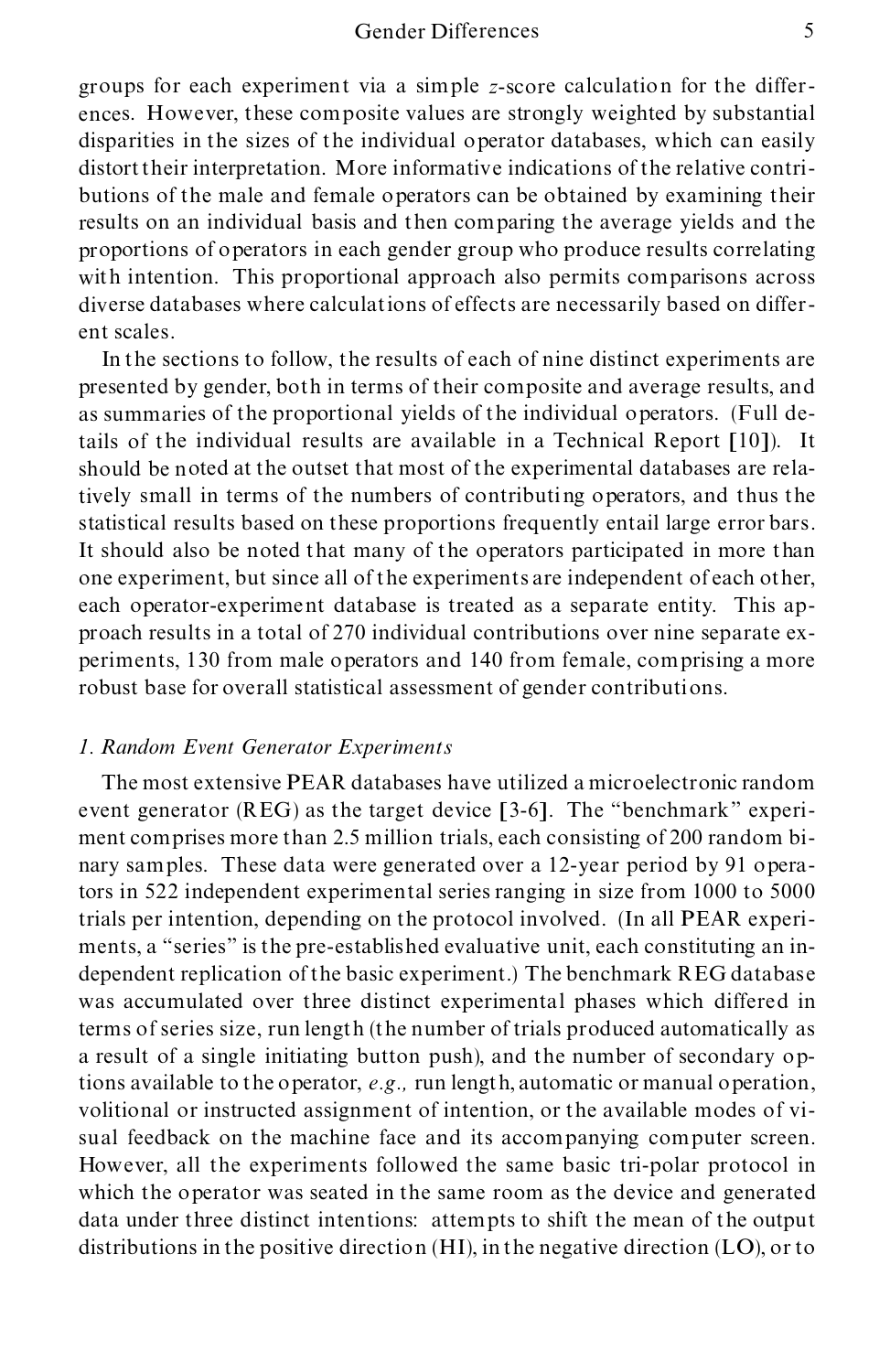#### 6 B. J. Dunne

produce a baseline (BL) under no directional intention, with all other conditions held constant for the duration of a given series.

Of the 91 operators who contributed to this database, 50 males produced a total of 228 series, or approximately 327,000 trials per intention, and 41 fe males generated 294 series, or approximately 506,000 trials per intention. (These numbers are approximate because in some of the earlier series a ran domly assigned instruction for the direction of each run resulted in unequal numbers of trials per intention; a later modification of the program guaranteed equal numbers of trials per intention in this "Instructed" mode.) The composite results of this database , as well as the relative contributions by male and fe male operators, are summarized in Table 1. The "normalized deviation,"  $\delta_c$ , utilized here is simply the deviation of the composite experimental mean from the theoretical expectation of 100, multiplied by 100 for convenience of tabulation. It provides an indication of the magnitude of the deviation achieved, but is vulnerable to statistical uncertainty for small data sets.<sup>1</sup> The "z-score", or *zc,* defined as the deviation of the composite experimental mean from the theoretical expectation normalized by the standard error, , where  $\sigma_0$  is the theoretical trial standard deviation and *N* is the number of trials in the given data set, provides a more reliable indication of the statistical significance of the achieved deviation over databases of varying sizes but, as noted above, can obscure the absolute magnitude of achievement in the smaller data sets. These two indicators,  $\delta_c$  and  $z_c$ , thus complement one another for interpretation of the results.

*Table Notes.* In this and subsequent tables, achievements in the direction of effort in the high intentions (HI) and in the high-low differences (HI-LO) are indicated by positive deviations and *z*-scores, and in the low intentions (LO) by negative numbers. Positive numbers in the baselines (BL) indicate results higher than the theoretical mean. Results opposite to intention, or lower than the theoretical expectation in the baselines, are indicated by parentheses. Those z-scores exceeding the one-tailed  $p < 0.05$  criterion ( $> \pm 1.65$ ) in the direction of intention, and their associated probabilities, are noted by asterisks  $(*)$ ; *z*-scores >±1.65 opposite to intention are indicated by daggers (²). Probabilities for intentional efforts are calculated on a one-tailed basis; those for baselines, where there is no directional expectation, are two-tailed, with a  $p < 0.05$ criterion of *z*>±1.96.

These composite results suggest that while both groups produce compara ble results in the LO and BL, the female operators are collectively more suc-

<sup>&</sup>lt;sup>1</sup>This normalized deviation is similar to the standardized "effect size" defined by Rosenthal [11], except that his version is normalized by the theoretical trial standard deviation,  $\sigma_0$ , while ours is normalized by an arbitrary constant for convenience in tabulation. Since  $\sigma_0$  is itself a constant of the experiment, the normalized deviations,  $\delta_c$ , and standard effect sizes,  $\varepsilon$ , are related by the constant ratio of  $\delta_c/\epsilon = 100\sigma_0 = 707.1.$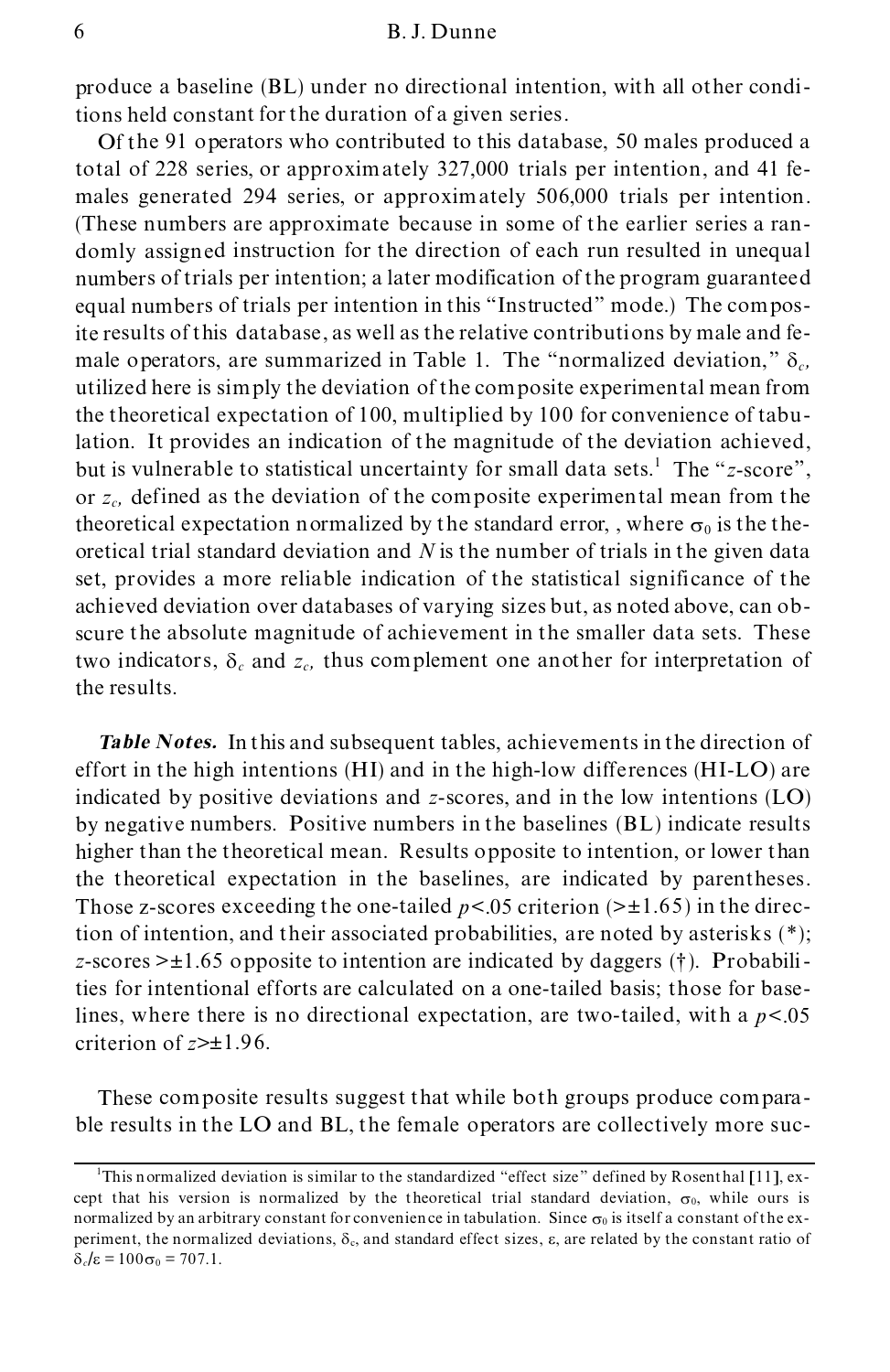# Gender Differences 7

|                                       | HI                   | BL      | LO        | $HI-LO$             |
|---------------------------------------|----------------------|---------|-----------|---------------------|
| All Operators (522 Series)            |                      |         |           |                     |
| Number of Trials $(N)$                | 839,800              | 820,750 | 836,650   | $\sim 837,825$      |
| Distribution Mean $(\mu)$             | 100.026              | 100.013 | 99.984    | .042                |
| Normalized Deviation $(\delta_c)$     | 2.6                  | 1.3     | $-1.6$    | 4.2                 |
| Std. Dev. Trial Scores ( $\sigma$ )   | 7.070                | 7.074   | 7.069     | 9.998               |
| z-Score $(z_c)$                       | 3.369                | 1.713   | $-2.016*$ | 3.809*              |
| Probability $(p)$                     | $4 \times 10^{-4} *$ | 0.086   | $0.022*$  | $7 \times 10^{-5*}$ |
| <b>50 Male Operators (228 Series)</b> |                      |         |           |                     |
| Number of Trials $(N)$                | 331,650              | 316,750 | 331,300   | ~2331,475           |
| Distribution Mean $(\mu)$             | 100.015              | 100.011 | 99.983    | 0.032               |
| Normalized Deviation $(\delta_c)$     | 1.5                  | 1.1     | $-1.7$    | 3.2                 |
| Std. Dev./Trial Scores ( $\sigma$ )   | 7.060                | 7.064   | 7.064     | 9.987               |
| z-Score $(z_c)$                       | 1.228                | 0.865   | $-1.424$  | 1.875*              |
| Probability $(p)$                     | 0.110                | 0.386   | 0.077     | $0.030*$            |
| 41 Female Operators (294 Series)      |                      |         |           |                     |
| Number of Trials $(N)$                | 508,150              | 504,000 | 505,350   | ~506,750            |
| Distribution Mean $(\mu)$             | 100.033              | 100.015 | 99.986    | 0.047               |
| Normalized Deviation $(\delta_c)$     | 3.3                  | 1.5     | $-1.4$    | 4.7                 |
| Std. Dev./Trial Scores $(\sigma)$     | 7.077                | 7.080   | 7.073     | 10.006              |
| z-Score $(z_c)$                       | 3.339*               | 1.500   | $-1.441$  | 3.382*              |
| Probability $(p)$                     | $4 \times 10^{-4*}$  | 0.134   | 0.075     | $4 \times 10^{-4*}$ |

TABLE 1 Composite Results of All Local REG Experiments

\* – see Table Notes on p. 6.

cessful than the males in the HI efforts, resulting in a corresponding advantage in the HI-LO. However, as noted above, this impression is misleading because of the considerable variability among individual operator performances and in the sizes of their respective databases. The female average database is nearly twice as large as the male average and includes three exceptionally large indi vidual databases with strong positive results. Even excluding the most prolific female database consisting of some 120,000 trials per intention, the average female database still remains nearly a third larger than the average male's. While this difference clearly cannot be regarded as an experimental result, it bears noting because of its impact on the statistical representation of the com posite results; it may also reflect different operational strategies employed by the two groups.

The individual operator performances are summarized by gender in Table 2, wherein are displayed the averages of the individual normalized deviations and the average *z*-scores for the HI, BL, and LO efforts, along with those of the HI-LO differences for each group. The number and proportion of operators of each gender who produce results consistent with their intentions (or above 100 in the baselines), relative to the 50% who might be expected to do so by chance, and the number and proportion of individuals who achieve results be yond the one-tailed .05 chance expectation (two-tailed for baselines) are also provided, with the proportions in the opposite tail in parentheses, along with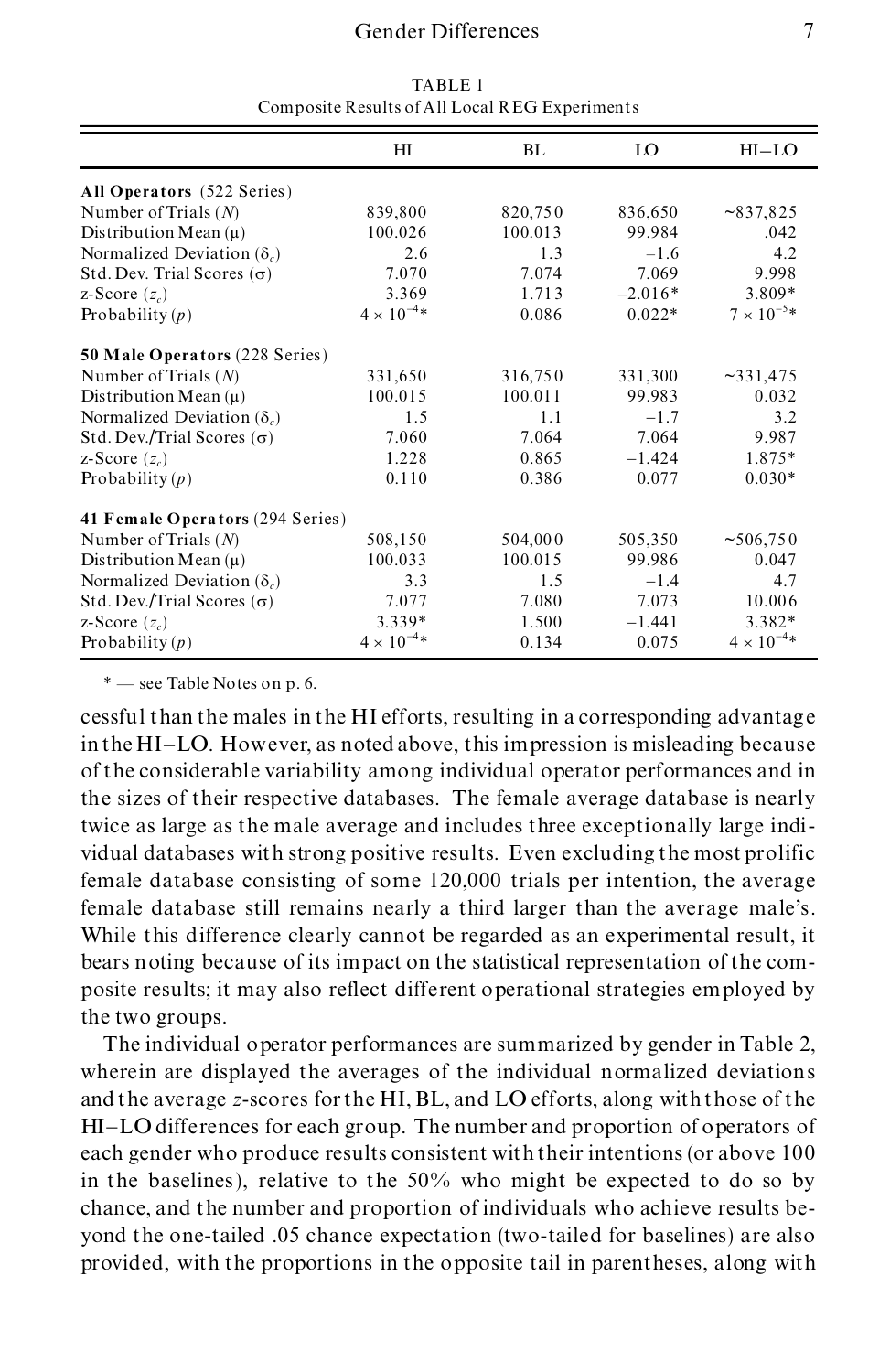|                                  |                | 50 Male Operators                      |                     |                             |  |
|----------------------------------|----------------|----------------------------------------|---------------------|-----------------------------|--|
|                                  | H <sub>I</sub> | BL                                     | LO                  | HI-LO                       |  |
| Average $N$                      | 6,594          | 6,373                                  | 6,607               | ~16,600                     |  |
| Average $\delta$                 | 3.6            | 2.1                                    | $-0.9$              | 4.5                         |  |
| Average z                        | 0.27           | 0.18                                   | $-0.13$             | 0.28                        |  |
| #Oprs $p < 0.50$                 | 34             | 26                                     | 29                  | 33                          |  |
| Proportion                       | 0.68           | 0.52                                   | 0.58                | 0.66                        |  |
| Prop. $z$                        | $2.55*$        | 0.28                                   | 1.13                | $2.26*$                     |  |
| #Oprs $p < 0.05$                 | 7(3)           | 3(0)                                   | 0(1)                | 3(0)                        |  |
| Proportion                       | 0.14(0.06)     | 0.06(0.00)                             | 0.00(0.02)          | 0.06(0.00)                  |  |
| Prop. $z$                        | $2.43*(0.32)$  | $0.32 (-2.23)^{t}$                     | $-2.23(-1.11)$      | $0.32 (-2.23)^{\dagger}$    |  |
| <b>41 Female Operators</b>       |                |                                        |                     |                             |  |
|                                  | H <sub>I</sub> | BL                                     | LO                  | HI-LO                       |  |
| Average $N$                      | 12,384         | 12,293                                 | 12,335              | ~12,360                     |  |
| Average $\delta$                 | 0.4            | 4.2                                    | (3.4)               | $(-3.1)$                    |  |
| Average z                        | 0.20           | 0.35                                   | (0.16)              | 0.02                        |  |
| #Oprs $p < 0.50$                 | 23             | 27                                     | 14                  | 14                          |  |
| Proportion                       | 0.56           | 0.66                                   | 0.34                | 0.34                        |  |
| Prop. $z$                        | 0.77           | $2.05^+$                               | $(-2.05)^{\dagger}$ | $(-2.05)^{\dagger}$         |  |
| #Oprs $p < 0.05$                 | 4(1)           | 0(0)                                   | 3(3)                | 3(3)                        |  |
| Proportion                       | 0.10(0.02)     | 0.00(0.00)                             | 0.07(0.07)          | 0.07(0.07)                  |  |
| Prop. $z$                        | $1.25(-0.84)$  | $-2.00^{\dagger}$ (-2.00) <sup>†</sup> | 0.64(0.64)          | 0.64(0.64)                  |  |
| M/F Diffs.                       |                |                                        |                     |                             |  |
| $z_{\it diff} \, p \! < \! 0.50$ | 1.14           | 1.33                                   | $2.28*$             | $3.04*$                     |  |
| $z_{\it diff} \, p \! < \! 0.05$ | 0.96(0.80)     | $1.58(-0.31)$                          | $-2.08*(-1.25)$     | $-0.19(-2.08)$ <sup>†</sup> |  |

TABLE 2 Individual Operator Results of All Local REG Experiments, by Gender

 $*$  and  $\dagger$   $-$  see Table Notes on p. 6.

the statistical *z*-scores associated with those proportions.<sup>2</sup> The statistical merit of these proportional gender differences are displayed as *z*-scores  $(z_{diff})$  at the bottom of the table. For the  $p < .50$  criterion, these are determined by comparing the proportion of operators in each group who succeed in the direction of effort and calculating a *z*-score for the proportional difference:

These individual operator summaries treat each operator's database, regardless of size, as a single contribution to its respective gender group, thus elimi nating the disproportionate contributions of the more prolific operators to the

<sup>&</sup>lt;sup>2</sup>Because the binomial distribution for these extreme-tail populations is seriously distorted from the normal approximation , these *z*-scores are not calculated in the usual way, but instead are back-computed from the exact binomial probability of the number of observed "successes" (operators with  $p < .05$ ), with a further correction for discreteness. The  $z_{diff}$  entries for  $p < 0.05$  are likewise obtained by comparison of these back-calcu lated *z*-scores, rather than from a binomial approximation.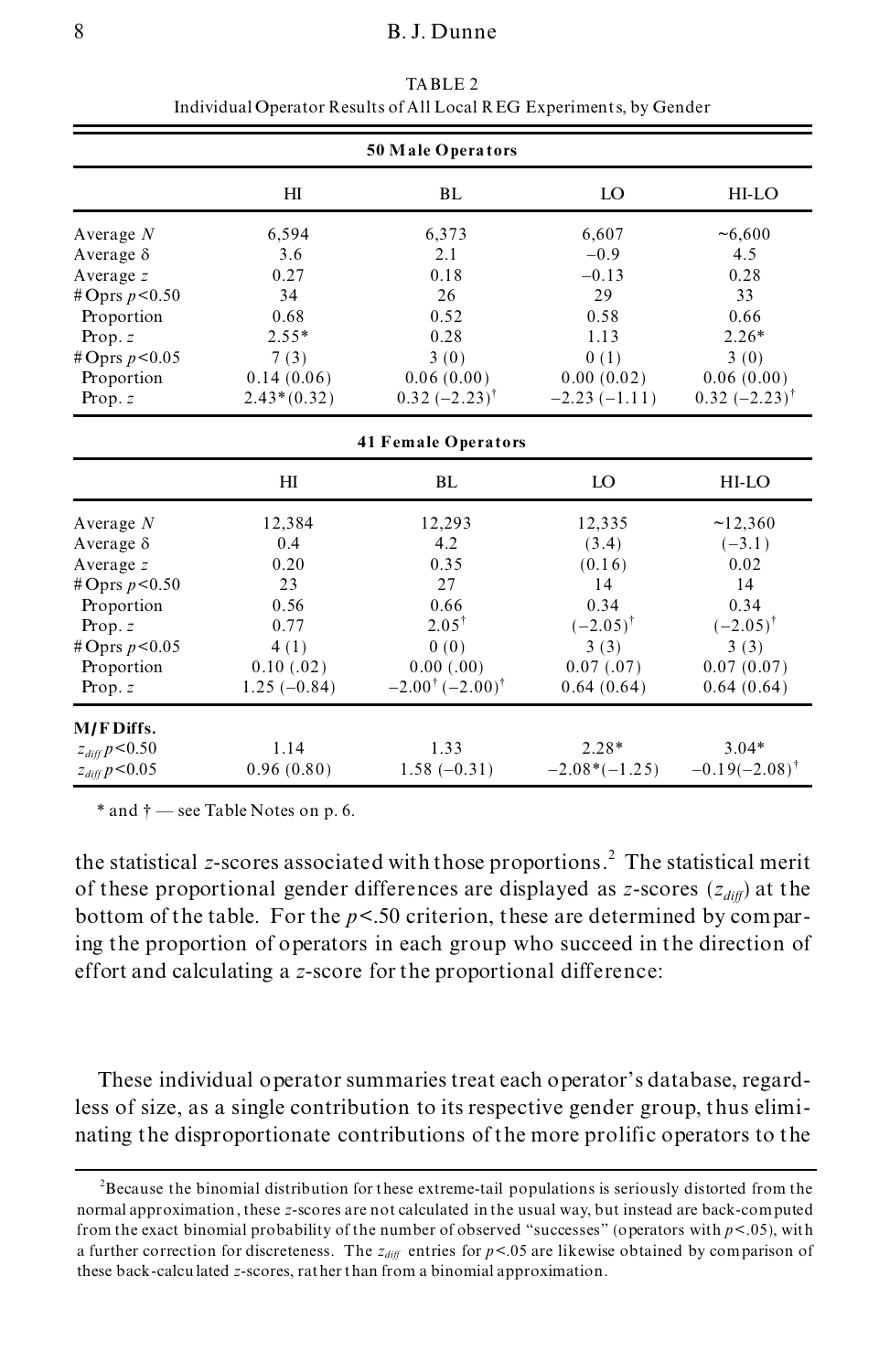composite results, and provide quite a different picture of gender performance. In contrast to the impression of stronger female performance suggested by the composite comparisons, the average male operator actually proves to be more successful than the average female in producing results consistent with intention, and in generating baselines consistent with theoretical expectation. For example, the average male  $\delta_H$  of 3.6 is almost an order of magnitude larger than the female  $\delta_H$  of 0.4, although this difference is not statistically significant. In the LO efforts, the average male achieves a modest  $\delta_L$  –0.9 in the direction of effort, while the average female  $\delta_L$  of 3.4 is opposite to intention, resulting in a significant  $z_{diff}$  of 2.28. These contrasts carry over into comparisons of the  $\delta_{H-L}$  where the male average is 4.5 in the direction of effort, and the female average is  $-3.1$ , opposite to intention, yielding a highly significant *zdiff* of 3.04. The BL's of both groups are above the theoretical value, but the average female  $\delta_B$  of 4.2 is twice as large as the male 2.1. Although the difference between the groups is not statistically significant, the dissimilarities in the baseline performance of the two groups may be of some interest, given the ostensibly null intention prevailing in this condition. Consistent with chance expectations, only 52% of the males generate baselines above 100, while a sig nificant majority of the females (66%) exceed the theoretical value.

At the *p*<0.05 level the individual achievements and group differences are considerably less robust, and any attempt at interpretation is correspondingl y more ambiguous since, given the small size of the two populations, two or three operators in either group would be expected to exceed this criterion by chance in both tails of the population. Although seven males  $(14\%)$  exceed the  $p < 0.05$  level of achievement in the HI intention ( $z_M$  = 2.43), even this result must be interpreted very cautiously given the multiple analyses involved. It is perhaps worth noting, however, that of the full pool of 91 operators, 11 (12%) produce significant results in the HI efforts  $(z = 2.65)$ , while the number of operators of either sex exceeding  $p < 0.05$  in the LO's is well within chance.

The different performances of the male and female operators are illustrated graphically in Figure 1, where the top portion displays the proportional suc cess rates for both groups, and the bottom portion their relative composite and average deviations with  $1\sigma$  error bars. Figures 2a and b, 3a and b, and 4a and b, plot the individual male and female operator effect sizes as a function of data base size for the HI, LO, and BL. Overlaid on these are the chance mean and empirical mean levels, along with the corresponding .05 tail probability en velopes. The inset tables list the number of operators with effect sizes above/below the two mean values. In these representations, a number of distinctions between male and female performance, both qualitative and quantitative, are clearly evident, especially in the LO and BL.

Previous analyses of this REG database demonstrated a significant series position effect, where strong yields in operators' initial series tended to be followed by declines in the second and third series, with recovery to positive, but more modest yields in subsequent series [6, 12]. Since a substantial majority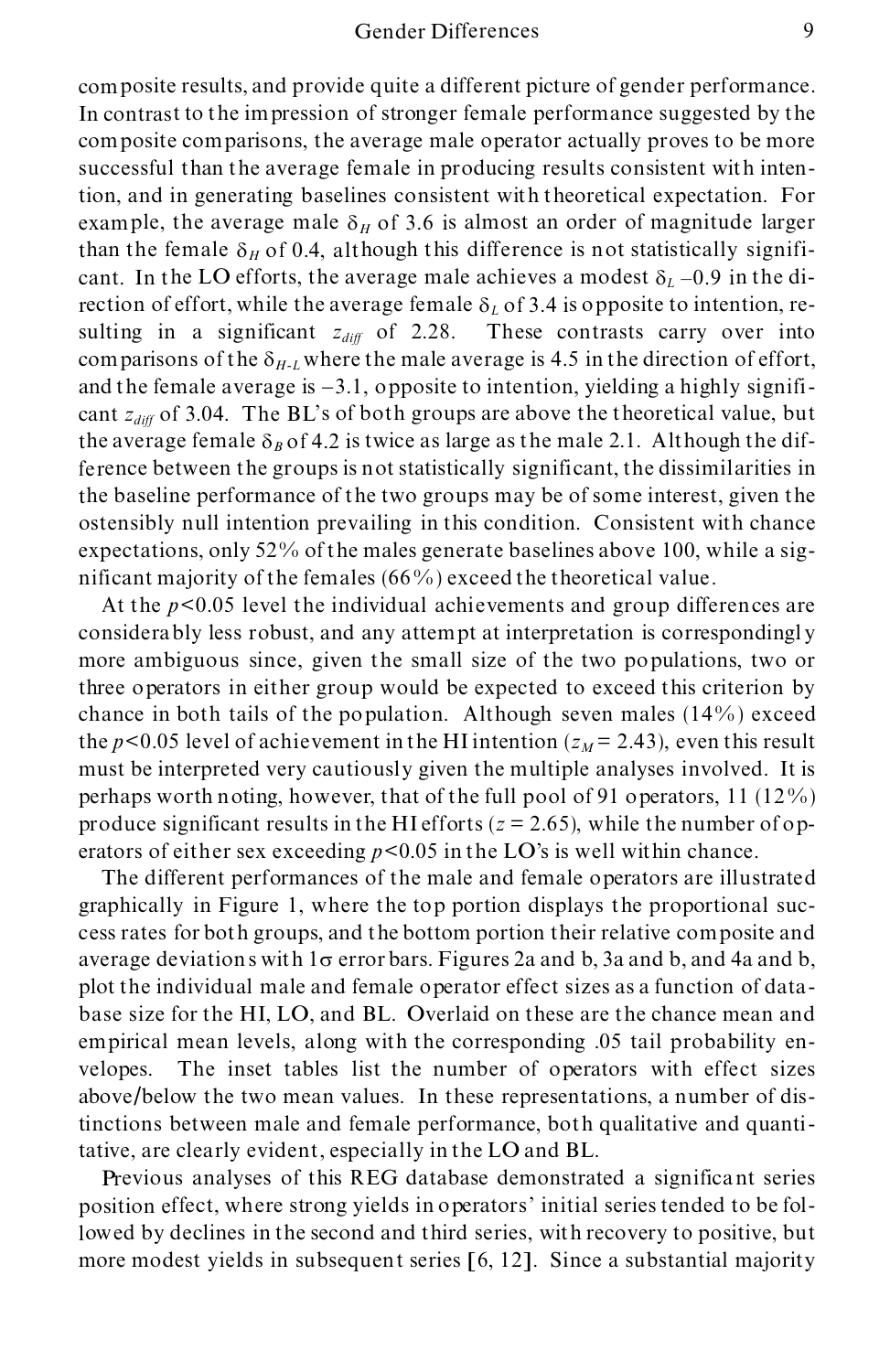



Fig. 1. Gender Comparisons in Local REG Results.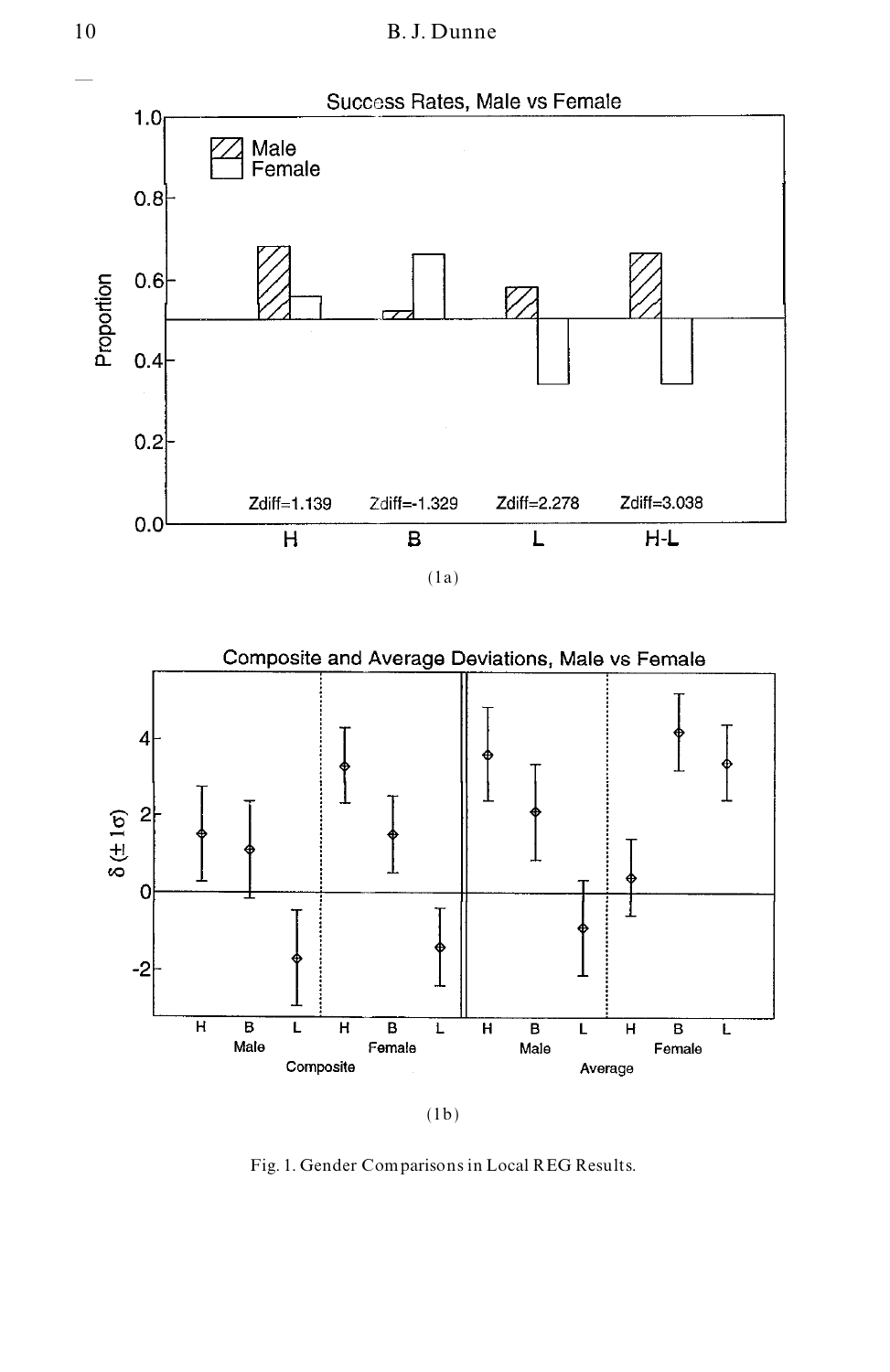





Fig. 2. Male and Female Operator Performance: Local REG, High Intention.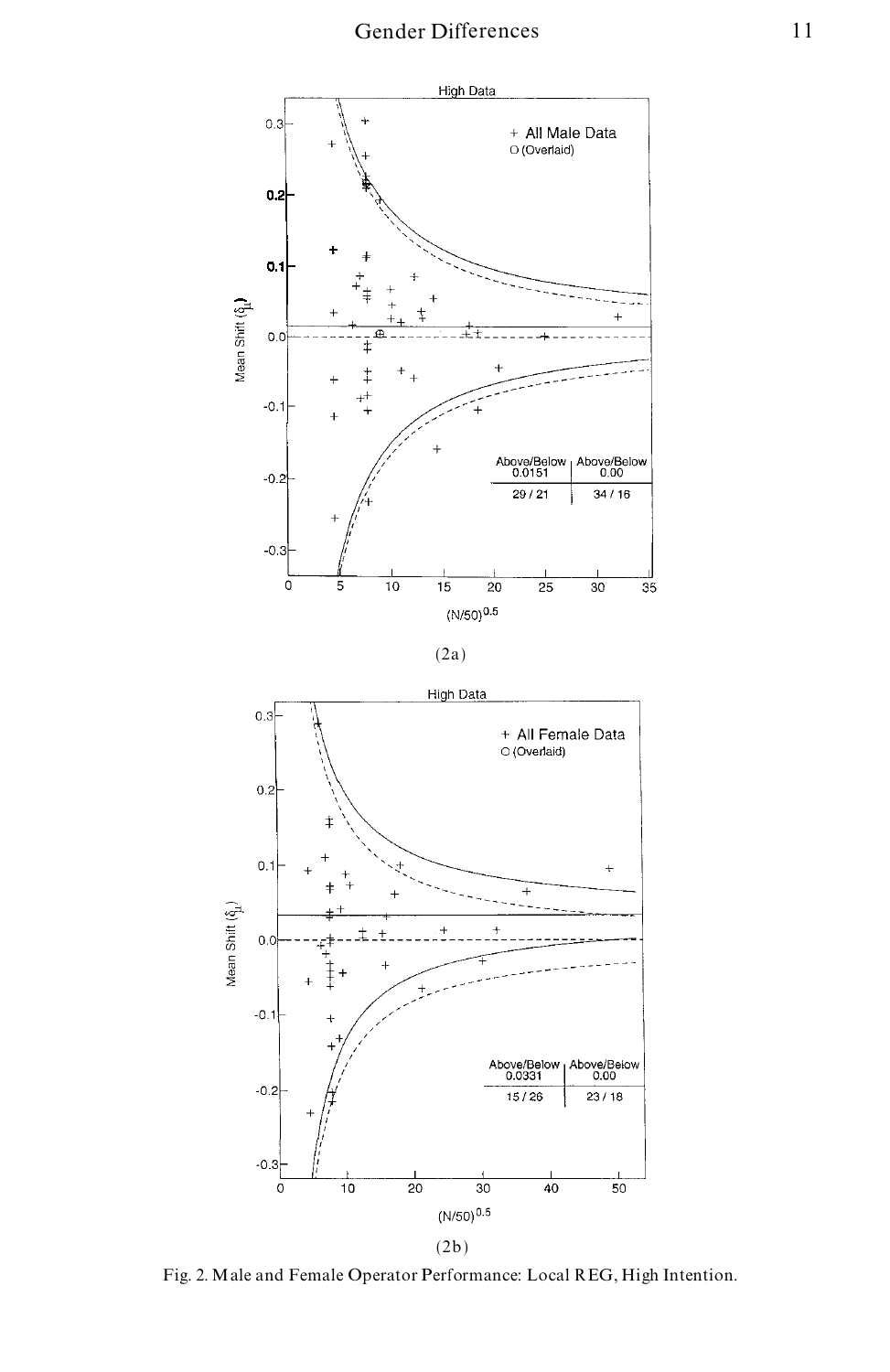

Fig. 3. Male and Female Operator Performance: Local REG, Low Intention.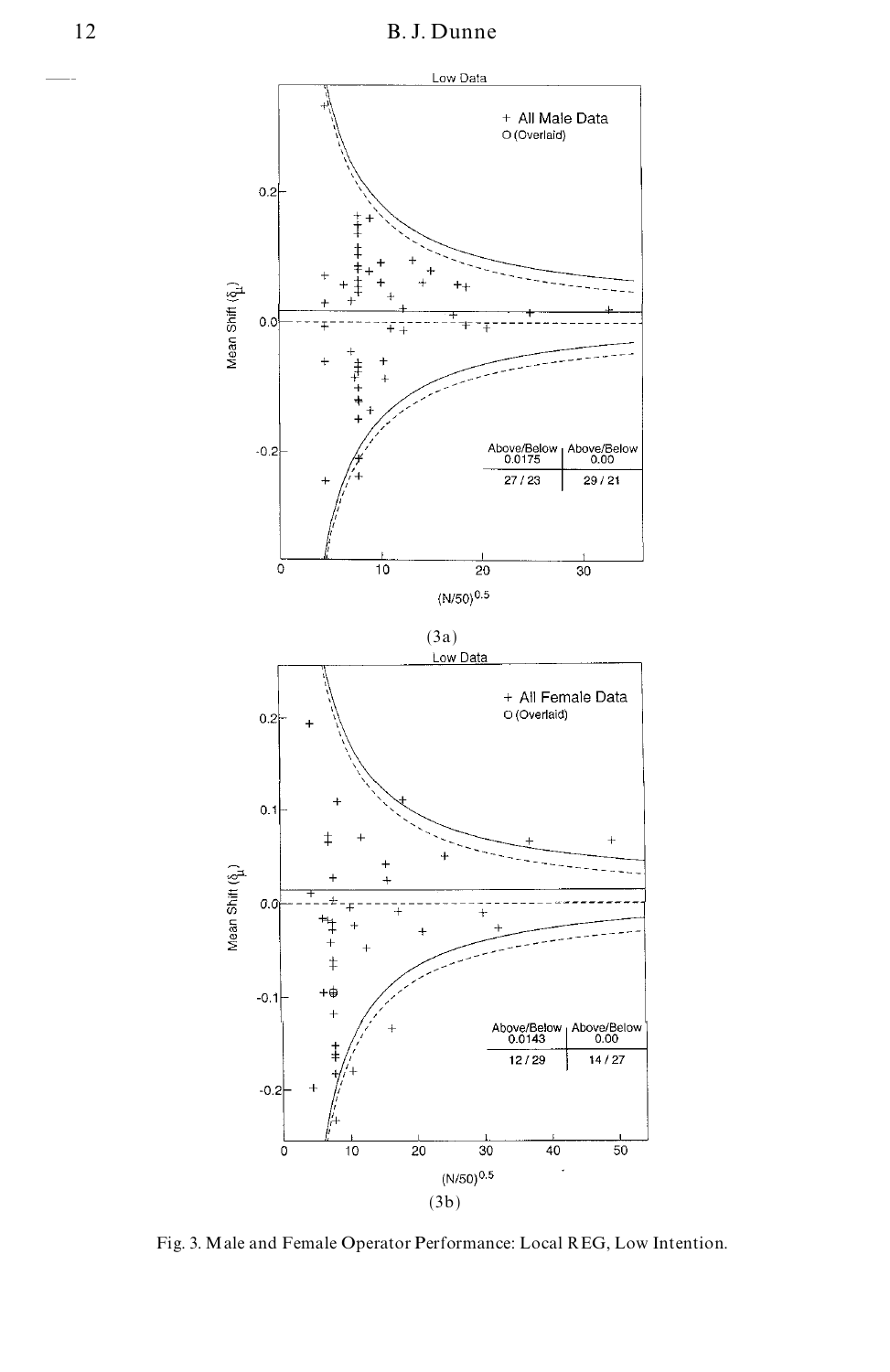

Fig. 4. Male and Female Operator Performance: Local REG, Baseline.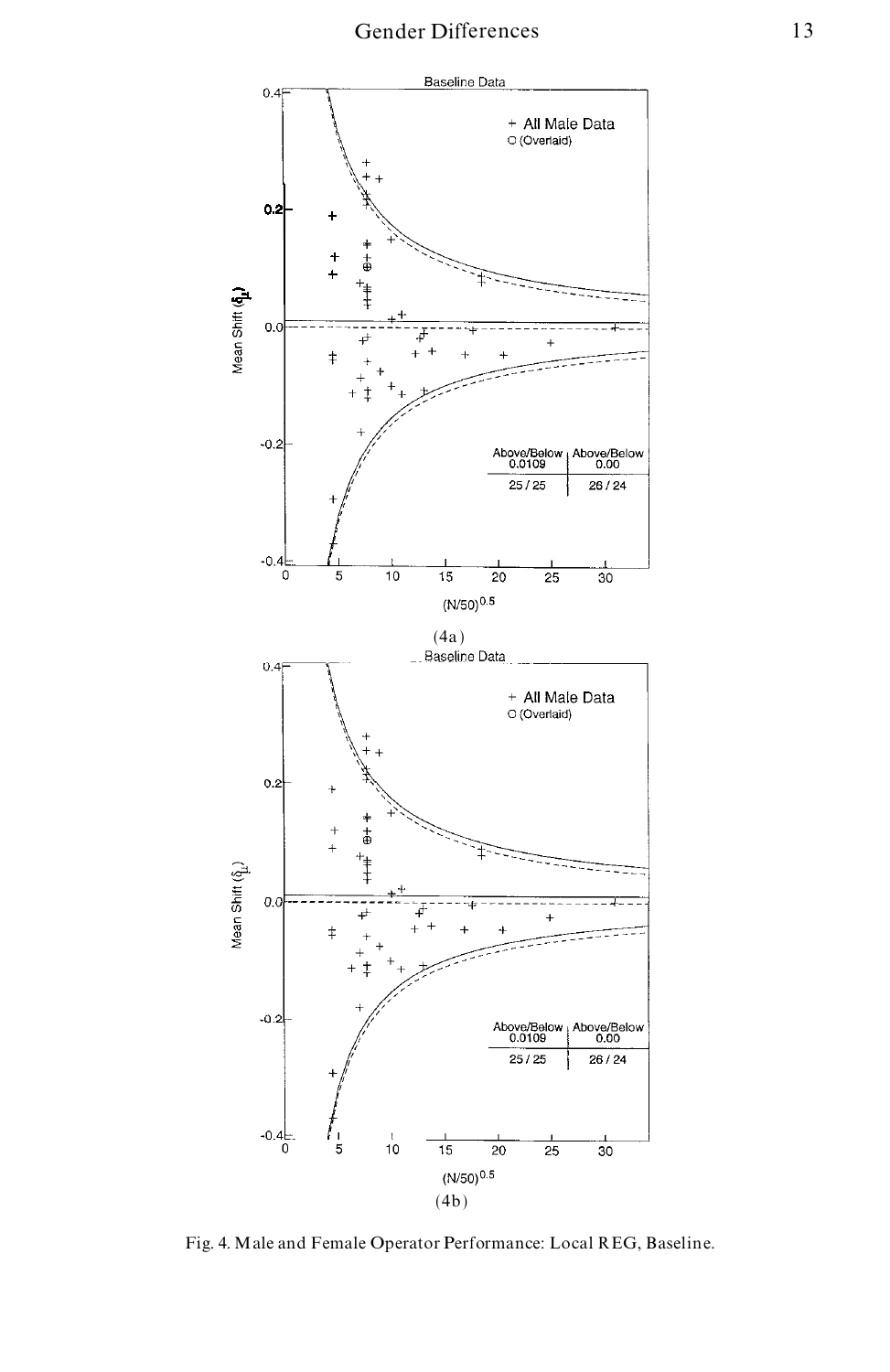of both the male and female operators in this pool produced only three or fewer series, it is worth considering whether the apparent gender-related differences could be an artifact of such a series position effect. To address this concern, the normalized deviations and statistical *z*-scores associated with only the first series produced by each operator were examined separately. Although these initial series also vary somewhat in the numbers of trials in volved, the combinations of the  $\delta$  criterion and the statistically normalized zscore provide reasonable representations of the results for purposes of comparison with those of the full operator databases (Table 3).

These first-series comparisons clearly bear sufficient similarity to those of

|                          | 50 Male Operators |                            |                  |            |  |  |
|--------------------------|-------------------|----------------------------|------------------|------------|--|--|
|                          | H <sub>I</sub>    | <b>BL</b>                  | LO               | $HI-LO$    |  |  |
| <b>Full Databases</b>    |                   |                            |                  |            |  |  |
| Composite $\delta_c$     | 1.5               | 1.1                        | $-1.7$           | 3.2        |  |  |
| Composite $z_c$          | 1.23              | 0.87                       | $-1.42$          | 1.88*      |  |  |
| Average $\delta$         | 3.6               | 2.1                        | $-0.9$           | 4.5        |  |  |
| Average $z$              | 0.27              | 0.18                       | $-0.13$          | 0.28       |  |  |
| Prop. Oprs $p<0.50$      | $0.68*$           | 0.52                       | 0.58             | $0.66*$    |  |  |
| Prop. Oprs $p < 0.05$    | $0.14*(0.06)$     | 0.06(0.00)                 | 0.00(.02)        | 0.06(0.00) |  |  |
| <b>First Series Only</b> |                   |                            |                  |            |  |  |
| Composite $\delta_c$     | 5.7               | 2.2                        | $-3.2$           | 8.9        |  |  |
| Composite $z_c$          | $2.29*$           | 0.81                       | $-1.29$          | $2.53*$    |  |  |
| Average $\delta$         | 6.2               | 2.1                        | $-3.2$           | 9.4        |  |  |
| Average z                | 0.33              | 0.11                       | $-0.18$          | 0.36       |  |  |
| Prop. Oprs $p < 0.50$    | $0.62*$           | $0.63*$                    | 0.54             | $0.66*$    |  |  |
| Prop. Oprs $p < 0.05$    | 0.08(0.00)        | 0.00(0.00)                 | 0.08(0.02)       | 0.06(0.02) |  |  |
|                          |                   | <b>41 Female Operators</b> |                  |            |  |  |
|                          | H <sub>I</sub>    | BL                         | LO               | $LO-BL$    |  |  |
| <b>Full Databases</b>    |                   |                            |                  |            |  |  |
| Composite $\delta_c$     | 3.3               | 1.5                        | $-1.4$           | 4.7        |  |  |
| Composite $z_c$          | $3.34*$           | 1.5                        | $-1.44$          | 3.38       |  |  |
| Average $\delta$         | 0.4               | 4.2                        | (3.4)            | $(-3.0)$   |  |  |
| Average $z$              | 0.20              | 0.34                       | (0.16)           | 0.02       |  |  |
| Prop. Oprs $p < 0.50$    | 0.56              | $0.66*$                    | $0.34^{\dagger}$ | $0.34^+$   |  |  |
| Prop. Oprs $p < 0.05$    | 0.10(0.02)        | 0.00(0.00)                 | 0.07(0.07)       | 0.07(0.07) |  |  |
| <b>First Series Only</b> |                   |                            |                  |            |  |  |
| Composite $\delta_c$     | 3.6               | 2.7                        | 1.2              | 2.4        |  |  |
| Composite $z_c$          | 1.57              | 1.13                       | 0.51             | 0.75       |  |  |
| Average $\delta$         | 2.1               | 3.9                        | (2.8)            | $(-0.7)$   |  |  |
| Average $z$              | 0.18              | 0.20                       | (0.13)           | 0.03       |  |  |
| Prop. Oprs $p<0.50$      | 0.54              | 0.59                       | 0.41             | 0.41       |  |  |
| Prop. Oprs $p < 0.05$    | 0.07(0.02)        | 0.02(0.00)                 | 0.05(0.10)       | 0.07(0.05) |  |  |

TABLE 3 Local REG Results, by Gender: First Series *vs.* Full Databases

 $*$  and  $\dagger$  — see Table Notes on p. 6.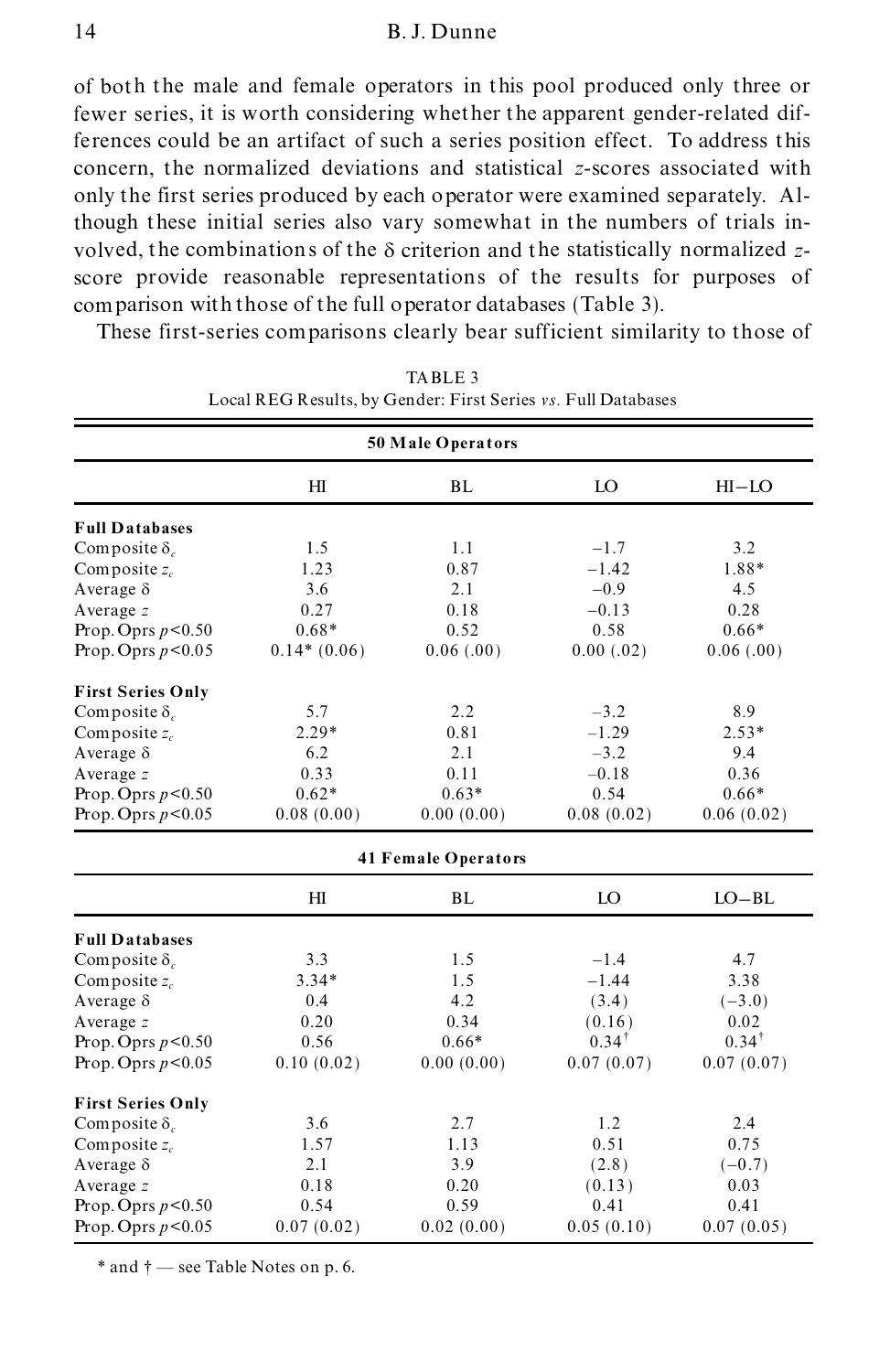the full databases to confirm the significant gender-related differences noted in the overall results. Even in their initial encounters with the REG, the male operators are more successful than the females in producing results corresponding to intention, particularly in the LO efforts and, correspondingly, in the HI-LO comparisons. Statistical comparisons between the proportions of males and females succeeding in the direction of effort (*p*<.50) produce a mar ginal  $z_{\text{diff}}$  of 1.62 in the LO intentions and a significant  $z_{\text{diff}}$  of 2.38 in the HI-LO differences. There are no significant gender differences in the HI ( $z_{diff}$  = 0.76) or BL  $(z_{diff} = 0.38)$  comparisons.

Since both groups consistently produce better average correlations with intention in the high efforts than in the low, and both tend to distort the baselines in the high direction, albeit to differing degrees, it is also essential to reconfirm the absence of any technical bias in the performance of the REG device itself. Some 5.8 million calibration trials accumulated on this machine over a period of several years yield an overall mean of 99.998, well within chance expectations ( $z = -0.826$ ), and slightly *below* the theoretical mean of 100. Thus, the high-going asymmetries in the operator-generated data cannot be attributed to machine bias, but must be related to some factor associated with the human operators, a factor which manifests more strongly in female than in male performance.

It is also worth noting the slight disparities in the trial score standard deviations produced by the two groups, as indicated in the composite summaries of Table 1. While none of the F-ratios comparing these values exceed chance ex pectations, in all three intentions the female distribution trial variances are slightly larger than those of the males, a trend that will bear watching in later experiments.

In summary, a number of suggestive differences emerge from comparisons of male and female performance in these benchmark REG experiments:

- 1. On average, the female operators tend to be nearly twice as prolific as the males in data generation. (While not an experimental result, this affects the interpretation of the statistical results, and may eventually prove to be a relevant indicator of differences in the strategies deployed by the two groups.)
- 2. In both the high- and low-intention efforts, the male average normalized deviations and statistical *z*-scores are larger and more highly correlated with intention than those of the females.
- 3. Although both groups are more successful in the high-going efforts than in the low, this asymmetry is much stronger in the female data.
- 4. Consistent with chance expectations, only 52% of the males produce baselines above the theoretical mean, in contrast with a significant pro portion (66%) of the females.
- 5. While 14% of the males exceed the *p*<.05 criterion in the high-intention efforts, in all the other experimental conditions the proportions of oper ators producing significant results are within chance expectations.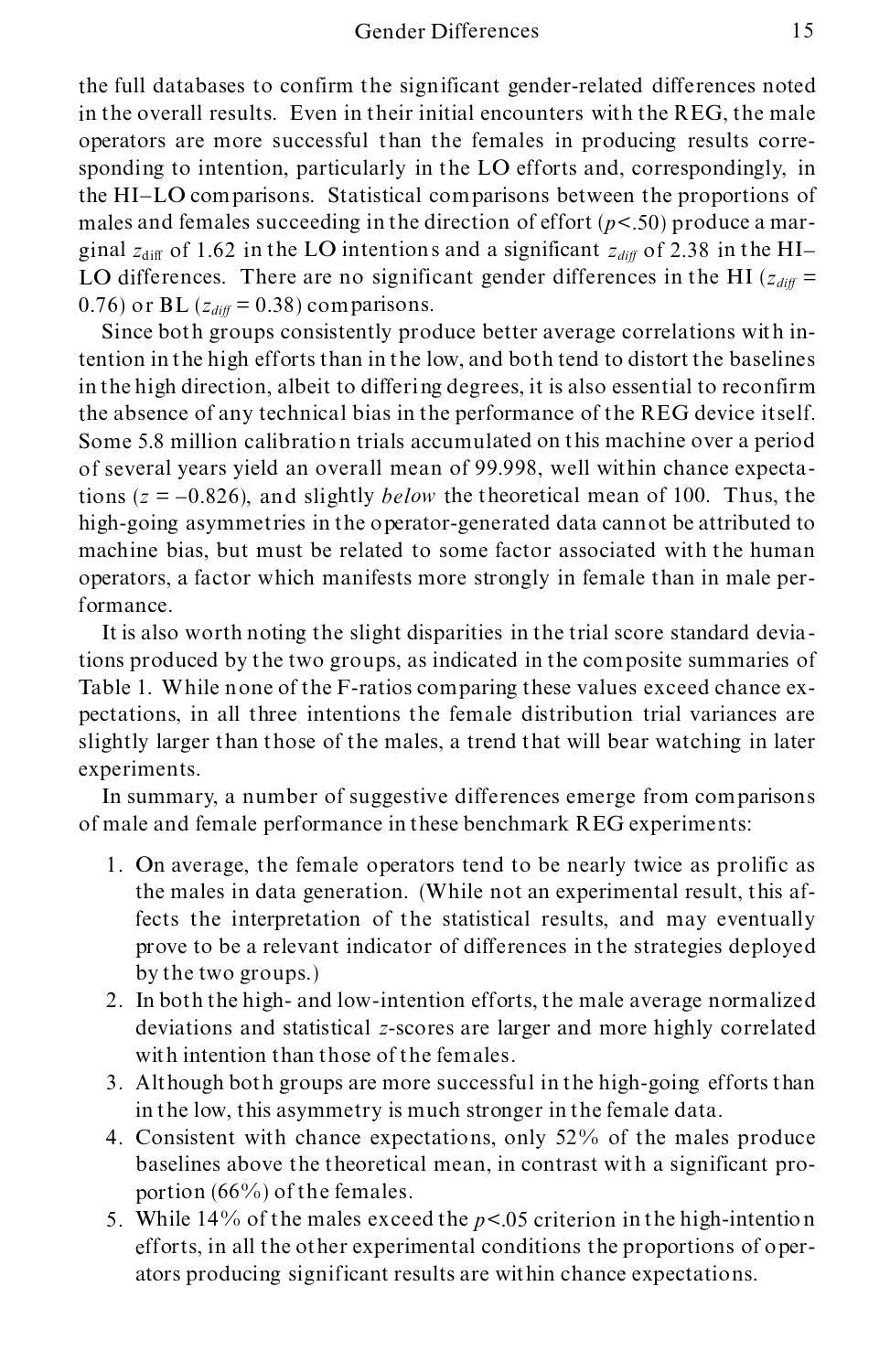- 6. Although none of the differences is independently significant, in all three intentions the females produce larger trial score standard deviations than the males.
- 7. Examination of the results of the first series produced by each operator in this experiment indicates gender-related differences similar to those seen in their full databases, thus discounting the possibility that these disparities are associated with series position effects or are statistical artifacts of the differences in individual database size.
- 8. Extensive calibration data show no evidence of any bias in device performance, confirming that the trends observed in the experimental data are associated with the human operators.

While this benchmark REG database comprises the largest number of participating operators of all the PEAR experiments, it is still based on the contri butions of a relatively small population. Thus, although the observed gender differences are strongly suggestive, they are far from statistically robust. In order to determine to what degree these gender-related trends are representative, it will be useful to compare them with the yields of other PEAR human/machine databases, even though these are yet smaller in terms of oper ator contributions. Several of these other experiments involve physical de vices that lack a theoretical reference and thus require statistical analyses based on differential comparisons of two empirical distributions. Therefore, before such cross-experiment concatenations can be attempted, it will first be necessary to represent these REG results in a similar format. Table 4 presents the composite and average REG results by gender, comparing the high and low efforts with the empirical baselines generated by each operator, rather than with the theoretical value. These comparisons are illustrated graphically in Figure 5.

It is important to emphasize that in these differential calculations the HI- LO, HI-BL and LO-BL comparisons are no longer statistically independent, leaving the results of the HI-LO comparisons as the primary statistical figures of merit in these analyses, and in those of all the other experiments in this sur vey. Nonetheless, the HI-BL and LO-BL comparisons can be informative in dicators of database asymmetries and, when contrasted with the theoretically based yields of Table 1 and Figure 1, emphasize how shifts of the putatively "null" baselines can affect the relative proportions of "successful" achievements in the directions of intention. The tendency of both groups, especially the females, to produce baseline means higher than the theoretical value here compounds with the variability among the individual operator baselines to present a considerably different picture of the REG yields than that produced by the theoretical comparisons. For example, the average female  $\delta_{H-L}$  and  $\delta_{H-B}$  display extra-chance trends opposite to intention in both comparisons, indicating that the majority of female operators are producing substantially asymmetrical patterns of performance. On the other hand, the relatively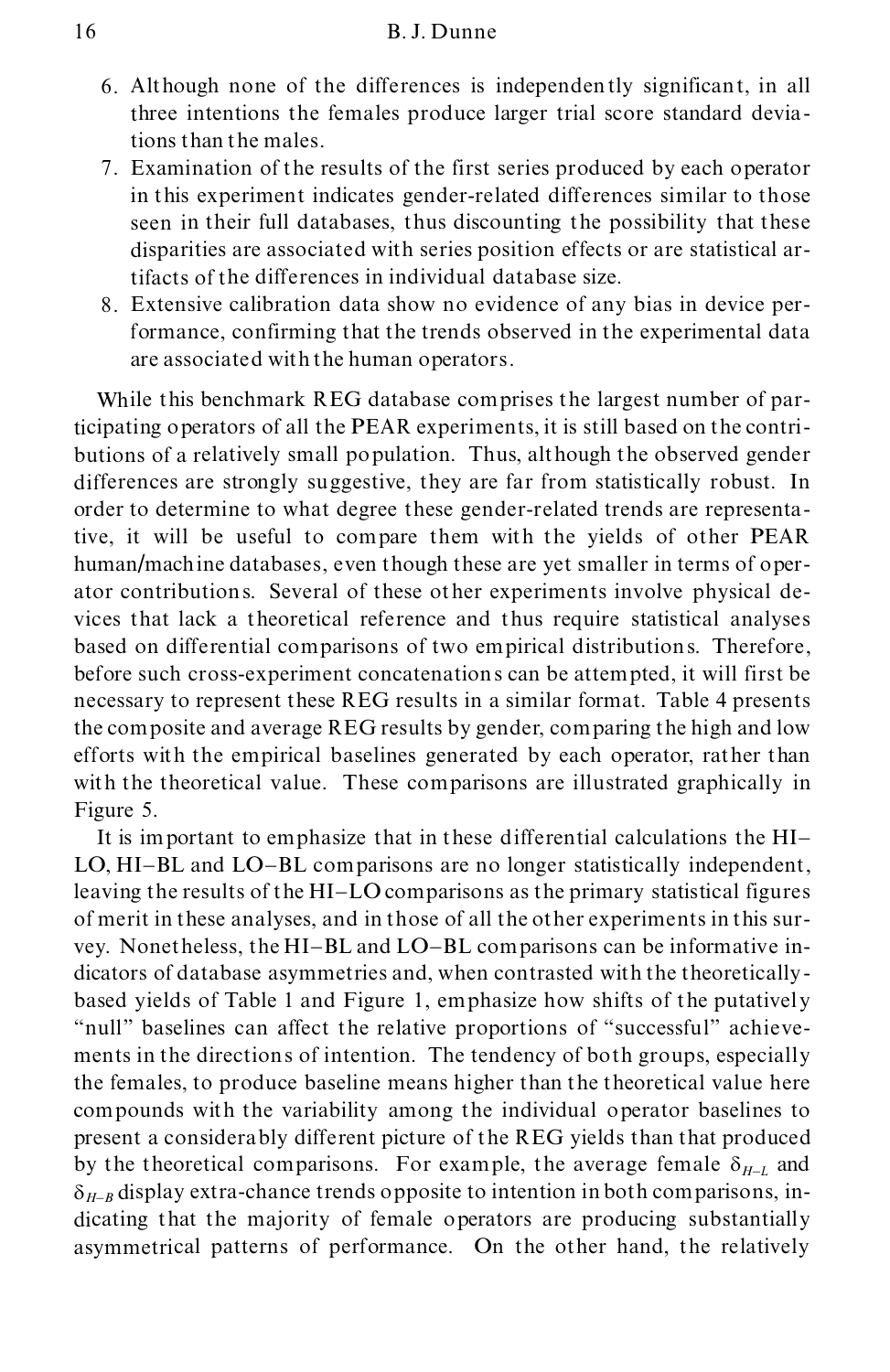# Gender Differences 17

| $\alpha$ and $\alpha$ and $\alpha$ is the probability of $\alpha$ |                                |                                |                          |  |
|-------------------------------------------------------------------|--------------------------------|--------------------------------|--------------------------|--|
| 50 Male Operators                                                 |                                |                                |                          |  |
|                                                                   | $HI-LO$                        | $HI-BL$                        | $LO-BL$                  |  |
| Avg. $N$ per Intention                                            | ~16,600                        | ~56,600                        | ~16,600                  |  |
| Composite Diff. $(\delta_n)$                                      | 3.2                            | 0.4                            | $-2.8$                   |  |
| Composite S.D. $(\sigma_c)$                                       | 9.987                          | 9.987                          | 9.990                    |  |
| Average $\delta$                                                  | 4.5                            | 1.5                            | $-3.0$                   |  |
| Average z                                                         | 0.28                           | 0.06                           | $-0.22$                  |  |
| # Oprs. $p < 0.50$                                                | 33                             | 29                             | 27                       |  |
| Proportion                                                        | 0.66                           | 0.58                           | 0.54                     |  |
| Proportional z                                                    | $2.26*$                        | 1.13                           | 0.57                     |  |
| # Oprs. $p < 0.05$                                                | 3(0)                           | 0(1)                           | 8(0)                     |  |
| Proportion                                                        | 0.06(0.00)                     | 0.00(0.02)                     | 0.16(0.00)               |  |
| Proportional z                                                    | $0.32 (-2.23)^{\dagger}$       | $-2.23$ <sup>†</sup> $(-1.11)$ | $2.88*(-2.23)^{\dagger}$ |  |
|                                                                   | <b>41 Female Operators</b>     |                                |                          |  |
|                                                                   | $HI-LO$                        | $HI-BL$                        | $LO-BL$                  |  |
| Avg. $N$ per Intention                                            | ~12,360                        | ~12,360                        | ~12,360                  |  |
| Composite Diff. $(\delta_c)$                                      | 4.7                            | 1.8                            | $-2.9$                   |  |
| Composite S.D. $(\sigma_c)$                                       | 10.006                         | 10.011                         | 10.008                   |  |
| Average $\delta$                                                  | $(-3.1)$                       | $(-3.8)$                       | $-0.8$                   |  |
| Average $z$                                                       | 0.02                           | $(-0.10)$                      | $-0.13$                  |  |
| # Oprs. $p < 0.50$                                                | 14                             | 15                             | 22                       |  |
| Proportion                                                        | 0.34                           | 0.37                           | 0.54                     |  |
| Proportional z                                                    | $(-2.05)$                      | $(-1.66)$ <sup>†</sup>         | 0.51                     |  |
| # Oprs. $p < 0.05$                                                | 3(3)                           | 2(3)                           | 4(0)                     |  |
| Proportion                                                        | 0.07(0.07)                     | 0.05(.07)                      | 0.10(0.00)               |  |
| Proportional z                                                    | 0.64(0.64)                     | $-0.03(0.64)$                  | $1.25(-0.99)$            |  |
| Male/Female Diffs.                                                |                                |                                |                          |  |
| $z_{\it diff}$ $p\!<\!0.50$                                       | $3.04*$                        | $1.99*$                        | 0.00                     |  |
| $z_{diff} p < 0.05$                                               | $-0.19$ $(-2.08)$ <sup>†</sup> | $-1.63(-1.25)$                 | $1.30(-0.99)$            |  |

TABLE 4 Individual Operator Results of All Local REG Experiments, by Gender (Referenced to Empirical Baselines)

 $*$  and  $\dagger$   $-$  see Table Notes.

symmetrical pattern of average male results exhibits modest but positive correlations with intention in all three differential comparisons.

Specifically, in the differential analyses 58% of the males produce HI-BL results in the direction of effort ( $z_{H-B}$  = 1.13), compared to 68% whose HI's exceed the theoretical mean ( $z_H$  = 2.55). In the LO-BL, 54% produce separations in the desired direction ( $z_{L-B}$  = 0.57), compared to 58% with LO results below the theoretical value  $(z_L = 1.13)$ . The males HI and LO results thus prove to be even more symmetrical relative to their empirical baselines than to the theoretical mean. On the other hand, only 37% of the females produce HI-BL separations corresponding to the directions of effort  $(z_{H-B} = -1.66)$  compared to 56% whose HI's exceed the theoretical mean  $(z_H = 0.77)$ . In the LO-BL comparisons, 54% are successful  $(z_{L-B} = 0.51)$ ,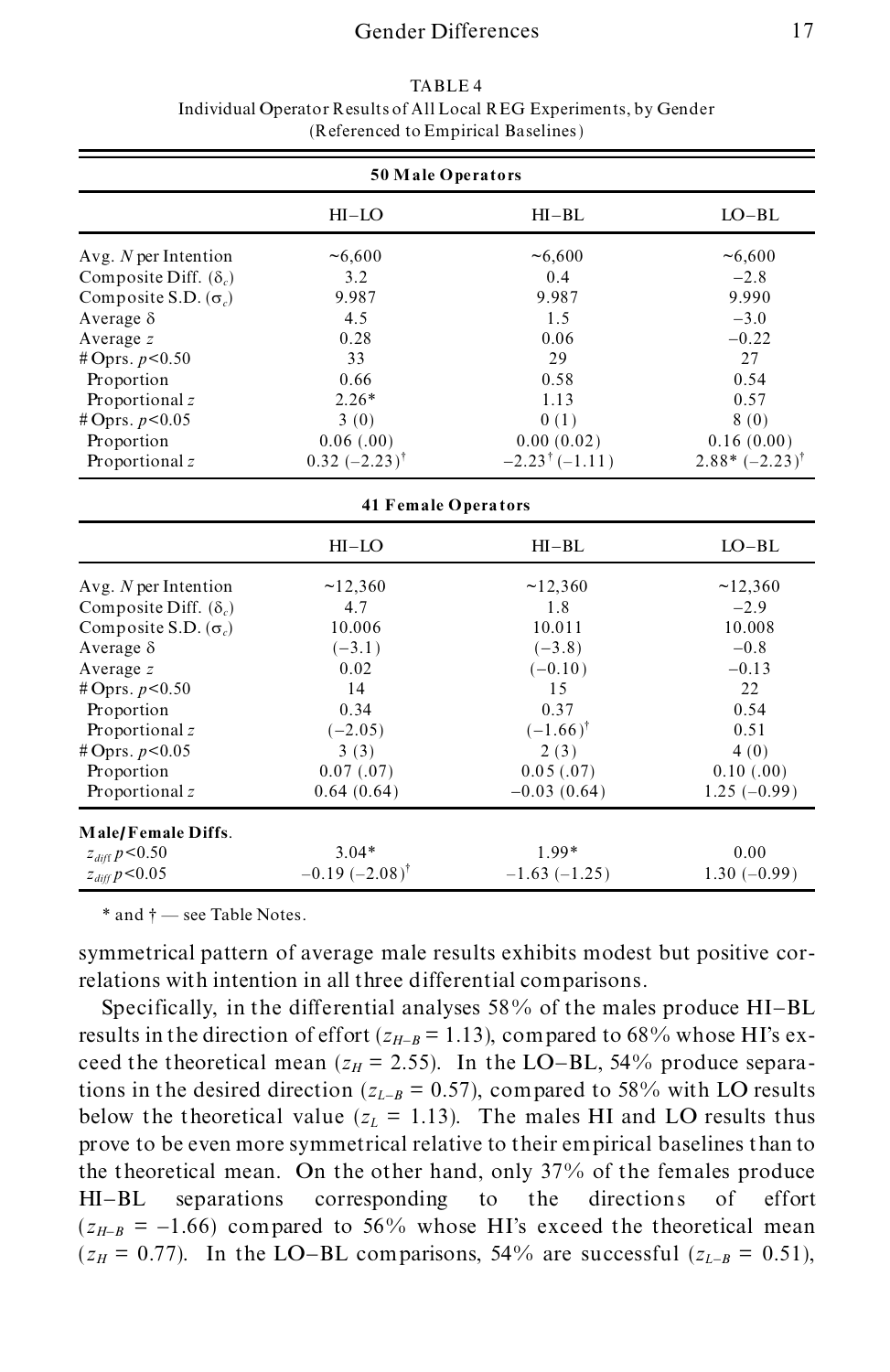

(5a)



(5b)

Fig. 5. Gender Comparisons in Local REG Results (Referenced to Empirical Baselines).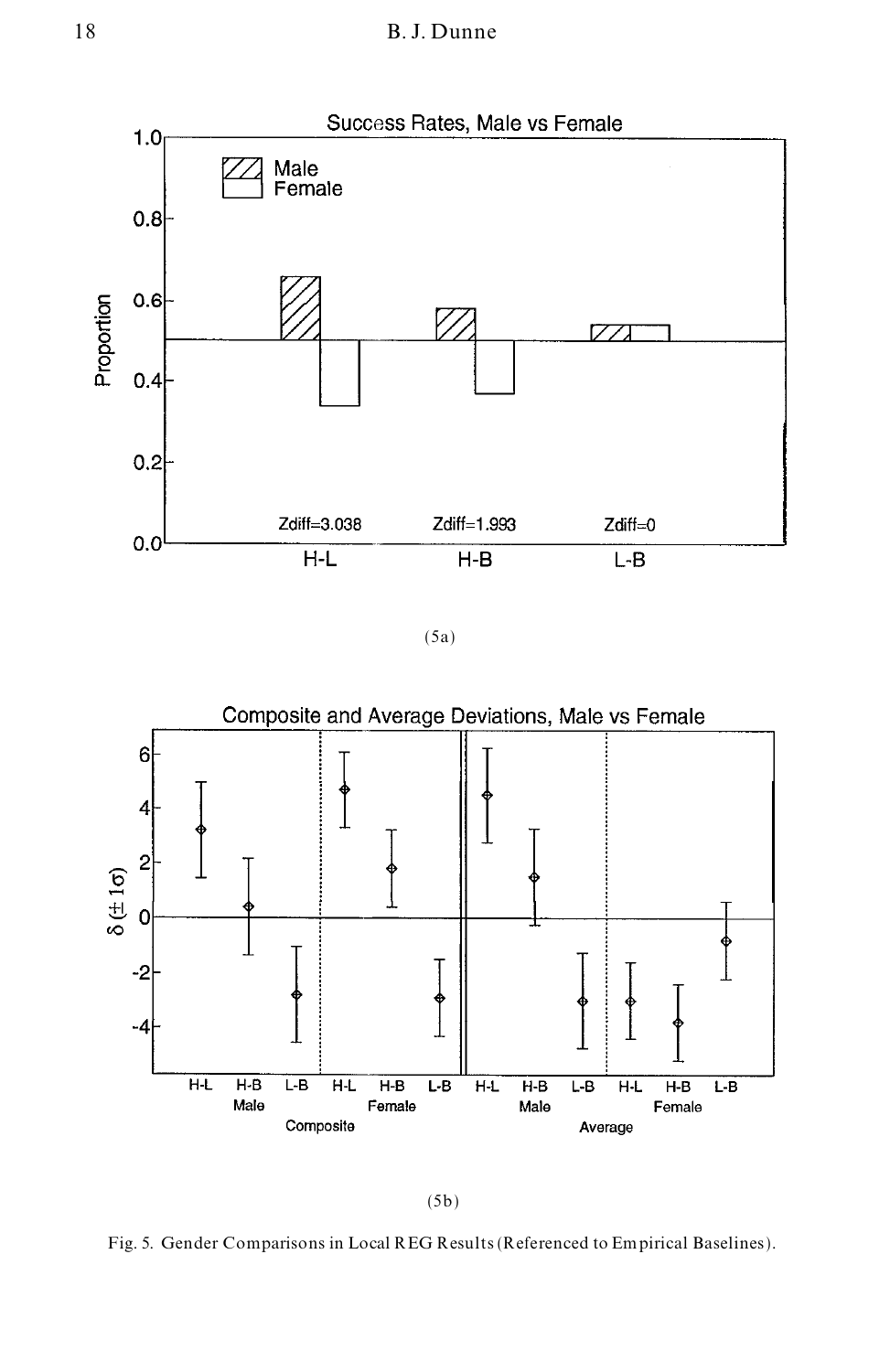compared to only 34% whose LO results are below the theoretical value  $(z_L = -2.05)$ , thus emphasizing the asymmetry in their intentional performances relative to their empirical baselines. This asymmetry is reflected in the  $z_{diff}$ 's of the group proportions, where the male/female difference in the HI-BL yields a  $z_{diff}$  = 1.99, but their LO-BL performances are statistically indistinguishable. (Recall that relative to the theoretical mean, the strongest differ ences between the two groups were in the low-intention efforts, while the high and baseline comparisons were within chance.)

The proportions of significant individual achievements also change with this shift to empirical comparisons, particularly in the male database. Relative to theory, seven males (14%) produce significant  $\delta_H$  results in the direction of intention, and none in the  $\delta_L$ . Relative to their respective baselines, however, none of the males achieve significant results in the  $\delta_{H-B}$ , while eight (16%) produce significant  $\delta_{L-R}$  separations. By theoretical standards, four females (10%) produce significant  $\delta_H$  results and three (7%) in the  $\delta_L$ , while in the empirical comparisons only two (5%) achieve significant  $\delta_{H-B}$  results and four (10%) succeed in the  $\delta_{L-B}$ . None of the male/female  $z_{\text{diff}}$ 's are significant.

#### *2. Remote REG Experiments*

Another substantial body of data generated on the same REG device consists of 212 experimental series, totaling some 458,000 trials per intention, produced under a "remote" protocol  $[7]$ . In the majority of these experiments, comprising 184 series and 396,000 trials per intention, the operators were not present in the laboratory while the machine was in operation, but were directing specific intentions from remote locations for the outcomes of runs generat ed in the laboratory at pre-arranged times. Some 47 of these series followed an "off-time" protocol where the operators deliberately generated their intentions at times prior to or after machine operation. A hybrid "remote" protocol consisted of an additional 28 series, or 62,000 trials per intention, in which the operators were present in the laboratory complex and personally initiated the REG operation, but were situated in a different room while the device was run ning. Although these 28 hybrid series were not included in the formal remote database described in Reference [7], they are included in the present survey to extend the sizes of the operator pools. In all of these remote experiments, none of the laboratory staff had knowledge of the operators' intentions until well after the data were produced and recorded.

Of the total of 27 operators contributing to this remote database, 12 males produced a total of 164,000 trials per intention in 72 series, and 15 females a total of 294,000 trials per intention in 140 series. (The earliest remote experi ments defined a single series as 3000 runs per intention conducted in three sep arate sessions, each consisting of 1000 trials per intention generated automati cally in three single 1000-trial runs; a later modification defined each such session as an independent series.) The results of these experiments are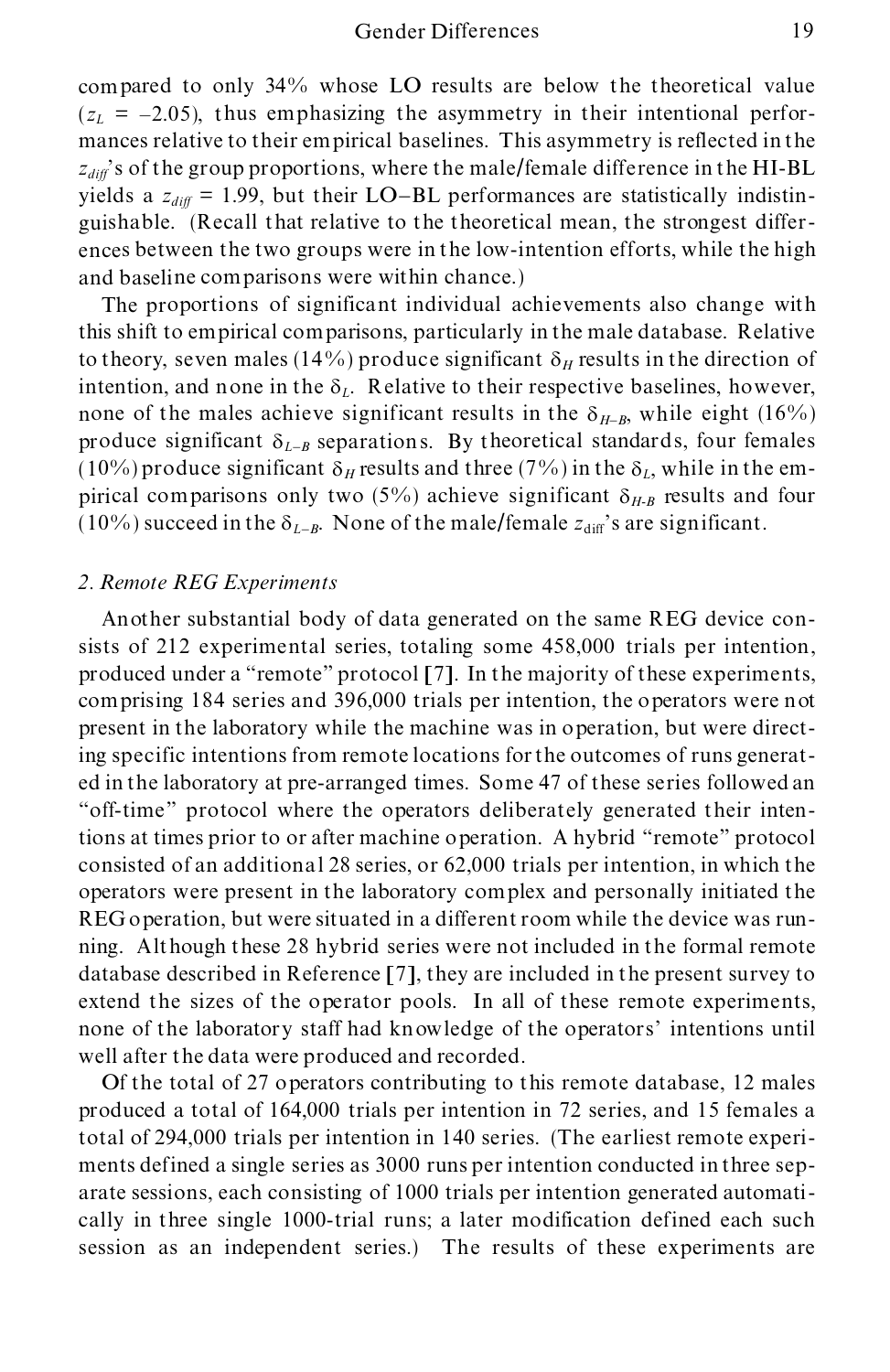## 20 B. J. Dunne

| 12 Male Operators             |                |                |                |  |  |
|-------------------------------|----------------|----------------|----------------|--|--|
|                               | $HI-LO$        | $HI-BL$        | $LO-BL$        |  |  |
| Avg. $N$ per Intention        | 13,667         | 13,667         | 13,667         |  |  |
| Composite Diff. $(\delta_a)$  | 3.0            | 0.9            | $-2.1$         |  |  |
| Composite S.D. $(\sigma_c)$   | 10.031         | 10.018         | 10.015         |  |  |
| Average $\delta$              | 2.7            | 6.0            | (3.4)          |  |  |
| Average $z$                   | 0.37           | 0.30           | $-0.06$        |  |  |
| # Oprs. $p < 0.50$            | 9              | $\tau$         | $\overline{7}$ |  |  |
| Proportion                    | 0.75           | 0.58           | 0.58           |  |  |
| Prop. z-Score                 | $1.73*$        | 0.55           | 0.55           |  |  |
| # Oprs. $p < 0.05$            | 0(0)           | 1(0)           | 1(1)           |  |  |
| Proportion                    | 0.00(0.00)     | 0.08(0.00)     | 0.08(0.08)     |  |  |
| Proportional z                | $-0.99(-0.99)$ | $0.48(-0.99)$  | 0.48(0.48)     |  |  |
| <b>15 Female Operators</b>    |                |                |                |  |  |
|                               | $HI-LO$        | $HI-BL$        | $LO-BL$        |  |  |
| Avg. $N$ per Intention        | 19,600         | 19,600         | 19,600         |  |  |
| Composite Diff. $(\delta_c)$  | 3.4            | 0.6            | $-2.8$         |  |  |
| Composite S.D. $(\sigma_c)$   | 10.016         | 10.021         | 10.025         |  |  |
| Average $\delta$              | 0.4            | $(-0.1)$       | $-0.5$         |  |  |
| Average $z$                   | 0.26           | $(-0.08)$      | $-0.28$        |  |  |
| # Oprs. $p < 0.50$            | 8              | 7              | 11             |  |  |
| Proportion                    | 0.53           | 0.47           | 0.73           |  |  |
| Proportional z                | 0.23           | $(-0.23)$      | 1.78*          |  |  |
| # Oprs. $p < 0.05$            | 1(0)           | 3(2)           | 1(0)           |  |  |
| Proportion                    | 0.07(0.00)     | 0.20(0.13)     | 0.07(0.00)     |  |  |
| Proportional z                | $0.28(-1.14)$  | $2.05*(1.24)$  | $0.28(-1.14)$  |  |  |
| Male/Female Diffs.            |                |                |                |  |  |
| $z_{\rm diff} \, p < \! 0.50$ | 1.14           | $-0.62$        | $-0.77$        |  |  |
| $z_{\rm diff} \, p < \! 0.05$ | $-0.87(0.19)$  | $-1.21(-1.58)$ | 0.11(1.17)     |  |  |

TABLE 5 Individual Operator Results of All Remote REG Experiments, by Gender (Referenced to Empirical Baselines)

\* – see Table Notes on p. 6.

presented in Table 5, in the same differential format as the local REG results in Table 4. Figure 6 displays these comparisons in graphic form.

The small number of operators participating in these remote REG experi ments renders any statistical interpretation of the results tentative at best. Nonetheless, the general trends of the two groups bear several potentially rel evant similarities to those noted in the local experiments. For example, the av erage female database is more than 30% larger than the average male's, while the average male  $\delta_{H-L}$  is 6.75 times larger than that of the average female. A significant proportion of the male operators (75%) produce  $\delta_{H-L}$ 's in the intended direction, compared with only 53% of the females, although the differ ence is not significant. Again, these results are quite different from those pro duced when compared with theory. In the theoretical comparisons, 83% of the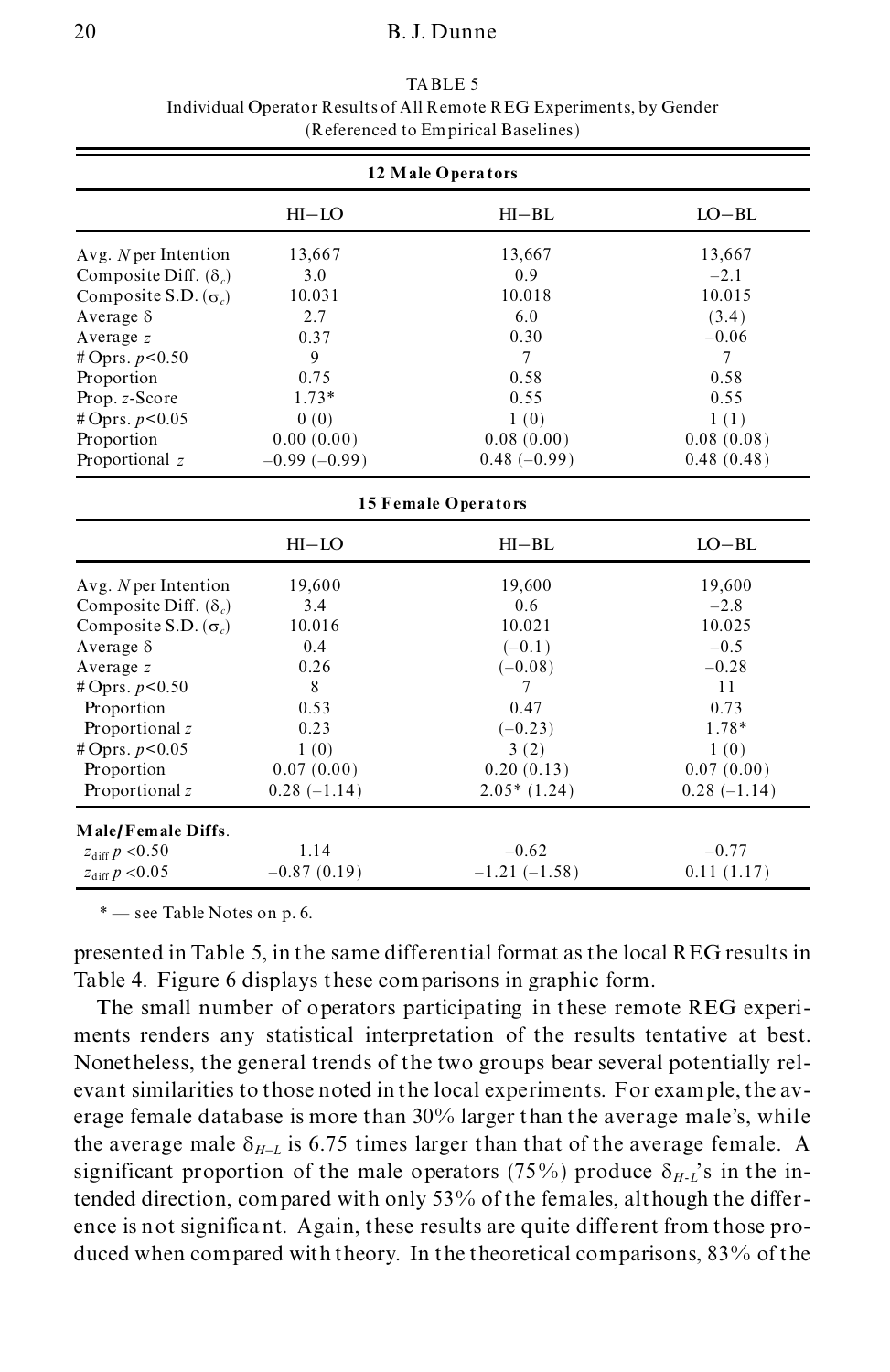

(6a)



(6b)

Fig. 6. Gender Comparisons in Remote REG Results.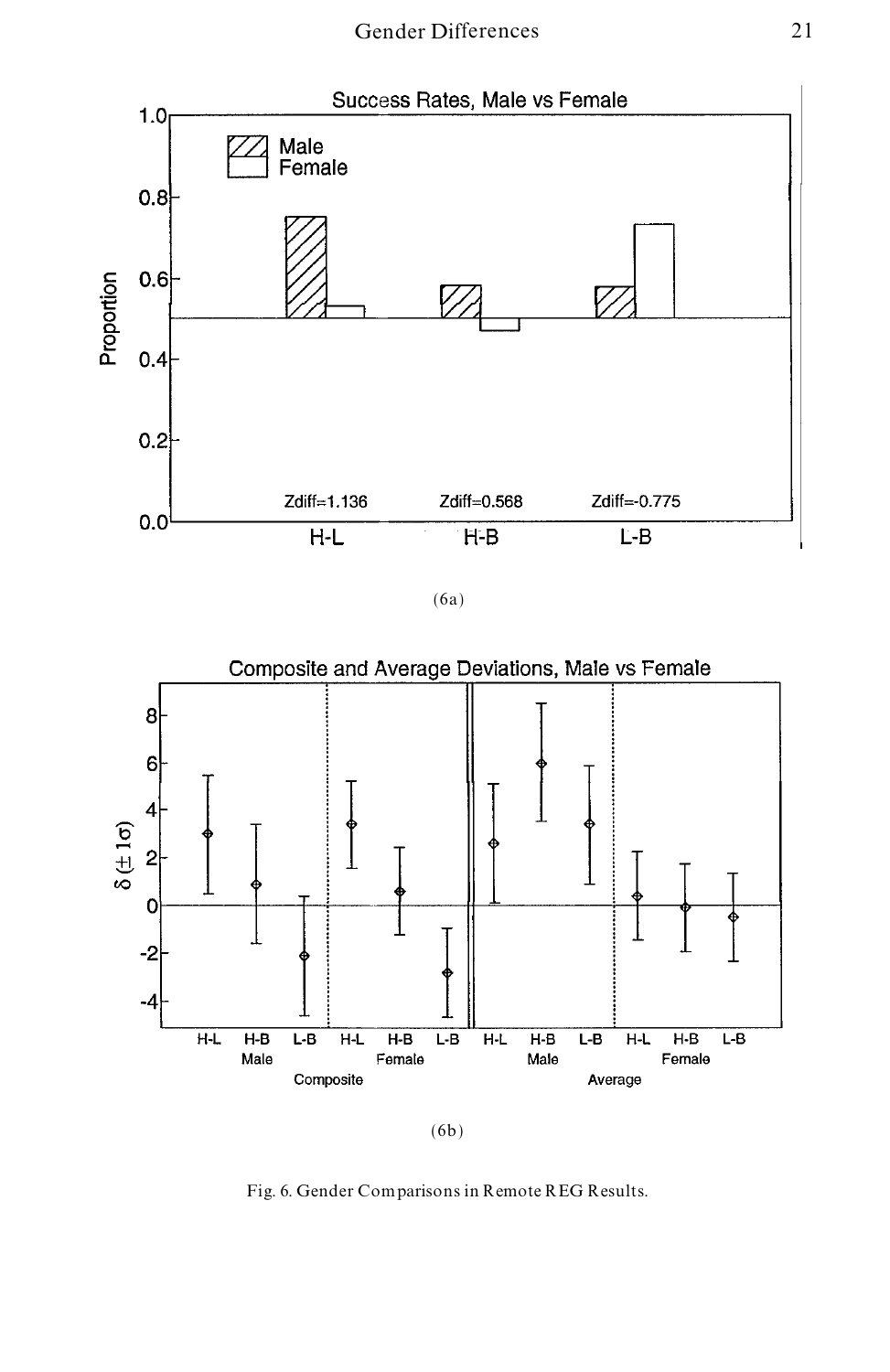males ( $z_H$  = 2.29) succeed in the high efforts, but only 50% in the low, while 53% of the females succeed in both the high and low efforts relative to chance. In the empirical comparisons, 73% of them produce  $\delta_{L-B}$  in the desired direction, compared with only 47% in the  $\delta_{H-B}$ , while 58% of the males are successful in both comparisons.

It might also be noted that in these remote experiments both groups produce trial score standard deviations larger than the theoretical expectation of 7.071, in this case with those of the males larger than the females' in the HI and LO efforts and that of the females higher in the BL. The male  $\sigma_H$  of 7.095 is significantly larger than chance ( $p = 0.03$ ), and the  $\sigma_L$  of 7.089 marginally so  $(p = 0.07)$ . In the baselines, however, the male  $\sigma_B$  of 7.072 is very close to the theoretical value, while the female  $\sigma_B$  of 7.092 is significantly larger than chance  $(p = 0.02)$ , and considerably larger than those associated with their intentional efforts. (It may be recalled that the female  $\sigma_B$  in the local REG data was also higher than those of their intentional efforts.) None of the F-ratios for the differences between the groups are statistically significant, however.

#### *3. PseudoREG Experiments*

In order to address the question of whether the physical behavior of the noise source itself is affected in these anomalous human/machine interactions, the electronic source element was replaced by a categorically different pseudorandom source [3-6]. This device employed a feedback array of 31 microelectronic shift registers that produced a sequence of  $2 \times 10^9$  bits that cycled continuously with a repetition period of about 60 hours, so that, in princi ple, the only non-deterministic aspect of the experiment should be the time of incursion initiated by the operator. In its actual operation, however, the ramped sampling mechanism was found to introduce another random element into the process, albeit one of considerably different physical character than the noise diode of the standard REG device. Thus, its label of "pseudorandom" is not technically accurate, but it has proven useful for distinguishing this de vice from the diode REG and from the fully deterministic ATPseudo experi ments described in later sections. Switched into the standard REG apparatus at an appropriate location, this noise source replaced the commercial noise diode and its conditioning circuitry, but left all subsequent sampling, counting, and display circuitry, feedback, and software identical to the benchmark version. From the perspective of the operator, this system was virtually indistinguish able from that of the standard REG, and the experimental protocols employed were identical.

The small database, consisting of 39 series (approximately 102,500 trials per intention), produced on this device by three male and seven female operators, is summarized in Tables 8 and 9, using the same differential analysis em ployed for Tables 6 and 7.

Given the small male population, the huge error bars make it impossible to calculate meaningful statistics for their tail populations, or to present informa-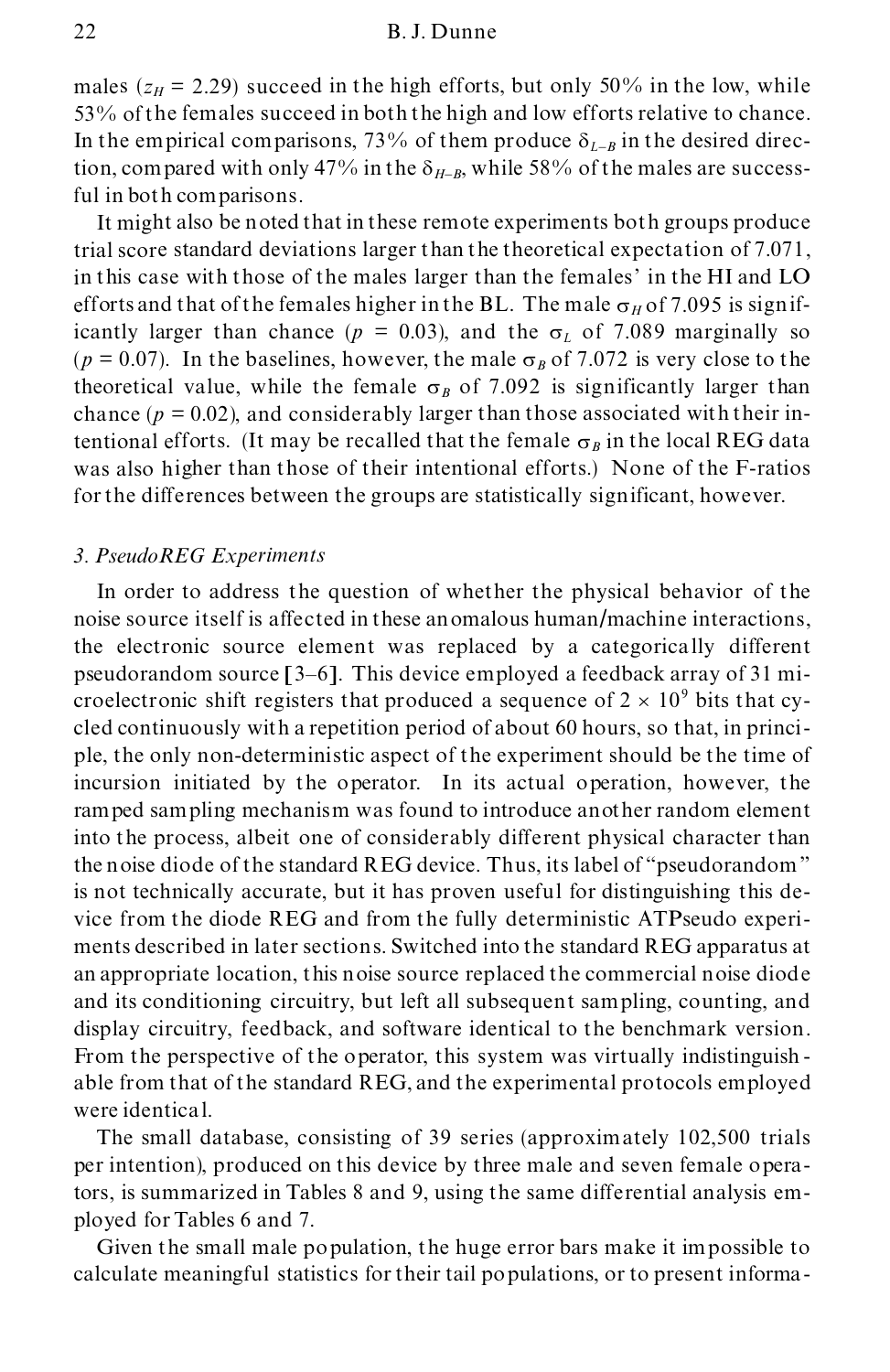|                                    | All Operators        | 3 Male Oprs  | 7 Female Oprs  |
|------------------------------------|----------------------|--------------|----------------|
| No. Trials/Intention<br>No. Series | ~102,500<br>39       | ~12,500<br>5 | ~100,000<br>34 |
| High mean                          | 100.049              | 100.113      | 100.040        |
| SD trials                          | 7.049                | 7.098        | 7.041          |
| Norm. deviation $(\delta_c)$       | 4.9                  | 11.3         | 4.0            |
| z-score                            | $2.25*$              | 1.84*        | $1.70*$        |
| Average $\delta$                   | 11.3                 | 15.8         | 0.4            |
| Low mean                           | 99.952               | 100.012      | 99.944         |
| SD trials                          | 7.074                | 7.117        | 7.068          |
| Norm. deviation $(\delta_c)$       | $-4.8$               | (1.2)        | $-5.6$         |
| z-score                            | $-2.16*$             | (0.18)       | $-2.36*$       |
| Average $\delta$                   | $-5.4$               | (3.6)        | $-9.2$         |
| Baseline mean                      | 99.971               | 99.946       | 99.975         |
| SD trials                          | 7.051                | 7.048        | 7.051          |
| Norm. deviation $(\delta_c)$       | $-2.9$               | $-5.4$       | $-2.5$         |
| z-score                            | $-1.30$              | $-0.86$      | $-1.07$        |
| Average $\delta$                   | $-1.4$               | $-4.2$       | $-0.2$         |
| HI-LO δ <sub>c</sub>               | 9.7                  | 10.1         | 9.6            |
| S.D.                               | 9.986                | 10.052       | 9.977          |
| $z$ -score                         | $3.11*$              | 1.17         | 2.87*          |
| Probability                        | $9 \times 10^{-4}$ * | 0.121        | $0.002*$       |
| HI-BL $\delta_c$                   | 7.8                  | 16.7         | 6.5            |
| S.D.                               | 9.970                | 10.003       | 9.965          |
| z-score                            | $2.51*$              | $1.91*$      | 1.96*          |
| Probability                        | $0.006*$             | $0.028*$     | $0.025*$       |
| LO-BL $\delta_c$                   | $-1.9$               | 6.6          | $-3.1$         |
| S.D.                               | 9.988                | 10.016       | 9.984          |
| z-score                            | $-0.61$              | (0.74)       | $-0.91$        |
| Probability                        | 0.271                | (0.230)      | 0.181          |

TABLE 6 Composite Results of All PseudoREG Experiments

tive graphic representation of the results. These are therefore omitted for this experiment and others with similarly small populations. We might simply note the larger size of the average female database and their smaller average deviations in the HI-LO and HI-BL comparisons. In this experiment the fe male results are more symmetrical than the male relative to their respective baselines, which in both groups are lower than the theoretical value, and their trial score standard deviations are smaller than the theoretical value in all three conditions while those of the males are larger in the HI and LO efforts. All seven of the females and two of the three males produce low-intention results in the direction of effort, and both groups succeed in generating significant composite yields in the high efforts and in the HI-BL comparisons. The composite results of the female low-intention efforts are also significant, as are their composite HI-LO comparisons, and a significant proportion of them produce HI-LO results in the desired direction. A majority in both groups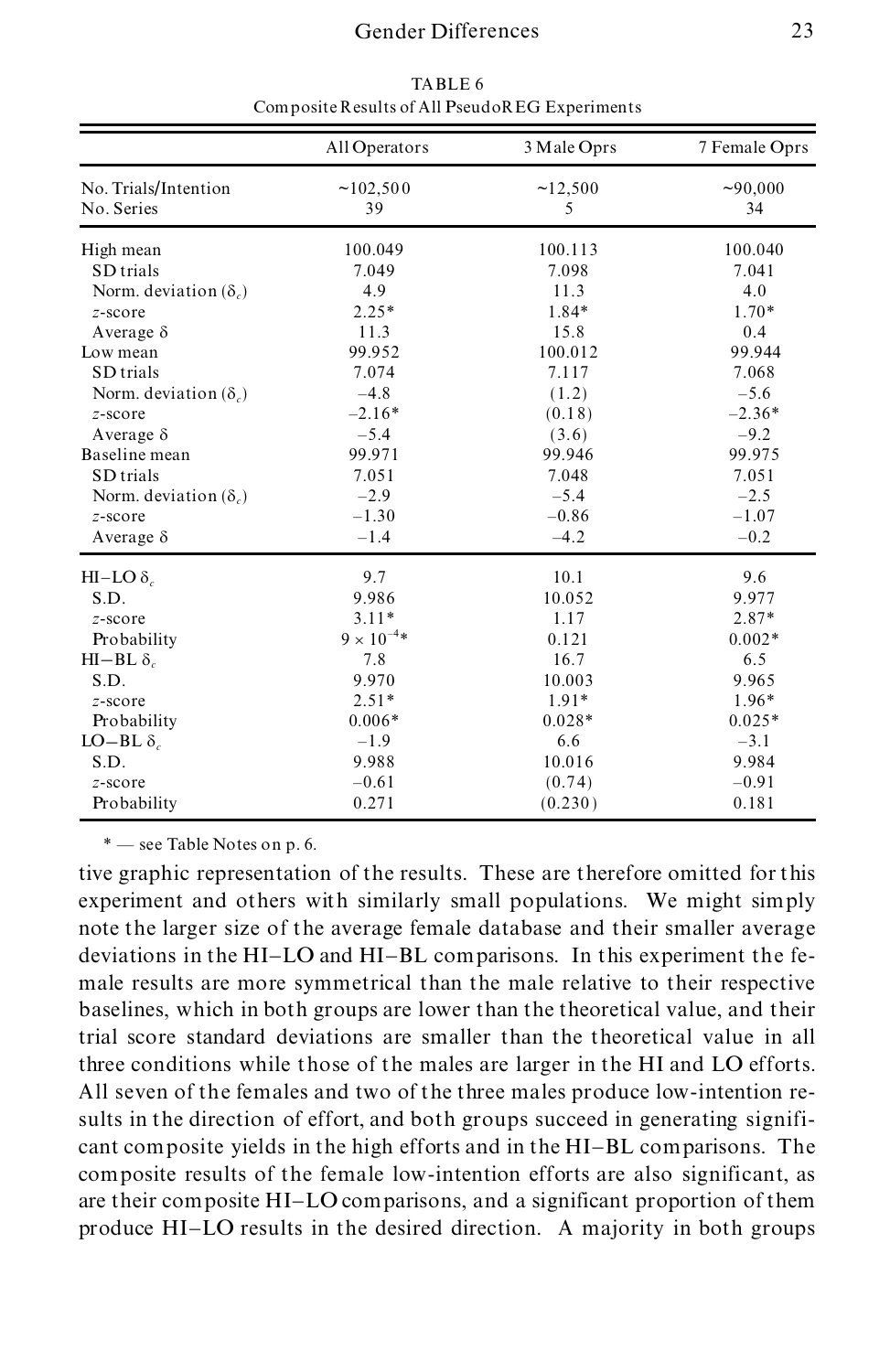| 3 Male Operators         |                           |                |                |  |
|--------------------------|---------------------------|----------------|----------------|--|
|                          | $HI-LO$                   | $HI-BL$        | $LO-BL$        |  |
| Avg # Trials/Int.        | 4,167                     | 4,167          | 4,167          |  |
| Avg Deviation $(\delta)$ | 22.3                      | 20.0           | 7.8            |  |
| $Avg z-Score$            | 0.73                      | 1.18           | 0.46           |  |
| # Oprs $p < 0.50$        | $\overline{2}$            | $\overline{2}$ | $\overline{2}$ |  |
| Proportion               | 0.67                      | 0.67           | 0.67           |  |
| Prop. z-Score            | ţ                         | ‡.             | ţ              |  |
| # Oprs $p < 0.05$        | 1(0)                      | 1(0)           | 1(0)           |  |
| Proportion               | 0.33(0.00)                | 0.33(0.00)     | 0.33(0.00)     |  |
| Prop. z-Score            | ţ                         | ţ              | ţ              |  |
|                          | <b>7 Female Operators</b> |                |                |  |
|                          | $HI-LO$                   | $HI-BL$        | $LO-BL$        |  |
| Avg # Trials             | 12,857                    | 12,857         | 12,857         |  |
| Avg Deviation $(\delta)$ | 9.5                       | 0.2            | $-8.9$         |  |
| Avg z-Score              | 0.95                      | 0.44           | $-0.51$        |  |
| # Oprs $p < 0.50$        | 6                         | 5              | 5              |  |
| Proportion               | 0.86                      | 0.71           | 0.71           |  |
| Prop. z-Score            | 1.90*                     | 1.11           | 1.11           |  |
| # Oprs $p < 0.05$        | 1(0)                      | 2(1)           | 1(0)           |  |
| Proportion               | 0.14(0.00)                | 0.29(0.14)     | 0.14(0.00)     |  |
| Prop. z-Score            | $0.92(-0.71)$             | $2.01*(0.92)$  | $0.92(-0.71)$  |  |

TABLE 7 Individual Operator Results of All PseudoREG Experiments,by Gender

³ insufficient data

produce results in the directions of effort in all three comparisons, with no sig nificant differences between them.

## *4. ATPseudo Experiments*

A related PEAR experiment with a more substantial database involves a computer-generated pseudorandom source developed from a commercial ran domization algorithm, seeded by a combination of the current time and mi crosecond timer count between the setup and start keystrokes by the operator. Unlike the PseudoREG experiment described in the previous section, this AT- Pseudo experiment is fully deterministic in character. (Its nomenclature derives from the fact that these experiments were run on an IBM 286-AT com puter. )

This database consists of 482 series, each of 1000 trials per intention, pro duced by 17 male and 13 female operators, although 54% of the data were pro duced by only three female operators. A comprehensive regression-based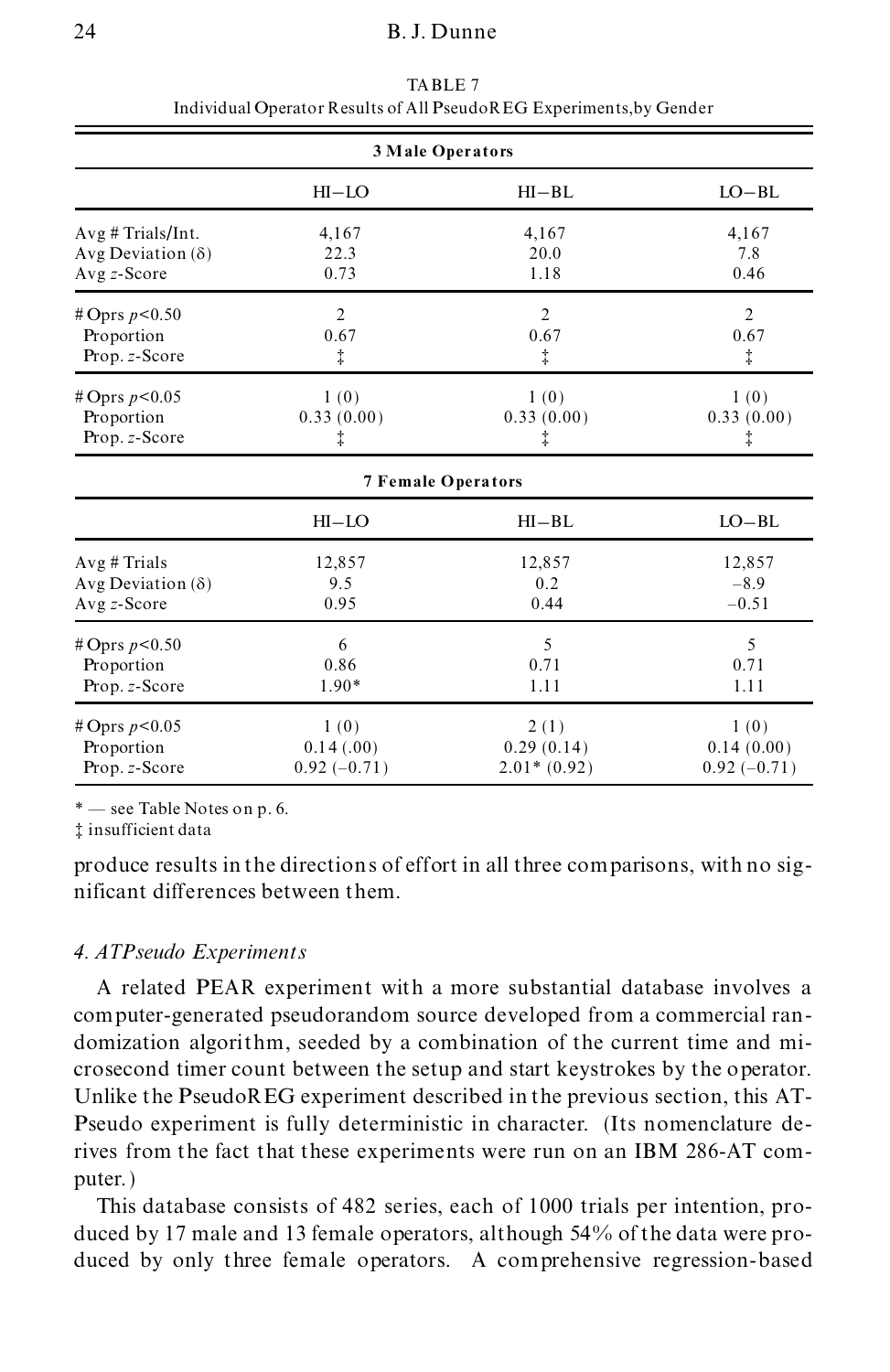|                          | All Operators  | 17 Male Oprs. | 13 Female Oprs. |
|--------------------------|----------------|---------------|-----------------|
| No. Trials<br>No. Series | 396,000<br>396 | 77,000<br>77  | 319,000<br>319  |
| High mean                | 100.004        | 100.011       | 100.002         |
| SD trials                | 7.073          | 7.083         | 7.068           |
| Normalized dev.          | 0.4            | 1.1           | 0.2             |
| $z$ -Score               | 0.33           | 0.41          | 0.17            |
| Average dev.             | 2.1            | $-1.3$        | 2.3             |
| Low mean                 | 100.014        | 100.038       | 100.008         |
| SD trials                | 7.058          | 7.070         | 7.055           |
| Normalized dev.          | (1.4)          | (3.8)         | (0.8)           |
| $z$ -Score               | (1.25)         | (1.49)        | (0.66)          |
| Average dev.             | (2.9)          | (0.9)         | (3.4)           |
| Baseline mean            | 100.007        | 100.051       | 99.996          |
| SD trials                | 7.072          | 7.081         | 7.070           |
| Normalized dev.          | 0.7            | 5.1           | $-0.4$          |
| $z$ -Score               | 0.60           | $2.02*$       | $-0.33$         |
| Average dev.             | 0.8            | 2.9           | 0.3             |
| $HI-LO$ $\delta$         | $-1.0$         | $-2.7$        | $-0.6$          |
| $S.D.(\sigma)$           | 9.986          | 10.052        | 9.977           |
| $z$ -score               | $(-0.65)$      | $(-0.76)$     | $(-0.35)$       |
| Probability              | (0.258)        | (0.224)       | (0.363)         |
| $HI-BL \delta$           | $-0.3$         | $-4.0$        | 0.6             |
| S.D. $(\sigma_c)$        | 9.970          | 10.003        | 9.965           |
| $z$ -score               | $(-0.19)$      | $(-1.14)$     | 0.35            |
| Probability              | (0.425)        | (0.127)       | 0.363           |
| $LO-BL \delta$           | 0.7            | $-1.3$        | 1.2             |
| $S.D.(\sigma_c)$         | 9.988          | 10.016        | 9.984           |
| $z$ -score               | (0.46)         | $-0.37$       | (0.70)          |
| Probability              | (0.323)        | 0.356         | (0.242)         |

TABLE 8 Composite Results of All Local ATPseudoREG Experiments

analysis of variance of all of PEAR's REG-type experiments indicated that the results of this ATPseudo experiment differed significantly from those of all the others in their lack of any demonstrated anomalous effects [3-6]. Nonetheless, they are included here for completeness, and because they pro vide a valuable opportunity to compare the gender-related performances observed in successful experiments with those yielding null results. The individ ual operator results are summarized in Tables 8 and 9 and displayed in Figure 7.

The main point to be noted in these results is that none of the patterns observed in the successful REG experiments are evident in these data.

## *5. Remote ATPseudo Experiments*

Similar null results characterize a smaller remote ATPseudo database consisting of 86 series, generated by 3 males and 7 females, summaries of which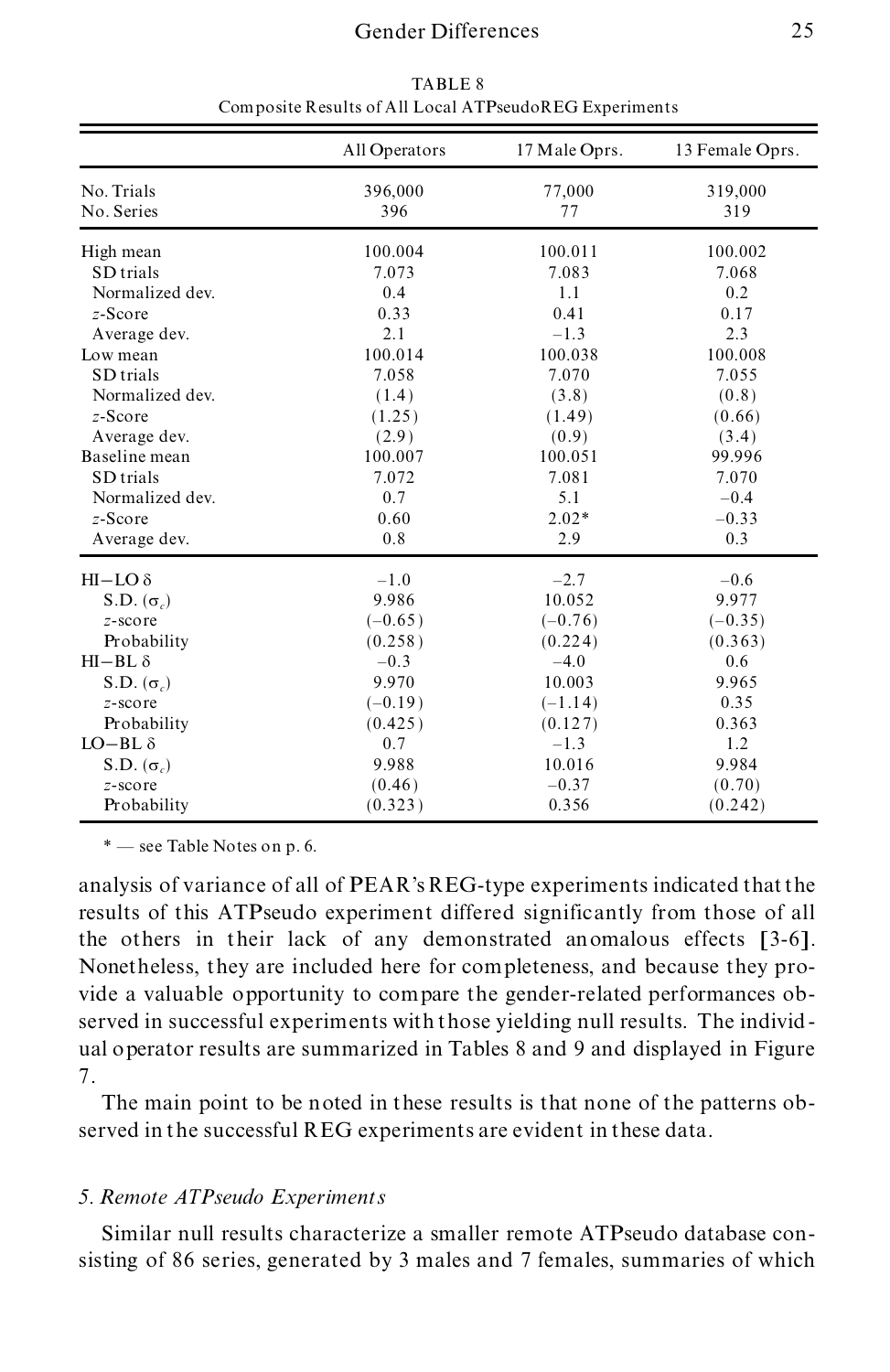| 17 Male Operators        |                            |                |               |  |  |
|--------------------------|----------------------------|----------------|---------------|--|--|
|                          | $HI-LO$                    | $HI-BL$        | $LO-BL$       |  |  |
| Avg # Trials             | 4,529                      | 4,529          | 4,529         |  |  |
| Avg Deviation $(\delta)$ | $(-2.3)$                   | $(-3.5)$       | $-2.0$        |  |  |
| $Avg z-Score$            | $(-0.16)$                  | $(-0.20)$      | $-0.04$       |  |  |
| # Oprs $p < 0.50$        | 8                          | 6              | 10            |  |  |
| Proportion               | 0.47                       | 0.35           | 0.59          |  |  |
| Prop. z-Score            | $(-0.25)$                  | $(-1.24)$      | 0.74          |  |  |
| #Oprs $p < 0.05$         | 0(0)                       | 0(0)           | 1(0)          |  |  |
| Proportion               | 0.00(0.00)                 | 0.00(0.00)     | 0.06(0.00)    |  |  |
| Prop. z-Score            | $-1.22(-1.22)$             | $-1.22(-1.22)$ | $0.16(-1.22)$ |  |  |
|                          | <b>13 Female Operators</b> |                |               |  |  |
|                          | $HI-LO$                    | $HI-BL$        | $LO-BL$       |  |  |
| Avg # Trials             | 25,462                     | 25,462         | 25,462        |  |  |
| Avg Deviation $(\delta)$ | $(-1.2)$                   | 1.9            | (3.1)         |  |  |
| $Avg z-Score$            | 0.05                       | 0.20           | (0.15)        |  |  |
| # Oprs $p < 0.50$        | $\overline{5}$             | 6              | 6             |  |  |
| Proportion               | 0.38                       | 0.46           | 0.46          |  |  |
| Prop. z-Score            | $(-0.87)$                  | $(-0.29)$      | $(-0.29)$     |  |  |
| #Oprs $p < 0.05$         | 0(0)                       | 1(0)           | 0(1)          |  |  |
| Proportion               | 0.00(0.00)                 | 0.08(0.00)     | 0.00(0.08)    |  |  |
| Prop. z-Score            | $-1.04(-1.04)$             | $0.41(-1.04)$  | $-1.04(0.41)$ |  |  |
| Male/Female Diffs.       |                            |                |               |  |  |
| $z_{\text{diff}} p<0.50$ | 0.49                       | $-0.60$        | 0.71          |  |  |
| $z_{\text{diff}} p<0.05$ | $-0.23(-0.23)$             | $-1.19(-0.23)$ | $0.81(-1.19)$ |  |  |

TABLE 9 Individual Operator Results of All Local ATPseudo Experiments, by Gender

are presented in Tables 10 and 11. Again, since there are only three male oper ators, graphic representation is omitted, as are their proportional *z*-scores for *p*<.05.

## *6. Random Mechanical Cascade (RMC)Experiments*

To address the relative importance of the physical genre of the particular de vices with which the operators attempt to interact, a variety of more diverse machines have been employed, several of which have proven amenable to systematic study and have yielded databases that can be included in this gender effect survey. One of these is a macroscopic random mechanical cascade (RMC) device, measuring some  $6' \times 10'$  in dimension. This apparatus allows 9000 3/4² polystyrene spheres to trickle downward through a quincunx array of 330 3/4² diameter nylon pegs, whereby they are scattered into 19 collecting bins across the bottom, filling them in close approximation to a Gaussian distribution. The growing populations of every bin are tracked photo-electrically and displayed via LED counters at the bottom of those bins, and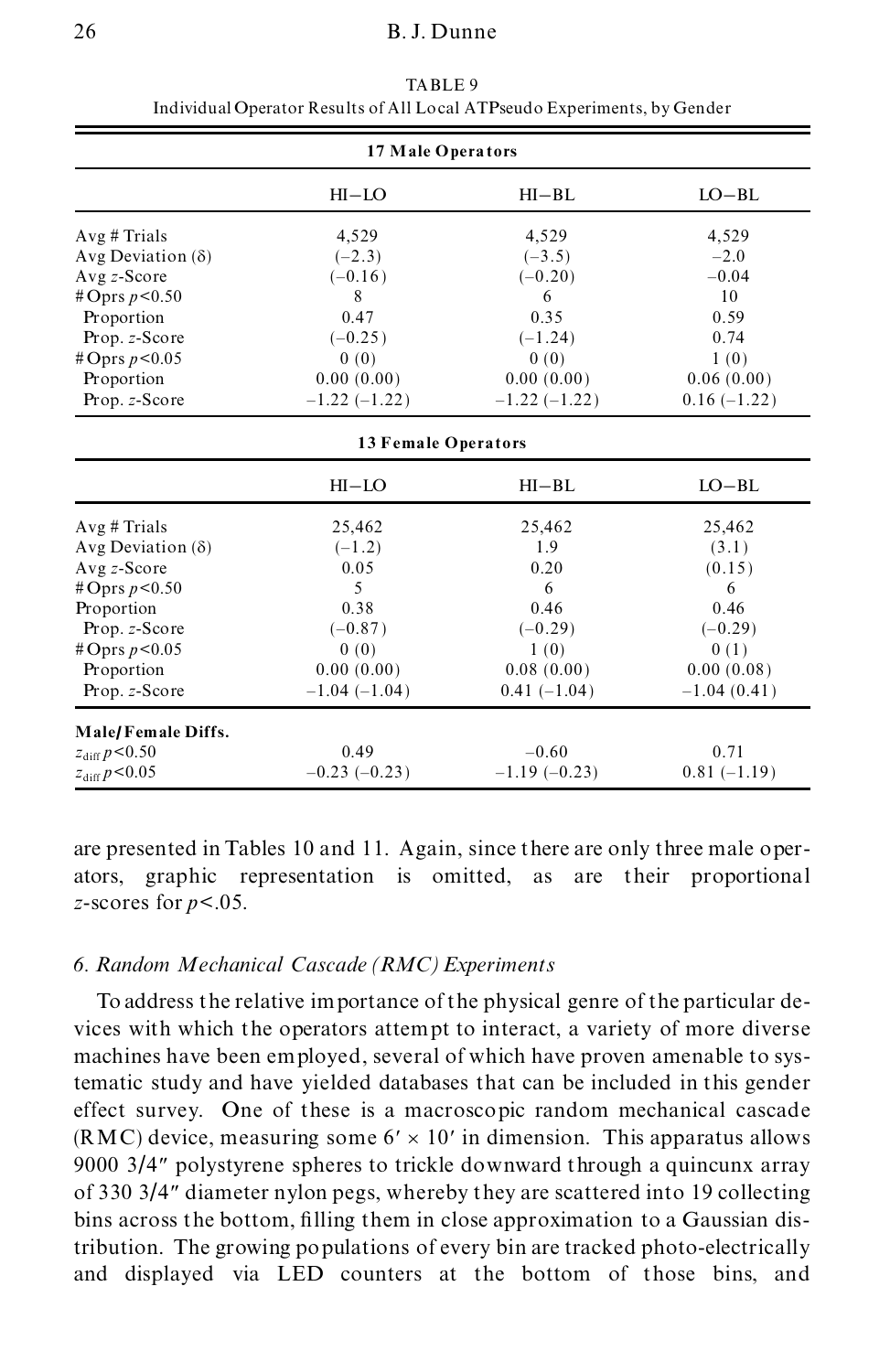

(7a)



<sup>(7</sup>b)

Fig. 7. Gender Comparisons in Local ATPseudo Results.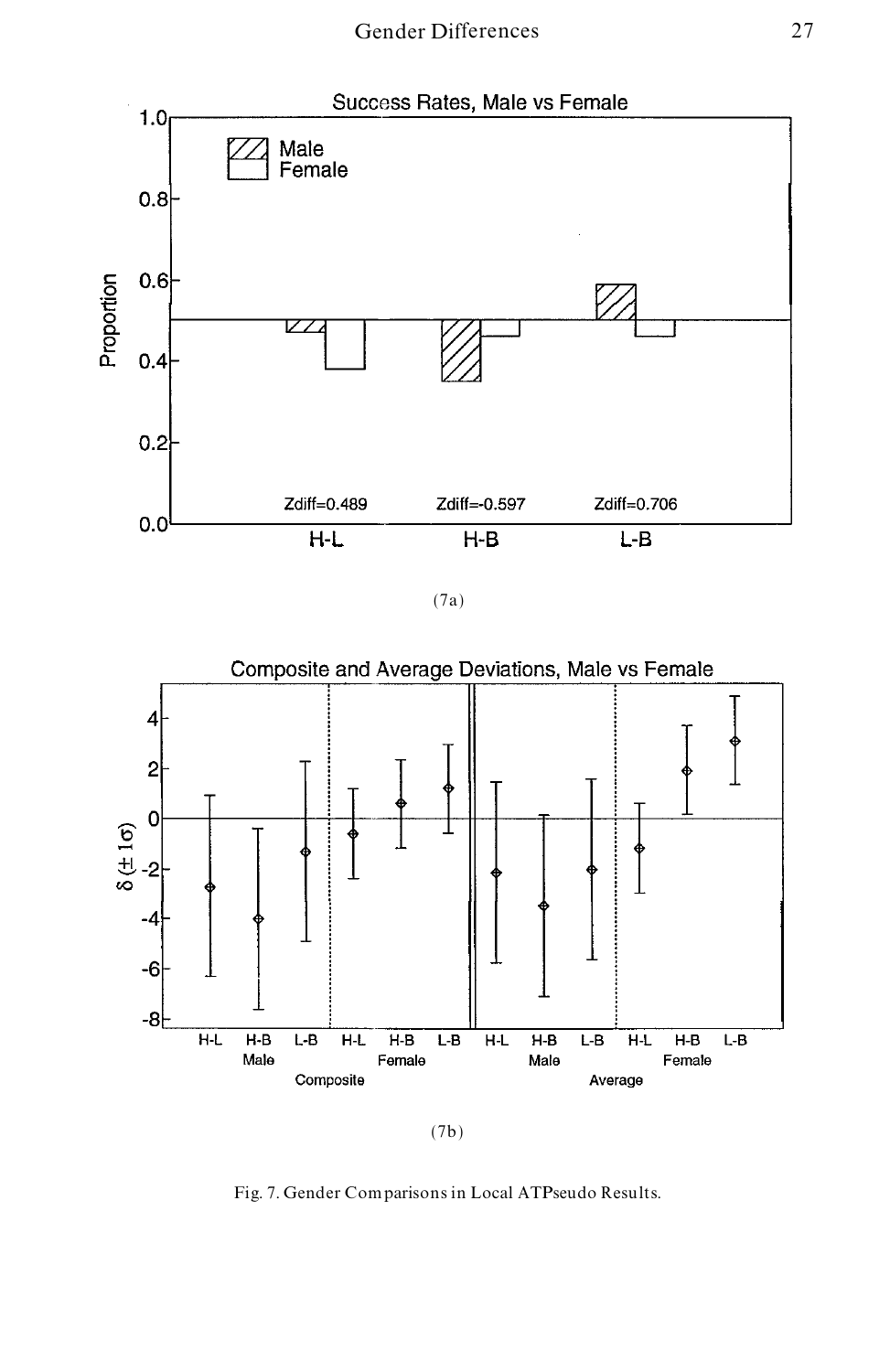|                   | All Operators | 3 Male Oprs. | 7 Female Oprs. |
|-------------------|---------------|--------------|----------------|
| No. Trials        | 86,000        | 20,000       | 66,000         |
| No. Series        | 86            | 20           | 66             |
| High mean         | 100.027       | 99.961       | 100.047        |
| SD trials         | 7.055         | 7.037        | 7.060          |
| Normalized dev.   | 2.7           | $(-3.9)$     | 4.7            |
| Average dev.      | 5.0           | $(-1.8)$     | 7.0            |
| Low mean          | 100.015       | 99.986       | 100.024        |
| SD trials         | 7.062         | 7.041        | 7.069          |
| Normalized dev.   | (1.5)         | $-1.4$       | (2.4)          |
| Average dev.      | (1.2)         | (1.9)        | (1.0)          |
| Baseline mean     | 99.997        | 99.953       | 100.010        |
| SD trials         | 7.071         | 7.053        | 7.077          |
| Normalized dev.   | $-0.3$        | $-4.7$       | 1.0            |
| Average dev.      | 2.6           | $-0.4$       | 3.5            |
| $HI$ –LO $\delta$ | 1.2           | $-2.5$       | 2.3            |
| S.D. $(\sigma_c)$ | 9.982         | 9.955        | 9.991          |
| $z$ -score        | 0.34          | $(-0.36)$    | 0.58           |
| Probability       | 0.37          | (0.36)       | 0.28           |
| $HI-BL \delta$    | 3.0           | 0.8          | 3.7            |
| $S.D.(\sigma)$    | 9.989         | 9.963        | 9.996          |
| $z$ -score        | 0.89          | 0.11         | 0.95           |
| Probability       | 0.19          | 0.46         | 0.17           |
| $LO-BL \delta$    | 1.8           | 3.3          | 1.4            |
| $S.D.(\sigma)$    | 9.994         | 9.966        | 10.003         |
| $z$ -score        | (0.55)        | (0.47)       | (0.37)         |
| Probability       | (0.29)        | (0.32)       | (0.36)         |

TABLE 10 Composite Results of All Remote ATPseudoREG Experiments

simultaneously recorded on-line in an appropriately coded computer file. In the local protocol, the operator is seated on a sofa approximately eight feet from the machine and attempts to distort the distribution of balls to the right or to the left, or to generate a baseline .

The principal RMC database consists of 1131 runs per intention, generated in 87 series by 25 operators, 12 males and 13 females. Each series comprises 20 (in some of the earlier series) or 10 runs per intention [3, 4, 5, 8]. These results have here been combined with those of a smaller, more recent RMC data base, consisting of 70 series of only three sets of runs per intention, but following the same basic tri-polar protocol. This extends the operator pools to 16 males and 20 females and offers a slightly stronger statistical base for indications of any gender-related trends.

By its nature, this device precludes any precise theoretical reference. It also displays mild long-term drift in its calibration data, presumably due to me chanical wear, and shorter-term variations correlated with temperature and hu midity (which are routinely recorded). As a result, all analytical assessments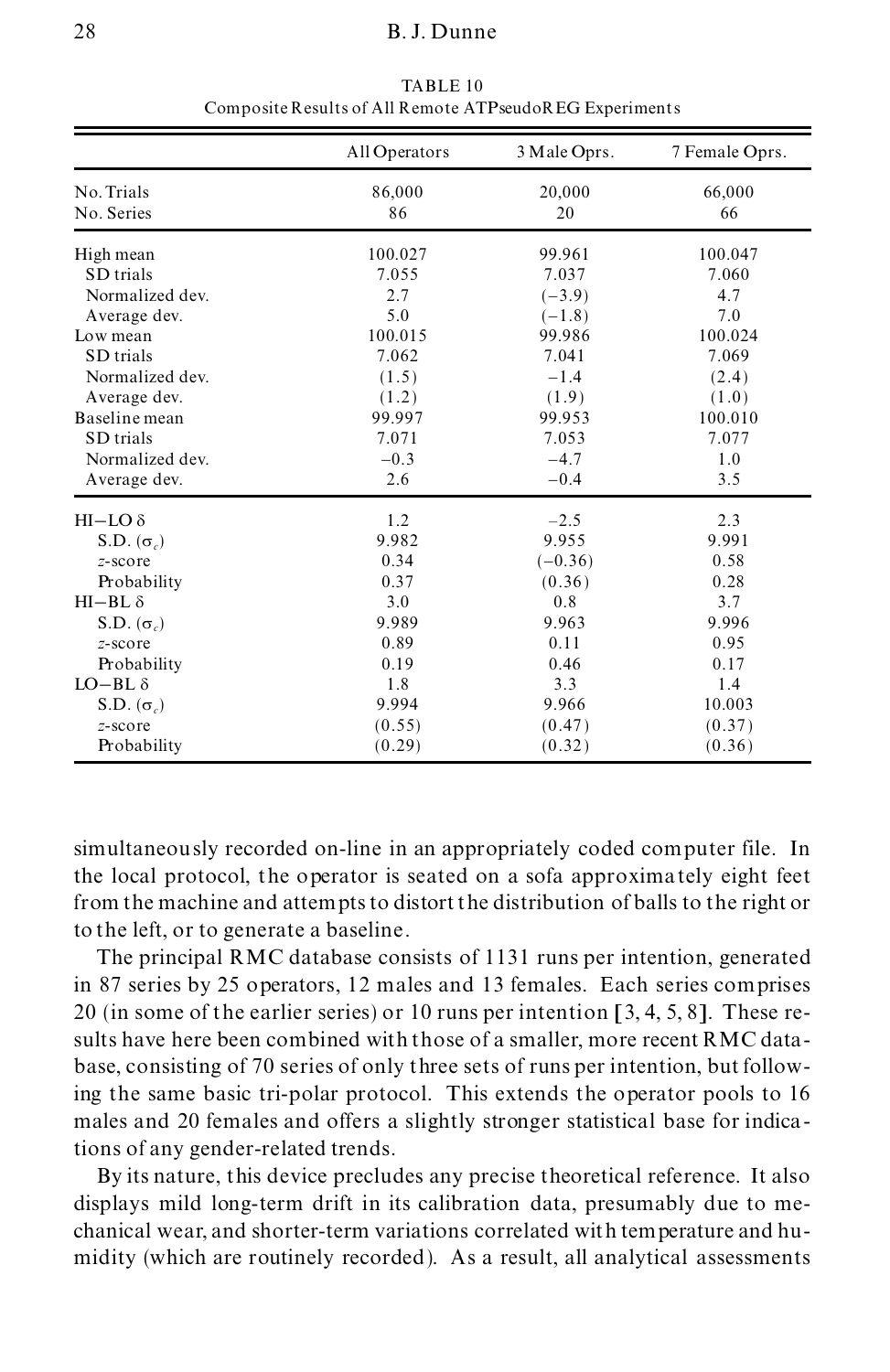| 3 Male Operators                                                                                                                                                  |                                                                                                |                                                                                       |                                                                                                     |  |
|-------------------------------------------------------------------------------------------------------------------------------------------------------------------|------------------------------------------------------------------------------------------------|---------------------------------------------------------------------------------------|-----------------------------------------------------------------------------------------------------|--|
|                                                                                                                                                                   | $HI-LO$                                                                                        | $HI-BL$                                                                               | $LO-BL$                                                                                             |  |
| Avg # Trials<br>Avg Deviation $(\delta)$<br>Avg $z$ -Score<br>#Oprs $p < 0.50$                                                                                    | 6,667<br>$(-3.7)$<br>$(-0.25)$<br>1                                                            | 6,667<br>$(-1.4)$<br>$(-0.02)$<br>1                                                   | 6,667<br>(2.3)<br>(0.23)<br>$\theta$                                                                |  |
| Proportion<br>Prop. z-Score<br>#Oprs $p < 0.05$<br>Proportion<br>Prop. $z$ –Score                                                                                 | 0.33<br>ţ<br>0(0)<br>0.00(0.00)<br>ţ                                                           | 0.33<br>ţ<br>0(0)<br>0.00(0.00)<br>ţ                                                  | 0.00<br>‡.<br>0(0)<br>0.00(0.00)<br>ţ                                                               |  |
|                                                                                                                                                                   | <b>7 Female Operators</b>                                                                      |                                                                                       |                                                                                                     |  |
|                                                                                                                                                                   | $RT-LT$                                                                                        | $RT-BL$                                                                               | $LT-BL$                                                                                             |  |
| Avg # Trials<br>Avg Deviation $(\delta)$<br>Avg $z$ -Score<br>#Oprs $p < 0.50$<br>Proportion<br>Prop. z-Score<br># Oprs $p < 0.05$<br>Proportion<br>Prop. z-Score | 9,429<br>6.0<br>0.33<br>$\overline{4}$<br>0.57<br>0.37<br>0(0)<br>0.00(0.00)<br>$-0.71(-0.71)$ | 9,429<br>3.5<br>0.30<br>3<br>0.43<br>$(-0.37)$<br>1(0)<br>0.14(0.00)<br>$0.92(-0.71)$ | 9,429<br>$-2.5$<br>$-0.03$<br>$\overline{4}$<br>0.57<br>0.37<br>0(1)<br>0.00(0.14)<br>$-0.71(0.92)$ |  |

TABLE 11 Individual Operator Results of All Remote ATPseudo Experiments, by Gender

 $\ddagger$  insufficient data

of anomalous effects related to operator intention must proceed on a local differential basis, with only the paired differences among the right  $(RT)$ , left  $(LT)$ , and baseline (BL) efforts within a given tri-polar set statistically cumulated and processed. The cumulated differences between the right and left efforts (RT-LT), evaluated in terms of a Student's *t*-test based on the standard deviations of the differences between runs within a local set, are regarded as the pri mary indicators of any operator effects. However, since each run involves 9000 individual ball trajectories, the *t*-distribution with ~18,000 d.f. in each pair comparison is statistically indistinguishable from the normal *z*-distribution, and so, for consistency of comparison with the REG experiments, the results are represented as *z*-scores in the tables below. Statistical *z*-scores for both the RT-BL and LT-BL are also calculated separately and, while these are not independent of the primary RT-LT comparisons, they can be instructive for evaluating the trends of the three intentions relative to one another.

The composite results of the RMC gender subsets are presented in Table 12 which, for purposes of comparison, also provides the averages of the individ ual normalized mean shifts for the right, left, and baseline conditions  $(\delta_a)$ , along with their composite values  $(\delta_c)$ . Lacking a theoretical mean value as an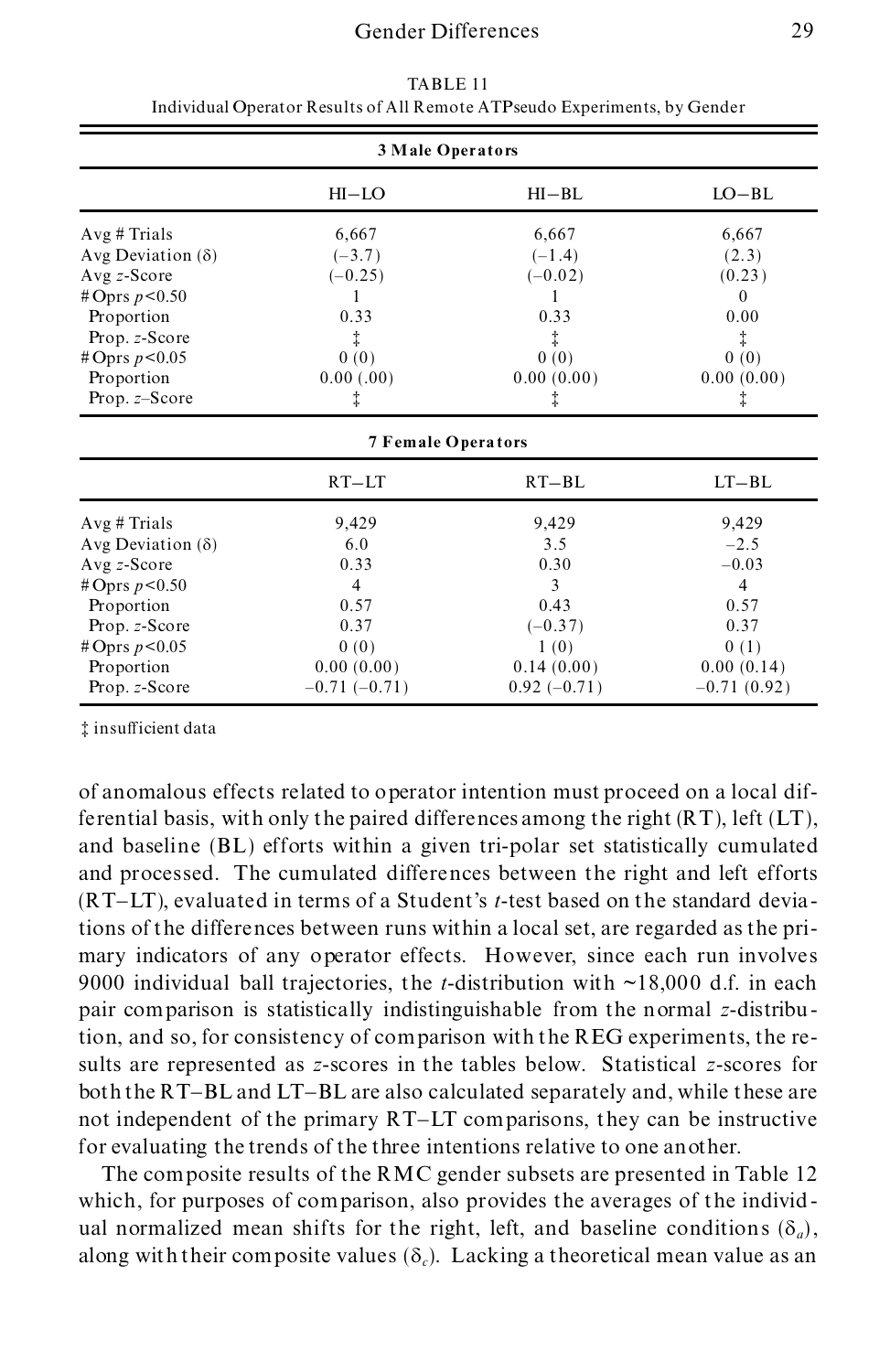|                                                         | All Operators            | 16 Male Oprs.             | 20 Female Oprs.           |
|---------------------------------------------------------|--------------------------|---------------------------|---------------------------|
| No. Run Sets                                            | 1341                     | 332                       | 1009                      |
| No. Series                                              | 157                      | 40                        | 117                       |
| Right Mean<br>SD R un Scores                            | 10.0180<br>0.0345<br>1.8 | 10.0172<br>0.0376<br>1.72 | 10.0183<br>0.0337<br>1.83 |
| Composite $\delta_c$<br>Average $\delta_a$<br>Left Mean | 1.05<br>10.0135          | 1.64<br>10.0133           | 0.86<br>10.0136           |
| SD R un Scores                                          | 0.0351                   | 0.0310                    | 0.0363                    |
| Composite $\delta_c$                                    | 1.35                     | 1.33                      | 1.36                      |
| Average $\delta_a$                                      | 0.64                     | 1.26                      | 0.43                      |
| Baseline Mean                                           | 10.0184                  | 10.0148                   | 10.0195                   |
| SD R un Scores                                          | 0.0356                   | 0.0340                    | 0.0364                    |
| Composite $\delta_c$                                    | 1.84                     | 1.48                      | 1.95                      |
| Average $\delta_a$                                      | 1.15                     | 1.41                      | 1.07                      |
|                                                         |                          |                           |                           |
| RT-LT $\delta_{RL}$                                     | 0.45                     | 0.38                      | 0.47                      |
| S.D. Run Diffs.                                         | 0.0492                   | 0.0487                    | 0.0495                    |
| $z$ -score                                              | $3.348*$                 | 1.462                     | $3.022*$                  |
| Probability                                             | $4 \times 10^{-4}$ *     | 0.072                     | $0.001*$                  |
| RT-BL $\delta_{RR}$                                     | $(-0.04)$                | 0 0.23                    | $(-0.13)$                 |
| S.D. Run Diffs.                                         | 0.0496                   | 0.0507                    | 0.0496                    |
| $z$ -score                                              | $(-0.307)$               | 0.922                     | $(-0.882)$                |
| Probability                                             | (0.379)                  | 0.178                     | (0.189)                   |
| LT-BL $\delta_{LR}$                                     | $-0.48$                  | $-0.14$                   | $-0.60$                   |
| S.D. Run Diffs.                                         | 0.0500                   | 0.0460                    | 0.0514                    |
| $z$ -score                                              | $-3.663*$                | $-0.552$                  | $-3.907*$                 |
| Probability                                             | $10^{-4*}$               | 0.290                     | $5 \times 10^{-5} *$      |

TABLE 12 Composite Results of All Local RMC Experiments

absolute reference, these deviations are defined as the differences between the experimental means of the bin distributions and the arbitrary value of 10.0, which is essentially the global mean bin of the RMC device, normalized by the latter and expressed in units of  $10^{-3}$  bins/bin. Since the raw run variances are contaminated by environmental drift and machine wear, the standard deviations of the run scores given here are reconstructed from the differential values listed in the lower portion of the table.<sup>3</sup> It should be noted that a *right* intention in this experiment represents an attempt to shift the output distribution mean toward *higher* bin numbers, and a *left* intention toward *lower* bin numbers. Thus, the RT and LT notation in the tables may be regarded as equivalent to the HI and LO indicators of the REG experiments. Table 13 summarizes the individual operator contributions as a function of gender. (Note that again the

$$
\sigma_{h}^{2} = (\sigma_{H-L}^{2} + \sigma_{H-B}^{2} - \sigma_{L-B}^{2})/2
$$
  
\n
$$
\sigma_{b}^{2} = (-\sigma_{H-L}^{2} + \sigma_{H-B}^{2} + \sigma_{L-B}^{2})/2
$$
  
\n
$$
\sigma_{l}^{2} = (\sigma_{H-L}^{2} - \sigma_{H-B}^{2} + \sigma_{L-B}^{2})/2
$$

<sup>&</sup>lt;sup>3</sup>Since the spurious contributions to the means cancel out to an excellent statistical approximation within the tri-polar sets, reconstructions of the separate intention variances,  $\sigma_h$ ,  $\sigma_b$ ,  $\sigma_l$ , from the matrix of the differential variances,  $\sigma_{H-L}$ ,  $\sigma_{H-B}$ ,  $\sigma_{L-B}$ , are also protected from these artifacts. The appropriate algebraic relations are simply: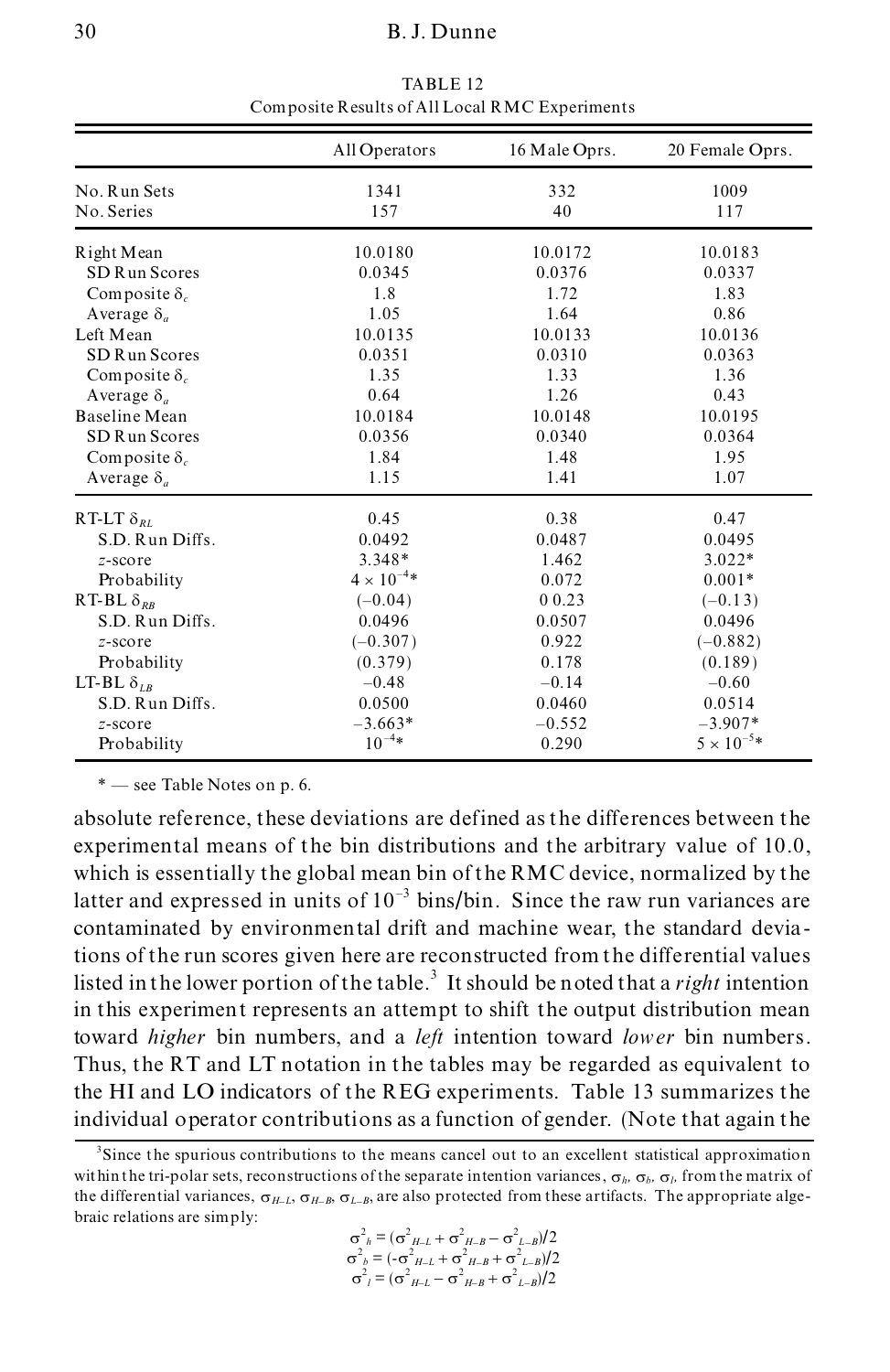| 16 Male Operators           |                |                     |               |
|-----------------------------|----------------|---------------------|---------------|
|                             | $RT-LT$        | $RT-BL$             | $LT-BL$       |
| Avg # Run Sets              | 20.75          | 20.75               | 20.75         |
| Avg Difference $(\delta)$   | 0.38           | 0.23                | $-0.15$       |
| Avg z-Score                 | 0.34           | 0.22                | $-0.13$       |
| # Oprs $p < 0.50$           | 10             | 11                  | 10            |
| Proportion                  | 0.63           | 0.69                | 0.63          |
| Prop. z-Score               | 1.04           | 1.52                | 1.04          |
| # Oprs $p < 0.05$           | 1(1)           | 1(0)                | 1(1)          |
| Proportion                  | 0.06(0.06)     | 0.06(0.00)          | 0.06(0.06)    |
| Prop. z-Score               | 0.22(0.22)     | $0.22(-1.18)$       | 0.22(0.22)    |
|                             |                | 20 Female Operators |               |
|                             | $RT-LT$        | $RT-BL$             | $LT-BL$       |
| Avg # Run Sets              | 50.45          | 50.45               | 50.45         |
| Avg Difference $(\delta)$   | 0.43           | $(-0.21)$           | $-0.64$       |
| Avg z-Score                 | 0.44           | $(-0.20)$           | $-0.64$       |
| # Oprs $p < 0.50$           | 12             | 9                   | 14            |
| Proportion                  | 0.60           | 0.45                | 0.70          |
| Prop. z-Score               | 0.89           | $(-0.45)$           | $1.79*$       |
| # Oprs $p < 0.05$           | 3(0)           | 1(1)                | 2(0)          |
| Proportion                  | 0.15(0.00)     | 0.05(0.05)          | 0.10(0.00)    |
| Prop. z-Score               | $1.68*(-1.34)$ | 0.00(0.00)          | $0.91(-1.34)$ |
| Male/Female Diffs.          |                |                     |               |
| $z_{\it diff}$ $p{<}0.50$   | 0.18           | 1.43                | 0.42          |
| $z_{\it diff}$ $p\!<\!0.05$ | $-1.11(1.15)$  | $0.15(-0.79)$       | $-0.53(1.15)$ |

TABLE 13 Individual Operator Results of All Local RMC Experiments,by Gender

difference  $\delta$ 's and their associated *z*-scores displayed here are *averages* of the individual operator differences, and hence are different from the *composite* difference values displayed in the lower half of Table 12.) Figure 7 represents these results in graphical form.

In these RMC experiments, the females are again more prolific than the males in generating data, with average databases some 2.5 times as large, and their intentional results are again less symmetrical relative to their baselines. As in the REG experiments, their stronger composite RT-LT and LT-BL yields and their null RT-BL results give an initial impression of greater suc cess than the males, but again this may well be attributed to their unusual baseline performance. The top portion of Table 12 indicates that both the composite  $\delta_c$  and average  $\delta_a$  of the female baselines values are higher than those of either their left- or right-intention efforts, and their composite baseline value is higher than those of any of the three male conditions, strongly suggestive of right-shifted baselines. Although the requisite differential analysis in this ex periment does not permit statistical demonstration of such a baseline shift, it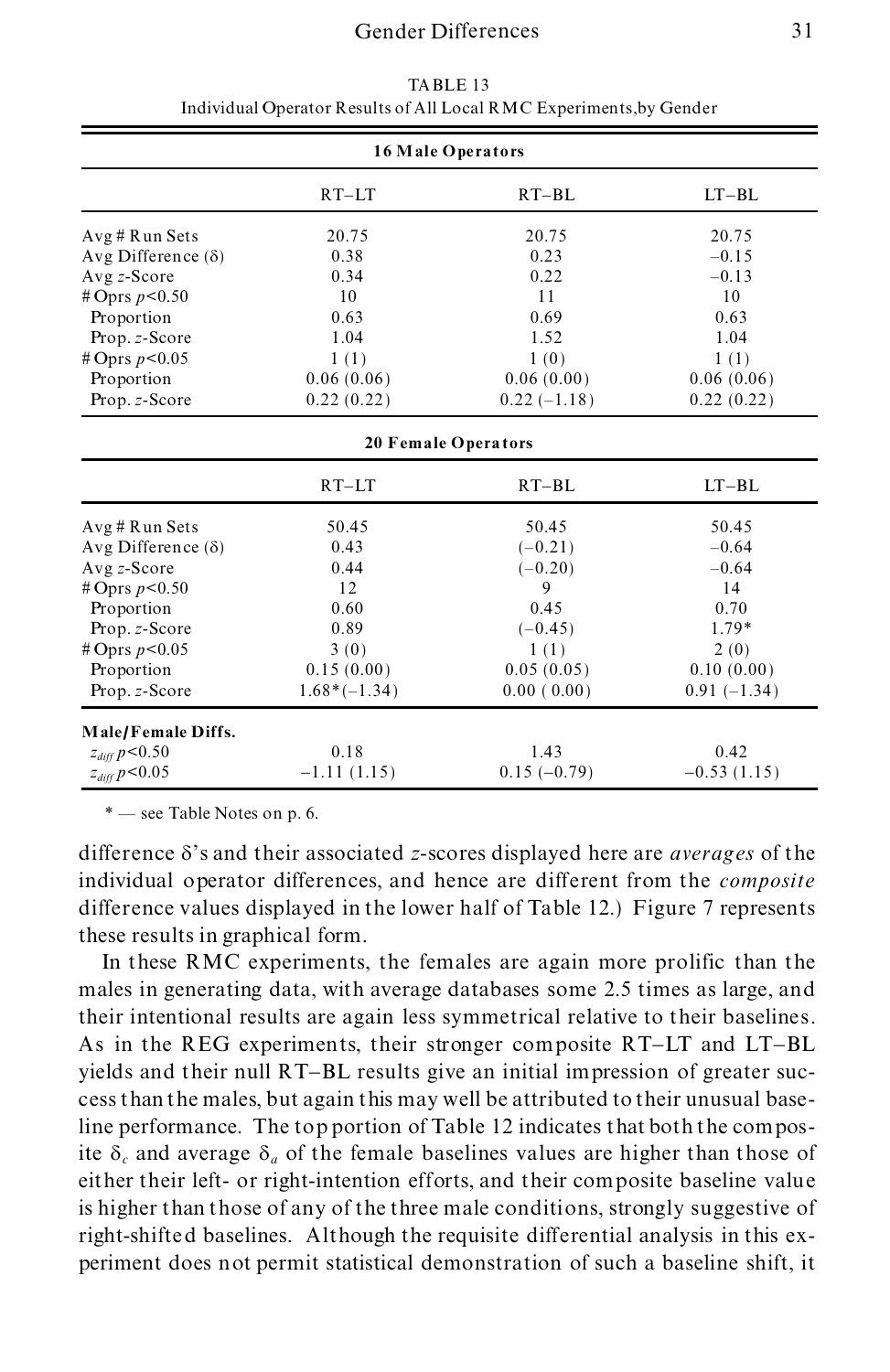may be recalled that a similar pattern was noted in the REG data, where a significant proportion of the female operators produced baseline means higher than the theoretical value. Thus, while the female composite RT-LT and LT- BL separations exceed chance in the intended directions, their RT-BL effects are opposite to intention, resulting in a strong asymmetry in their overall data base that bears some resemblance to their REG performance.

At the level of individual operator performance, a majority of operators in both groups succeed in producing  $\delta_{R-L}$ 's in the desired direction to a comparable degree, although the male average values in both the RT and LT are substantially larger, *i.e.* more strongly right-shift ed, than the female. The RT-BL comparisons indicate that the male average deviation is in the intended direction while the female is opposite to intention, with 69% of the males achieving positive results and only 45% of the females, although the difference is not sig nificant. In contrast, while the majority of operators in both groups are suc cessful in the LT-BL comparisons, the females exceed the males in both the magnitude of their average deviations and in the proportion producing results in the intended direction, although the difference is again statistically negligi ble.

The reconstructed standard deviations of the female composite score distri butions, shown in Table 12, are again larger than those of the males in both the baseline and left-intention efforts. Although the F-ratio of  $0.873$  (df= 331, 1008) comparing the male and female baseline variances is within chance ex pectations ( $p = 0.136$ , two-tailed), in the left intention,  $F = 0.729$ , with a probability of  $6 \times 10^{-4}$ . In the RT efforts, the male variance is significantly larger than the female ( $F = 1.245$ ,  $p = .012$ ).

In summary, although the proportional comparisons indicate no significant group differences in this experiment, other than in the variances, the results do suggest some gender-related trends worth noting for their resemblances to, and compounding with, those observed in other experiments. In particular, although a majority of operators in both groups succeed in producing RT-LT separations in the desired directions, comparisons between the composite results of the males' intentional efforts with those of their baselines, shown in Table 12 and Figure 8, indicate a relatively symmetrical pattern of results, while the females again show an apparent preference for shifting the distribution means, especially those of the baselines, toward higher values, thereby producing strongly asymmetrical patterns among their three intentions. Finally, the significant differences in the distribution variances produced by the two groups add further gender-related distinctions in performance.

## *7. Remote RMC Experiments*

A much smaller remote RMC database of 56 series was generated by 11 fe male and 3 male operators, comprising a total of 337 sets of runs, 285 of which were generated by the females and 52 by the males. The composite results of these experiments are summarized in Table 14 and the relative contributions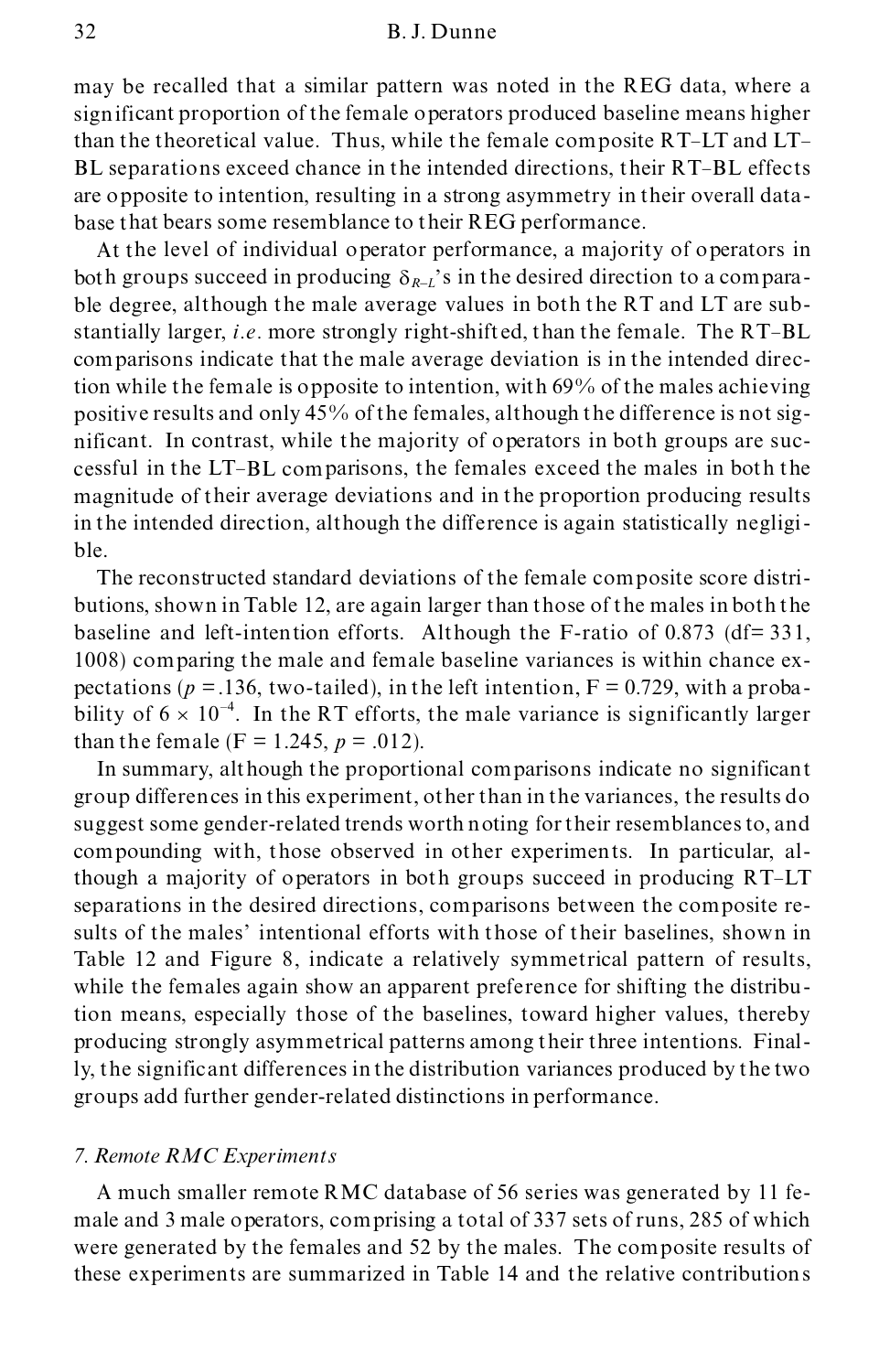

(8a)



<sup>(8</sup>b)

Fig. 8. Gender Comparisons in Local RMC Results.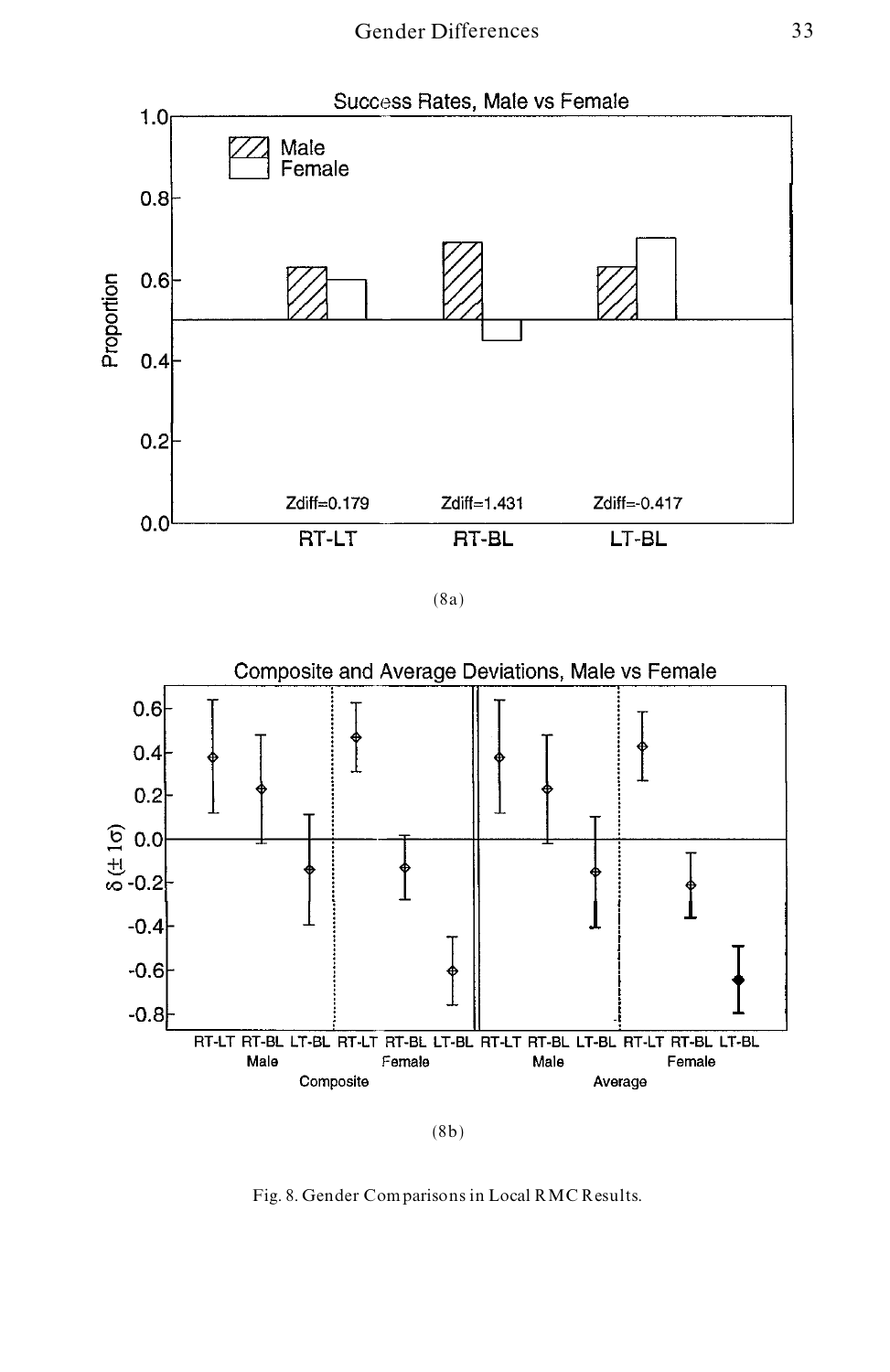|                             | All Operators | 3 Male Oprs. | 11 Female Oprs. |
|-----------------------------|---------------|--------------|-----------------|
| No. Run Sets<br>No. Series  | 337<br>56     | 52<br>6      | 285<br>50       |
| Right mean                  | 10.0046       | 10.0159      | 10.0025         |
| SD run scores               | 0.0356        | 0.0352       | 0.0394          |
| Composite Dev. $(\delta_c)$ | 0.46          | 1.59         | 0.25            |
| Average Dev. $(\delta_a)$   | 0.04          | 1.55         | $-0.24$         |
| Left mean                   | 10.0028       | 10.0103      | 10.0014         |
| SD run scores               | 0.0276        | 0.0256       | 0.0326          |
| Composite Dev. $(\delta_c)$ | 0.28          | 1.03         | 0.14            |
| Average Dev. $(\delta_a)$   | 0.38          | 1.19         | 0.11            |
| Baseline mean               | 10.0022       | 10.0082      | 10.0011         |
| SD run scores               | 0.0394        | 0.0370       | 0.0362          |
| Composite Dev. $(\delta_c)$ | 0.22          | 0.82         | 0.11            |
| Average Dev. $(\delta_a)$   | 0.27          | 0.99         | 0.14            |
| RT-LT $\delta_{RL}$         | 0.19          | 0.55         | 0.12            |
| S.D. Diffs.                 | .0450         | 0.0435       | 0.0511          |
| $z$ -score                  | 0.702         | 0.814        | 0.416           |
| Probability                 | 0.241         | 0.208        | 0.339           |
| RT-BL $\delta_{RR}$         | 0.25          | 0.76         | 0.15            |
| S.D. Diffs.                 | 0.0531        | 0.0511       | 0.0535          |
| $z$ -score                  | 0.932         | 1.122        | 0.534           |
| Probability                 | 0.176         | 0.131        | 0.297           |
| LT-BL $\delta_{LR}$         | 0.07          | 0.21         | 0.03            |
| S.D. Diffs.                 | 0.0481        | 0.0450       | 0.0487          |
| $z$ -score                  | (0.246)       | (0.312)      | (0.134)         |
| Probability                 | (0.403)       | (0.378)      | (0.446)         |

TABLE 14 Composite Results of All Remote RMC Experiments

by gender in Table 15. Again, the small number of participating male operators precludes calculating *z*-scores for their *p*<.05 proportions or graphi cal representation.

Despite the small numbers of participating operators in this remote data base, like the other small databases they are reported for completeness and for inclusion in the overall concatenations to follow. Once again it may be noted that the males produce larger average deviations than the females in all three comparisons, and the females produce larger databases and larger run standard deviations in the two intentional conditions. While the F-ratio of 0.798 com paring the RT efforts of the two groups is non-significant, in the LT comparisons  $F = 0.617$  (df= 51,284),  $p = 0.038$ .

## *8. Pendulum Damping Experiments*

Another large database that displays particularly striking gender-related differences has been obtained on a linear pendulum apparatus, constructed for the purpose of determining whether operator intention is capable of influencing its damping rate [9]. The pendulum bob is a 2-inch crystal sphere suspended on a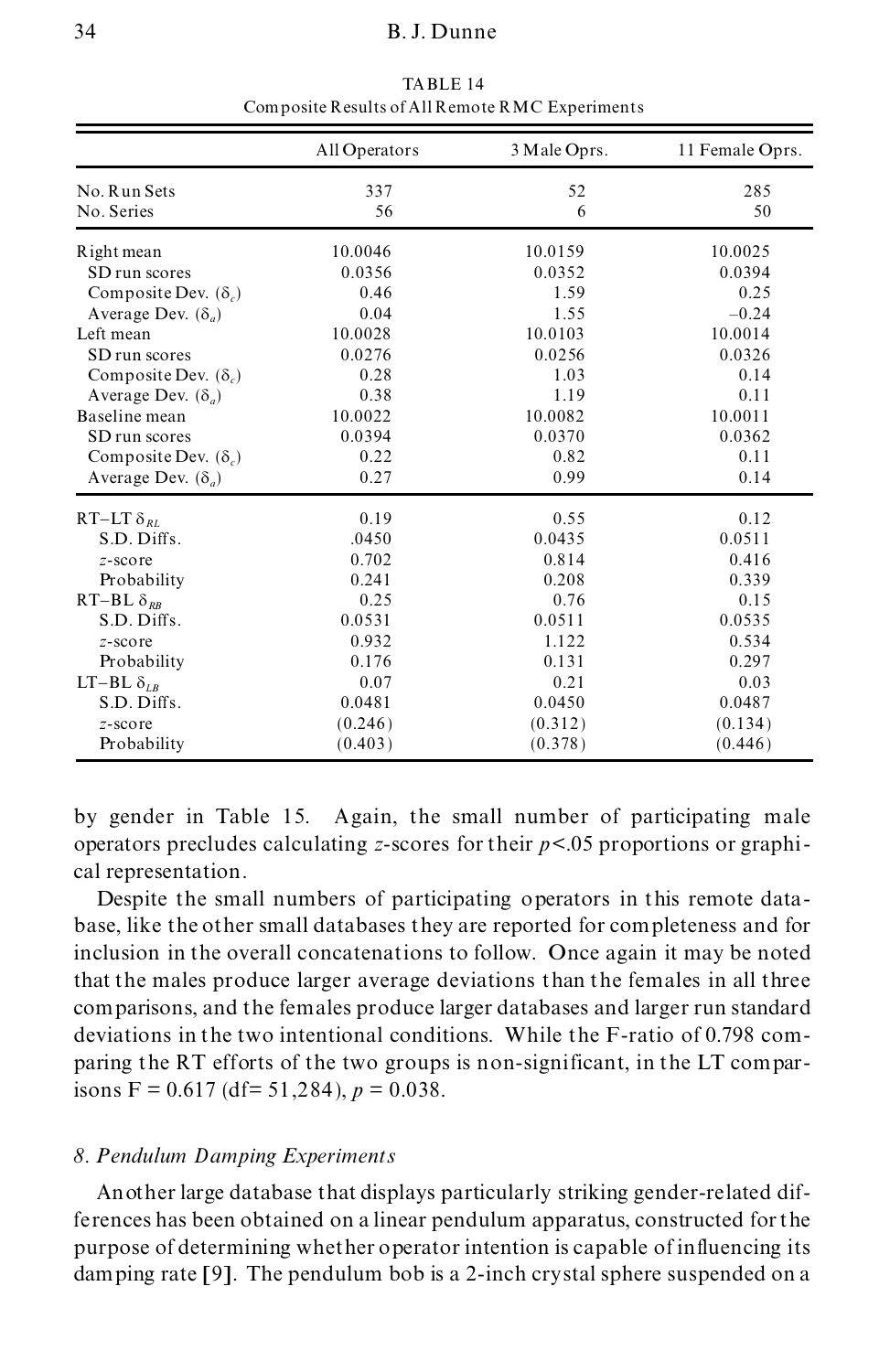| 3 Male Operators          |                |                     |                |
|---------------------------|----------------|---------------------|----------------|
|                           | $RT-LT$        | $RT-BL$             | $LT-BL$        |
| Avg # Run Sets            | 17.33          | 17.33               | 17.33          |
| Avg Difference $(\delta)$ | 0.37           | 0.57                | (0.20)         |
| Avg $z$ -Score            | 0.39           | 0.57                | (0.18)         |
| #Oprs $p < 0.50$          | $\overline{2}$ | $\overline{2}$      | $\theta$       |
| Proportion                | 0.67           | 0.67                | 0.00           |
| Prop. z-Score             | ‡.             | ţ                   | ţ              |
| # Oprs $p < 0.05$         | 0(0)           | 0(0)                | 0(0)           |
| Proportion                | 0.00(0.00)     | 0.00(0.00)          | 0.00(0.00)     |
| Prop. z-Score             | ţ              | ţ                   | ţ              |
|                           |                | 11 Female Operators |                |
|                           | $RT-LT$        | $RT-BL$             | $LT-BL$        |
| Avg#Run Sets              | 25.91          | 25.91               | 25.91          |
| Avg Difference $(\delta)$ | $(-0.35)$      | $(-0.38)$           | $-0.03$        |
| Avg $z$ -Score            | $(-0.05)$      | $(-0.03)$           | $-0.02$        |
| #Oprs $p < 0.50$          | 5              | 6                   | 6              |
| Proportion                | 0.45           | 0.55                | 0.55           |
| Prop. z-Score             | $(-0.33)$      | 0.33                | 0.33           |
| # Oprs $p < 0.05$         | 0(0)           | 0(1)                | 0(0)           |
| Proportion                | 0.00(0.00)     | 0.00(0.09)          | 0.00(0.00)     |
| Prop. z-Score             | $-0.95(-0.95)$ | $-0.95(0.56)$       | $-0.95(-0.95)$ |

TABLE 15 Individual Operator Results of All Remote RMC Experiments, by Gender

³ insufficient data

fused silica rod from precision pivots, all enclosed within a clear acrylic box. A high-speed binary counter registers interruptions of photo-diode beams to measure velocities at the nadir of the pendulum arc with microsecond accura cy. The tri-polar protocol requires the operator to alternate attempts to keep swings high, *i.e.* to decrease the damping rate, with attempts to reduce the swing amplitude, *i.e.* to increase the damping rate, relative to undisturbed baseline runs. Data are accumulated in three-minute runs of 100 full swings, and on-line comparisons of the progress of high or low runs with initial baseline runs are processed to provide real-time feedback to the operator in the form of a change in color of the crystal bob. Since the pendulum's perfor mance is highly dependent on local atmospheric conditions, real-time readings of temperature, barometric pressure, and humidity are recorded on-line and data analyses incorporate appropriate adjustments.

Forty operators, 20 males and 20 females, contributed 306 and 609 sets of runs, respectively, for a total database of 915 sets in the local version of this ex periment, consisting of 235 complete and five partial series. As originally defined, an experimental series required nine tri-polar sets of 5-minute runs, typically generated in three sessions of three sets each, with a session lasting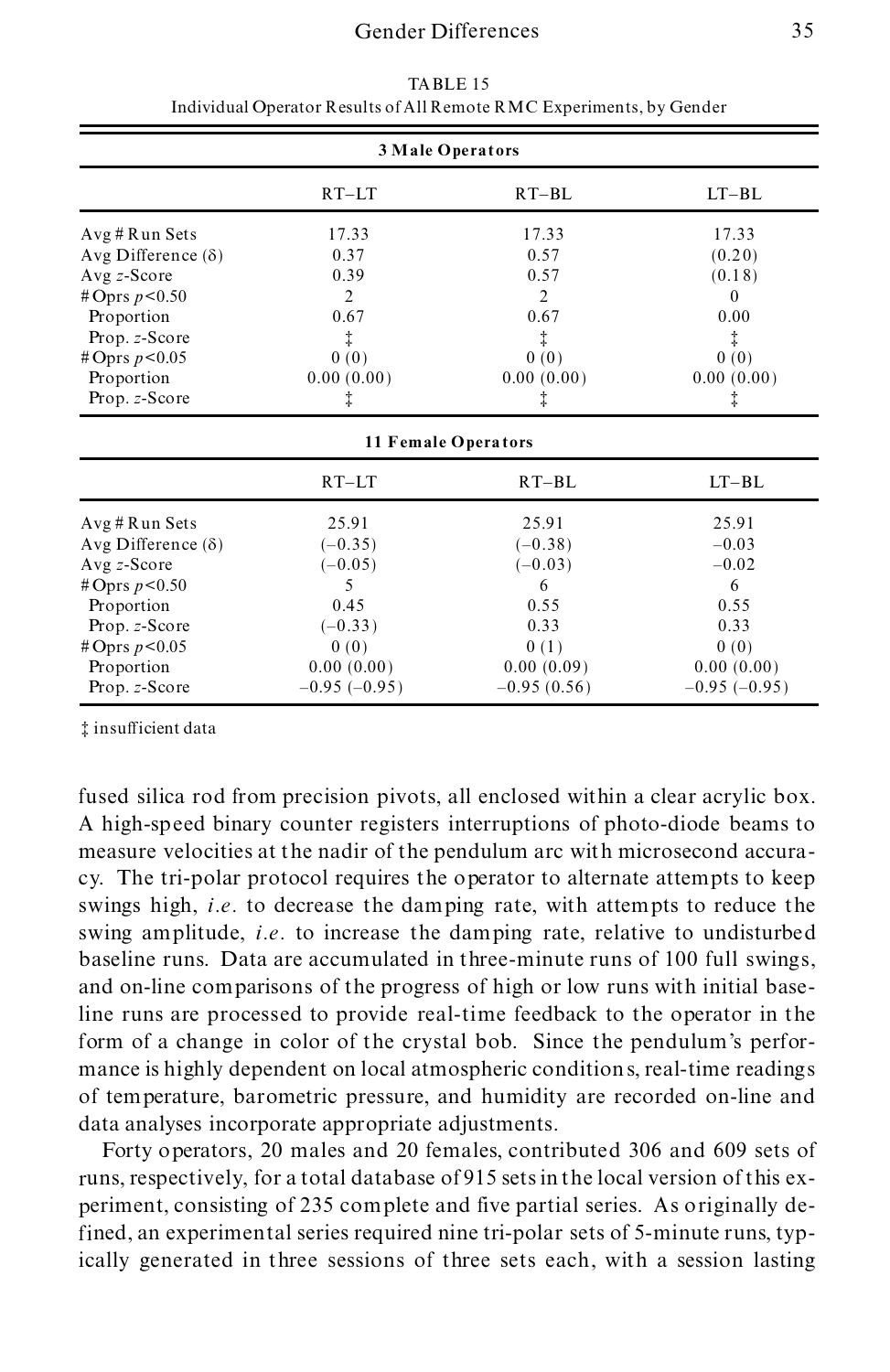#### 36 B. J. Dunne

about 45 minutes. A later modification to the protocol reduced series size to five sets of runs that could be generated in a single session of about 1.25 hours. The five-set series comprise approximately 75% of the database. (The five partial series each consisted of a minimum of five completed sets produced in a nine-set series.)

As in the RMC experiment, the planned analysis compares damping rates of the high and low efforts using paired *t*-tests based on the variance of the differ ences within sets. For consistency of representation, the resultant *t*-scores have been converted to *z*-scores, using an inverse normal distribution to calculate the equivalent *z*'s corresponding to the *t*-score probabilitie s.

The composite results of the local pendulum experiments are presented in Table 16 and the individual operator contributions are summarized in Table 17 and displayed in Figure 9. It should be emphasized that the distribution means in these experiments indicate the average damping rates in terms of the *loss* in nadir velocity over the course of the runs. That is, since a "high" intention constitutes an attempt to *decrease* the damping rate and a ª lowº to *increase* it, success in the high direction produces a larger *negative* number, and vice versa. For convenience of representation and consistency with the other ex periments presented in this report, after their initial presentation as negative numbers in the composite means of Table 19, the minus signs are subsequently omitted in the tables and a sign convention employed wherein a deviation in the direction of effort in the HI-LO and HI-BL is indicated by a positive num ber and *z*-score, and a deviation in the direction of effort in the LO-BL by a negative number and *z*-score. The composite normalized deviations are presented as the actual means minus the nearest arbitrary round value of 40000, multiplied by  $10^{-3}$ , and the run standard deviations are also multiplied by  $10^{-3}$ . The average normalized deviation again refers to the unweighted average value achieved by the operator group and the standard deviations of the run scores are reconstructed from the uncontaminated differential variances, as described in Note 3.

Once again, the females generate much larger databases while the males produce results that better correlate with intention. In this experiment, howev er, both groups produce lower values in the baselines than in their high or low efforts (recall that the signs are reversed), resulting in strong asymmetries in the performances of both groups, albeit in opposite directions. As in the local RMC experiment, the female composite and average  $\delta$ 's in all three individual intentions are lower than the male, with the lowest in their baselines. They also produce substantially larger standard deviations. In the individual operator databases, the average female differences are negative in all three comparisons, while the average male results are all positive.

A majority of the males (60%) produce HI-LO results in the desired direction, compared to only 30% of the females, yielding a significant  $z_{diff}$ , and these disparities are again more pronounced in the HI-BL comparisons. In the LO-BL, only 50% of the males and 40% of the females succeed in the intend-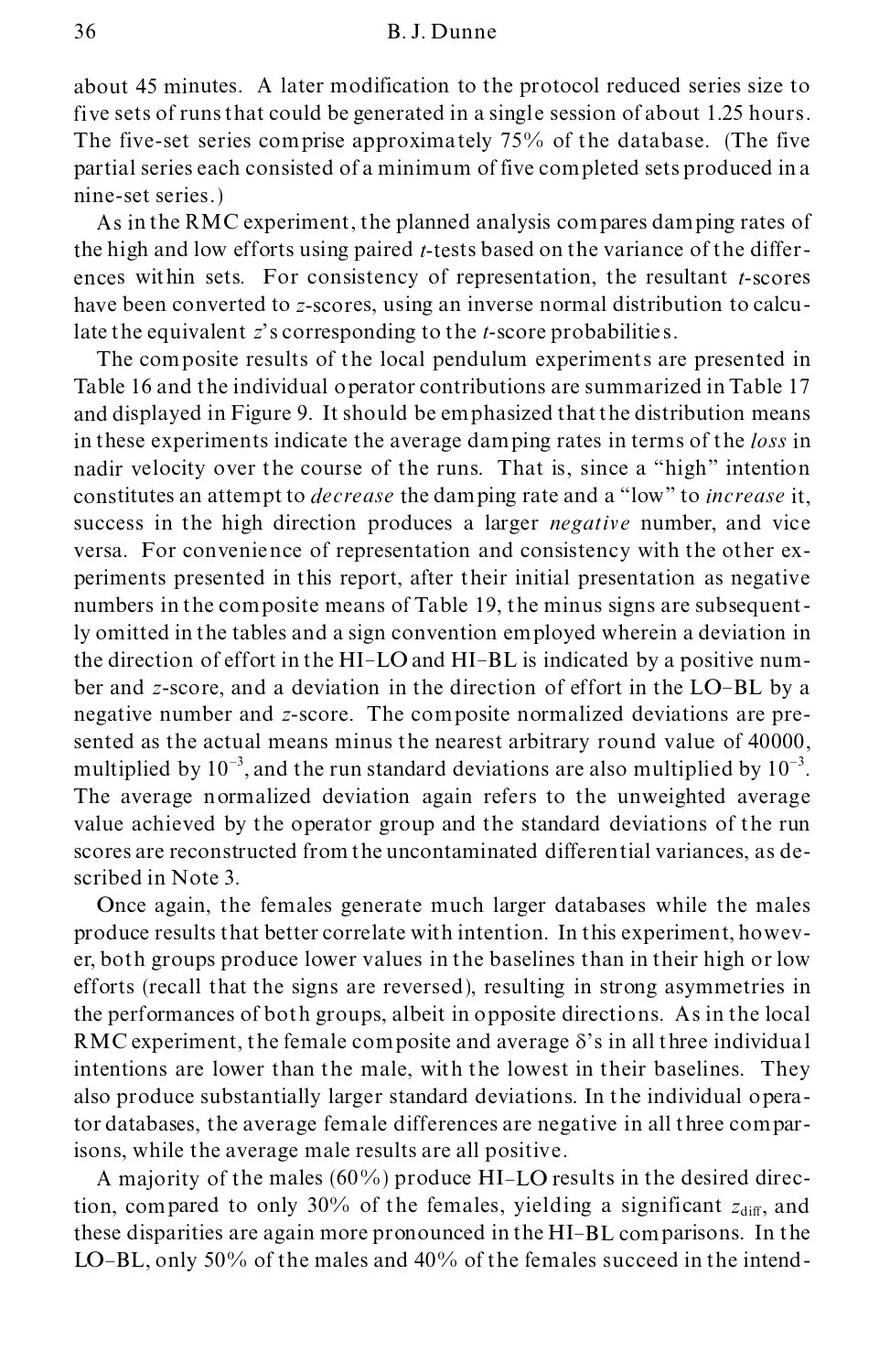|                             | All Operators | 20 Male Oprs. | 20 Female Oprs. |
|-----------------------------|---------------|---------------|-----------------|
| No. Run Sets                | 915           | 306           | 609             |
| No. Series                  | 183           | 61            | 121             |
| HI Mean                     | $-42236.52$   | $-42164.87$   | $-42272.52$     |
| Composite $\delta_c$        | 2.237         | 2.165         | 2.273           |
| $Run Score \sigma$          | .0699         | .0544         | .0757           |
| Average $\delta_a$          | 2.140         | 2.046         | 2.233           |
| LO Mean                     | $-42237.82$   | $-42175.40$   | $-42269.18$     |
| Composite $\delta_c$        | 2.238         | 2.175         | 2.269           |
| $R$ un Score $\sigma$       | 0.0729        | 0.0692        | 0.0742          |
| Average $\delta_a$          | 2.140         | 2.058         | 2.221           |
| <b>BL</b> Mean              | $-42241.01$   | $-42176.53$   | $-42273.41$     |
| Composite $\delta_c$        | 2.241         | 2.177         | 2.273           |
| Run Score $\sigma$          | 0.0783        | 0.0666        | 0.0839          |
| Average $\delta_a$          | 2.142         | 2.063         | 2.220           |
| Comp. HI-LO $(\delta_{HI})$ | 0.001         | 0.010         | $-0.004$        |
| SD Diffs.                   | 0.101         | 0.088         | 0.106           |
| $z$ -score                  | 0.388         | $2.118*$      | $(-0.799)$      |
| Prob.                       | 0.349         | $0.017*$      | (0.212)         |
| Comp. HI-BL $(\delta_{HR})$ | 0.004         | 0.012         | 0.000           |
| SD Diffs.                   | 0.105         | 0.086         | 0.113           |
| z-score                     | 1.291         | $2.341*$      | 0.208           |
| Prob.                       | 0.098         | $0.010*$      | 0.418           |
| Comp. LO-BL $(\delta_{LR})$ | 0.003         | 0.002         | 0.004           |
| SD Diffs.                   | 0.107         | 0.096         | 0.112           |
| $z$ -score                  | (0.902)       | (0.142)       | (0.967)         |
| Prob.                       | (0.184)       | (0.444)       | (0.167)         |

TABLE 16 Composite Results of All Local Pendulum Experiments

ed direction, not surprising given the low baseline values produced by both groups.

By the  $p<.05$  criterion, fully 25% of the males produce significant separations in the HI-LO separations while none of the females exceed the chance value, resulting in a strongly significant difference between the two groups ( $p = .001$ ). Again, this effect is driven by the  $\delta_{H-R}$ , where fully 35% of the males and none of the females exceed the chance criterion ( $p = 5 \times 10^{-5}$ ). The tendency of both groups to generate low-going baselines in this experiment in dicates a curious reversal from the trends observed in the other experiments, tempting speculation that this might be associated with the ambiguity of the experimental task, with its "high" instruction to *decrease* the damping rate and its ª lowº to *increase* it.

The differential run score standard deviations, shown in Table 16, exhibit extreme discrepancies in this experiment. The  $\sigma_M$  = 0.088 and  $\sigma_F$  = 0.106 yield  $F = 0.689$  (df = 305,608),  $p = 10^{-4}$ , in the primary HI-LO comparison. This contrast is driven both by the HI-BL differences where  $\sigma_M = 0.086$  and  $\sigma_F = 0.113$  (F = 0.579,  $p = 6 \times 10^{-8}$ ), and by the LO-BL where  $\sigma_M = .096$  and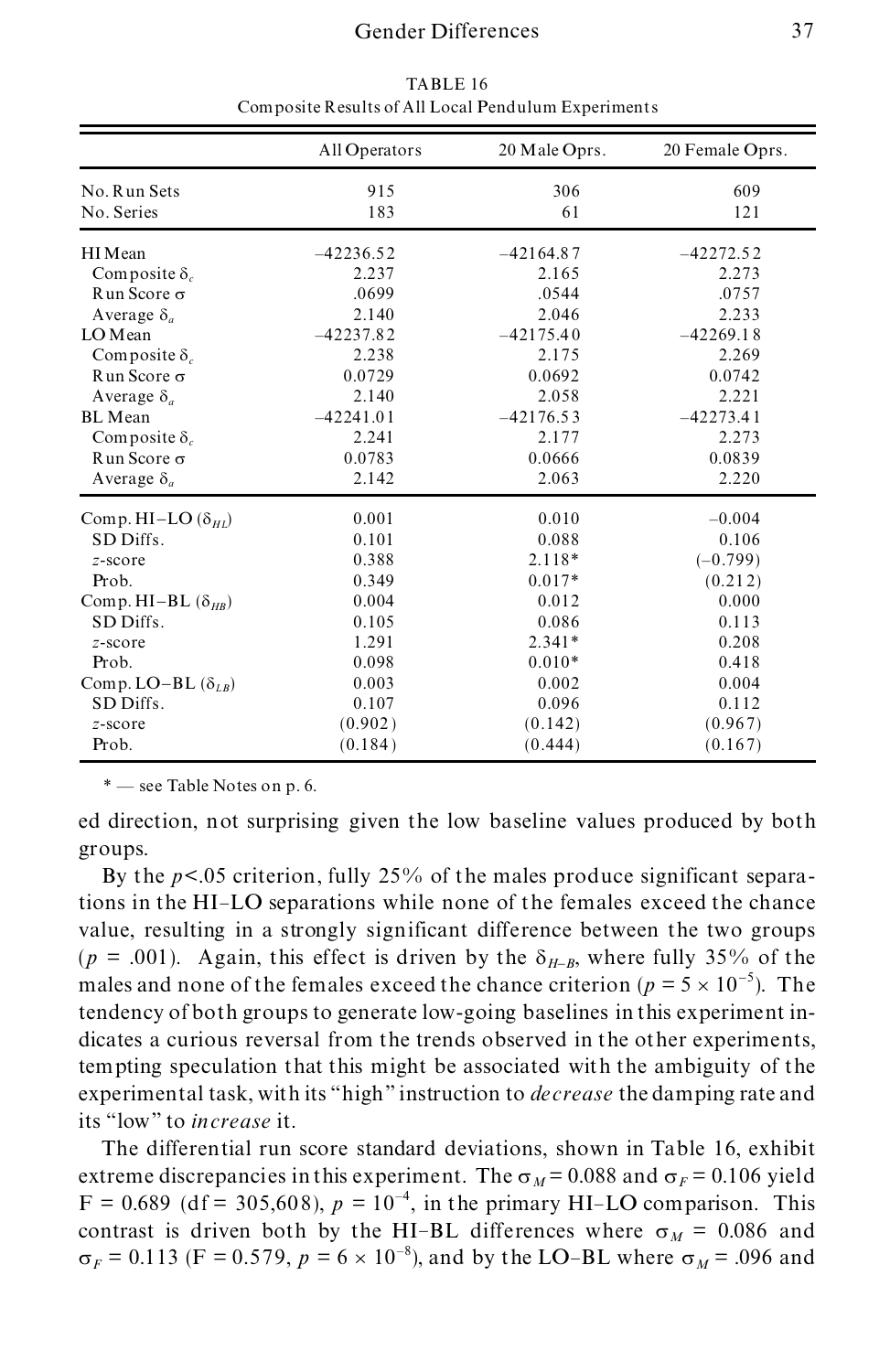| 20 Male Operators         |               |                     |                 |
|---------------------------|---------------|---------------------|-----------------|
|                           | $HI-LO$       | $HI-BL$             | $LO-BL$         |
| Avg # Run Sets            | 15.30         | 15.30               | 15.30           |
| Avg Difference $(\delta)$ | 0.011         | 0.017               | (0.006)         |
| Avg z-Score               | 0.42          | 0.64                | (0.27)          |
| # Oprs $p < 0.50$         | 12            | 13                  | 10              |
| Proportion                | 0.60          | 0.65                | 0.50            |
| Prop. z-Score             | 0.89          | 1.39                | 0.00            |
| #Oprs $p < 0.05$          | 5(2)          | 7(0)                | 2(2)            |
| Proportion                | 0.25(0.10)    | 0.35(0.00)          | 0.10(0.10)      |
| Prop. z-Score             | $3.00*(0.91)$ | $4.17*(-1.34)$      | 0.91(0.91)      |
|                           |               | 20 Female Operators |                 |
|                           | $HI-LO$       | $HI-BL$             | $LO-BL$         |
| Avg # Run Sets            | 30.45         | 30.45               | 30.45           |
| Avg Difference $(\delta)$ | $(-.013)$     | $(-.013)$           | $-.001$         |
| Avg z-Score               | $(-0.46)$     | $(-0.24)$           | (0.15)          |
| #Oprs $p < 0.50$          | 6             | 7                   | 8               |
| Proportion                | 0.30          | 0.35                | 0.40            |
| Prop. z-Score             | $(-1.79)^{t}$ | $(-1.34)$           | $(-0.89)$       |
| #Oprs $p < 0.05$          | 0(2)          | 0(0)                | 0(3)            |
| Proportion                | 0.00(0.10)    | 0.00(0.00)          | 0.00(0.15)      |
| Prop. z-Score             | $-1.34(0.91)$ | $-1.34(-1.34)$      | $-1.34(1.68)$ * |
| Male/Female Diffs.        |               |                     |                 |
| $z_{\it diff}$ $p{<}0.50$ | $1.90*$       | $1.90*$             | 0.63            |
| $z_{diff} p<0.05$         | $3.07*(0.00)$ | $3.90*(0.00)$       | $1.59(-0.54)$   |

TABLE 17 Individual Operator Results of All Local Pendulum Experiments, by Gender

 $*$  and  $\dagger$  — see Table Notes on p. 6.

 $\sigma_F = 0.112$  (F = 0.735,  $p = 0.001$ ). When these differential standard deviations are converted to  $\sigma$ 's for the individual intentions, following the procedure described earlier, the gender contrast is even more dramatic, with  $F = 0.516$  ( $p =$  $2 \times 10^{-10}$ , two-tailed) in the high efforts and F = 0.630 ( $p = 6 \times 10^{-6}$ ) in the baselines. The male/female difference in the low-intention  $\sigma$ 's yields a non-significant F of 0.870. In all cases, the female  $\sigma$ 's are larger than those of the males and their baseline standard deviations are larger than those of their intentional efforts, consistent with the more modest trends observed in the REG and RMC experiments. Given the huge differences in this experiment, the individual operator standard deviations were examined to determine whether these discrep ancies might be driven by one or two outliers in the distributions. In the prin cipal HI-LO comparisons, the male  $\sigma$ 's range from a low of 0.185 to a high of 1.476, with an average of 0.757, and the female  $\sigma$ 's range from 0.407 to 1.689, with an average of 0.918. Four of the twenty males produce  $\sigma$ 's in the HI-LO differences that exceed 1.000, while nine of the twenty female  $\sigma$ 's exceed 1.000, thus indicating a clear tendency across the full operator pool toward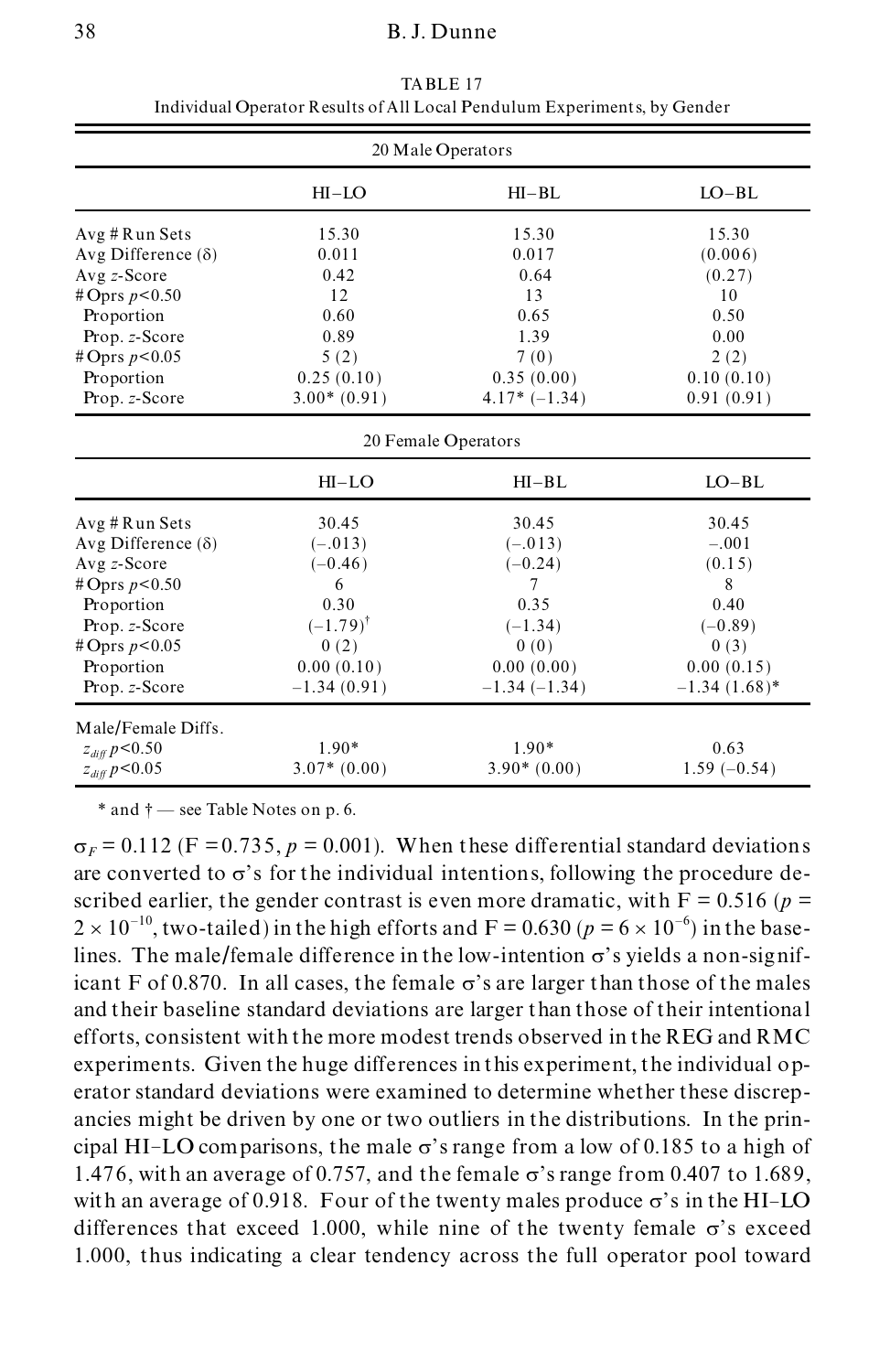

(9a)



Fig. 9. Gender Comparisons in Local Pendulum Results.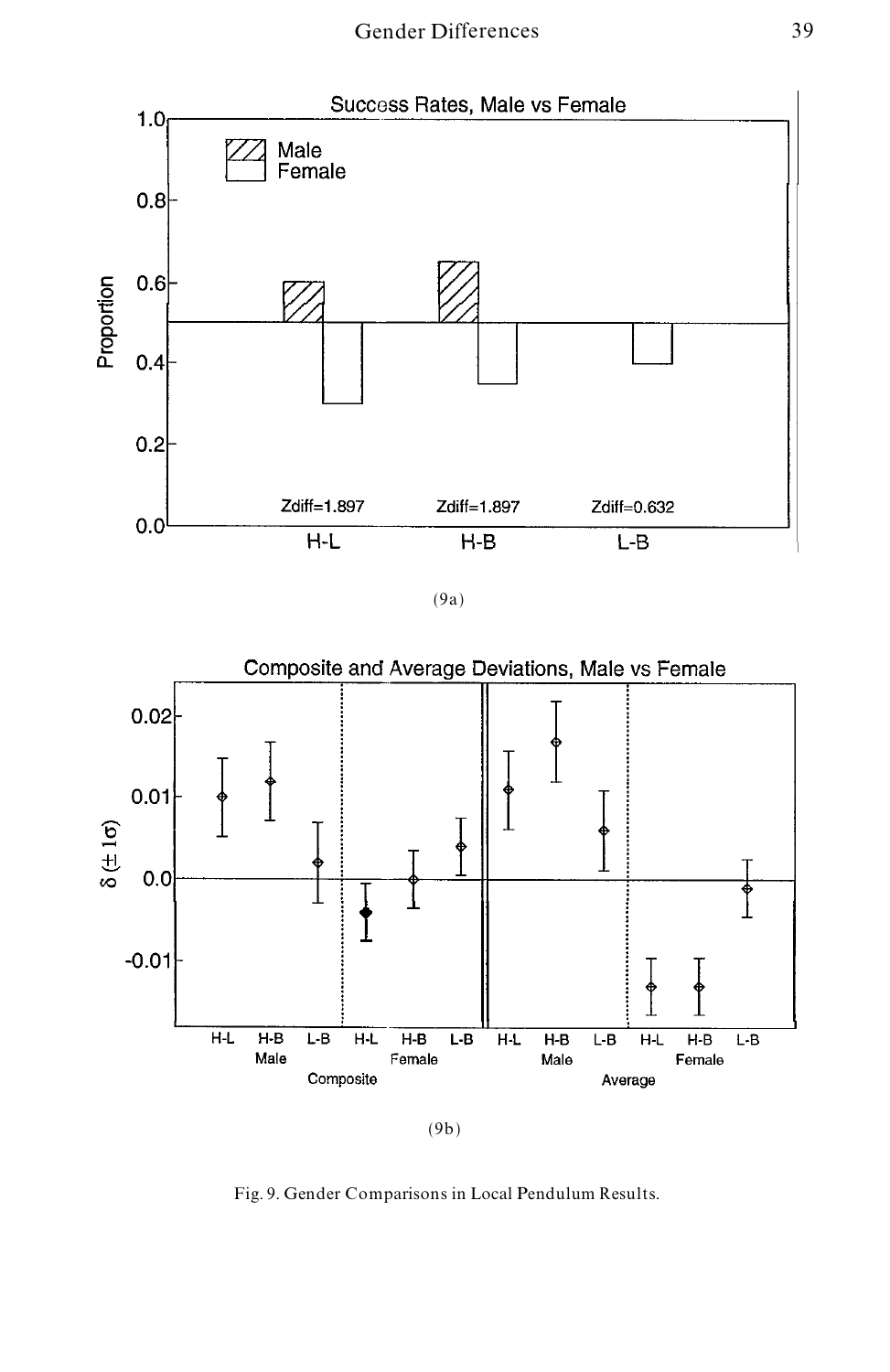|                             | All Operators | 6 Male Oprs. | 6 Female Oprs. |
|-----------------------------|---------------|--------------|----------------|
| No. Run Sets                | 630           | 469          | 161            |
| No. Series                  | 126           | 93           | 32             |
| HI Mean                     | $-41682.06$   | $-41650.67$  | $-41773.52$    |
| Composite $\delta_c$        | 1.682         | 1.651        | 1.774          |
| R un Score $\sigma$         | 0.0666        | 0.0646       | 0.0735         |
| Average $\delta_a$          | 1.663         | 1.615        | 1.801          |
| LO Mean                     | $-41684.52$   | $-41650.79$  | $-41782.78$    |
| Composite $\delta$ .        | 1.685         | 1.651        | 1.783          |
| R un Score $\sigma$         | 0.0634        | 0.0598       | 0.0750         |
| Average $\delta_a$          | 1.670         | 1.625        | 1.802          |
| BL Mean                     | $-41685.70$   | $-41653.58$  | $-41779.27$    |
| Composite $\delta$ .        | 1.686         | 1.654        | 1.779          |
| $Run Score \sigma$          | 0.0824        | 0.0789       | 0.0898         |
| Average $\delta_a$          | 1.668         | 1.622        | 1.801          |
| Comp. HI-LO $(\delta_{HI})$ | 0.003         | 0.000        | 0.009          |
| SD Diffs.                   | 0.092         | 0.088        | 0.105          |
| $z$ -score                  | 0.667         | 0.030        | 1.116          |
| Prob.                       | 0.252         | 0.488        | 0.132          |
| Comp. HI-BL $(\delta_{HI})$ | 0.004         | 0.003        | 0.006          |
| SD Diffs.                   | 0.106         | 0.102        | 0.116          |
| $z$ -score                  | 0.860         | 0.616        | 0.625          |
| Prob.                       | 0.195         | 0.269        | 0.266          |
| Comp. LO-BL $(\delta_{IR})$ | 0.001         | 0.003        | $-0.004$       |
| SD Diffs.                   | 0.104         | 0.099        | 0.117          |
| $z$ -score                  | (0.286)       | (0.612)      | $-0.380$       |
| Prob.                       | (0.387)       | (0.270)      | 0.352          |

TABLE 18 Composite Results of All Remote Pendulum Experiments

1.000, thus indicating a clear tendency across the full operator pool toward larger variances in the female data.

# *9. Remote Pendulum Damping Experiments*

Twelve operators, six males and six females, produced a smaller remote pendulum database of 126 series, or 630 sets, all following the five-set series format. Of these, 295 sets, or nearly half the total database, were generated by a single male operator. These results are summarized in Tables 18 and 19 and illustrated in Figure 10.

With only six operators in each group, interpretation of these results must be limited to the simple observations that the males have once again produced larger average deviations conforming to intention in the various comparisons, while the female composite databases display lower means and larger standard deviations.As in the local experiments, the reconstructed stan dard deviations produce significant F-ratios comparing male and female performance in all 3 intentions ( $p_H$  = .02;  $p_L$  = 1 $\times$ 10<sup>-4</sup>;  $p_B$  = .02), and the female composite baseline again has the largest individual  $\sigma$ .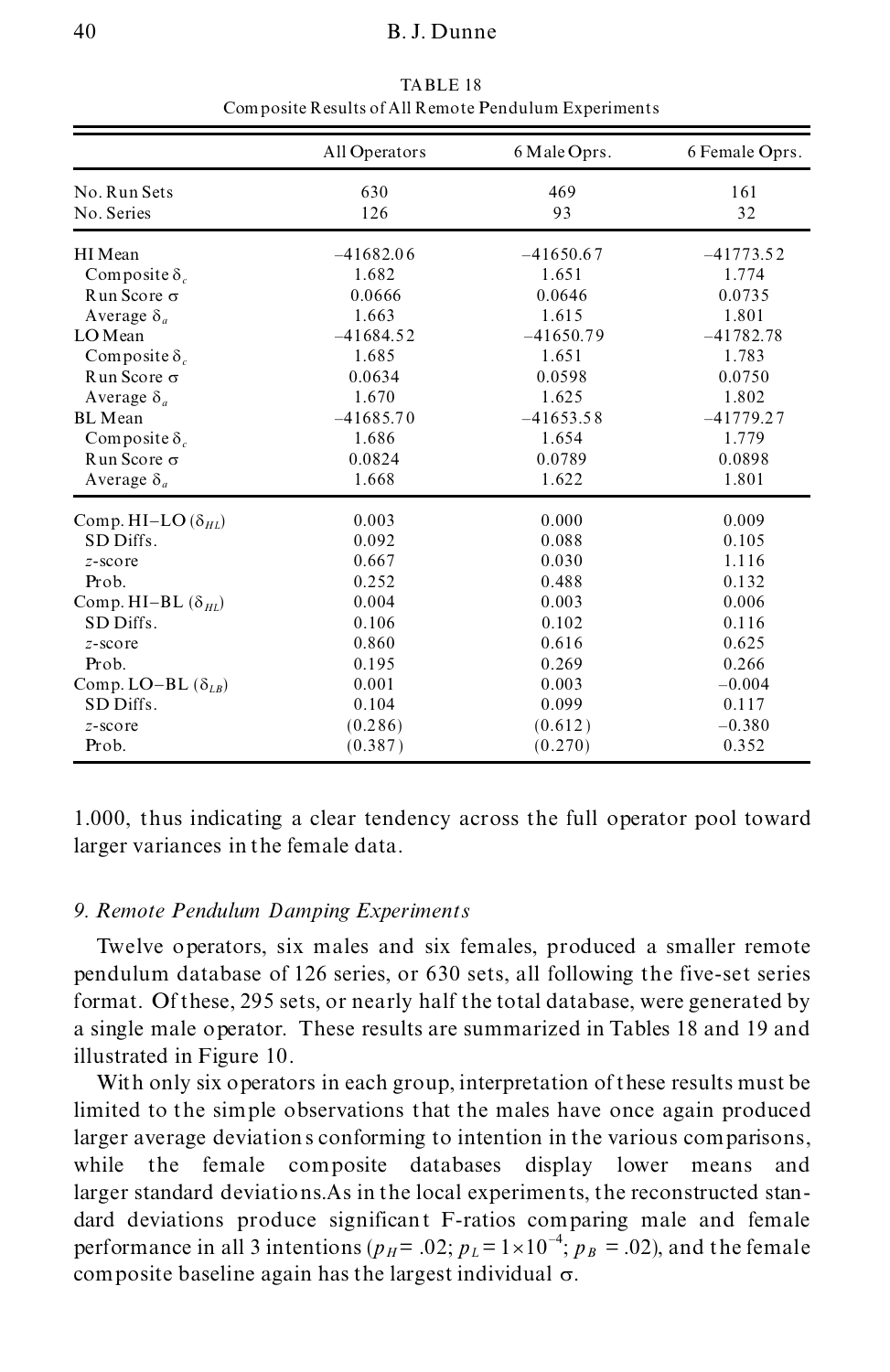| <b>6 Male Operators</b>   |                |                           |                |
|---------------------------|----------------|---------------------------|----------------|
|                           | $HI-LO$        | $HI-BL$                   | $LO-BL$        |
| Avg # Run Sets            | 78.17          | 78.17                     | 78.17          |
| Avg Difference $(\delta)$ | 0.010          | 0.007                     | $-0.003$       |
| Avg z-Score               | 0.29           | 0.43                      | (0.18)         |
| # Oprs $p < 0.50$         | 5              | $\mathbf{3}$              | 3              |
| Proportion                | 0.83           | 0.50                      | 0.50           |
| Prop. z-Score             | 1.63           | 0.00                      | 0.00           |
| #Oprs $p < 0.05$          | 0(0)           | 1(0)                      | 0(0)           |
| Proportion                | 0.00(0.00)     | 0.17(0.00)                | 0.00(0.00)     |
| Prop. z-Score             | $-0.64(-0.64)$ | $1.03(-0.64)$             | $-0.64(-0.64)$ |
|                           |                | <b>6 Female Operators</b> |                |
|                           | $HI-LO$        | $HI-BL$                   | $LO-BL$        |
| Avg # Run Sets            | 26.83          | 26.83                     | 26.83          |
| Avg Difference $(\delta)$ | 0.001          | 0.000                     | $-0.000$       |
| $Avg z-Score$             | 0.13           | 0.10                      | $-0.12$        |
| # Oprs $p < 0.50$         | 3              | 3                         | 3              |
| Proportion                | 0.50           | 0.50                      | 0.50           |
| Prop. z-Score             | 0.00           | 0.00                      | 0.00           |
| #Oprs $p < 0.05$          | 1(0)           | 0(0)                      | 0(0)           |
| Proportion                | 0.17(0.00)     | 0.00(0.00)                | 0.00(0.00)     |
| Prop. z-Score             | $1.03(-0.64)$  | $-0.64(-0.64)$            | $-0.64(-0.64)$ |
| Male/Female Diffs.        |                |                           |                |
| $z_{diff} p<0.50$         | 1.14           | 0.00                      | 0.00           |
| $z_{diff} p<0.05$         | $-1.18(0.00)$  | 1.18(0.00)                | 0.00(0.00)     |

TABLE 19 Individual Operator Results of All Remote Pendulum Experiments, by Gender

## **Combined Database**

## *A. Proportional Comparisons*

With the gender comparisons of all nine of these human/machine experi ments calculated on commensurate differential measures, it becomes possible to combine their results to establish a more robust statistical assessment of the validity of some of the trends observed in the individual experiments. Of the various indicators that might be addressed in this combined database, comprising a total of 130 male and 140 female contributions, the most straightforward is a simple comparison of the overall proportions of operators in each group who achieve results consistent with their intentions. These are summarized in Table 20 and displayed in Figure 11.

These proportional comparisons confirm that across the full range of experiments there is a highly significant difference between the average male and female achievements, with the male operators outperforming the females in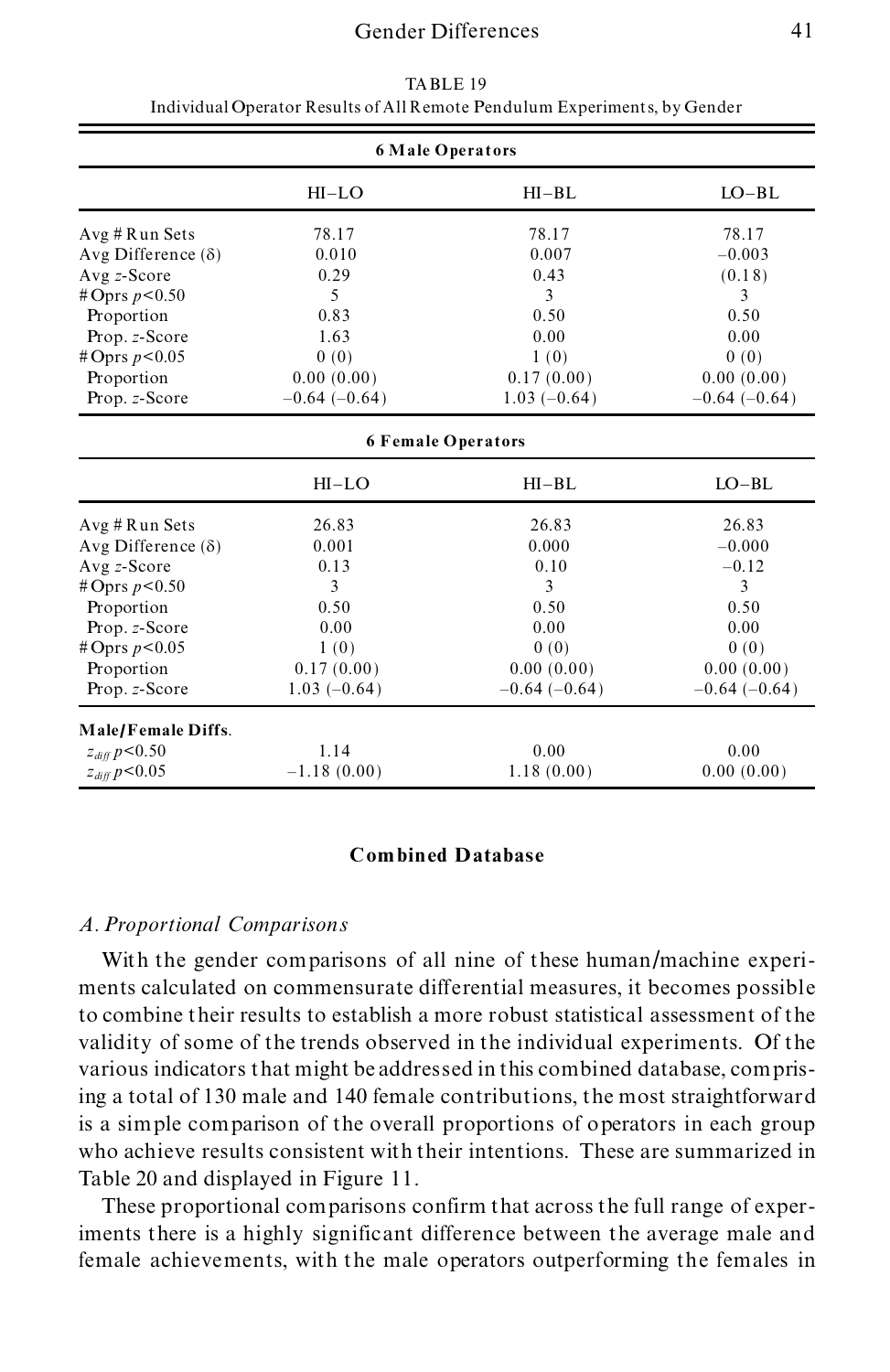

(10a)





Fig. 10. Gender Comparisons in Remote Pendulum Results.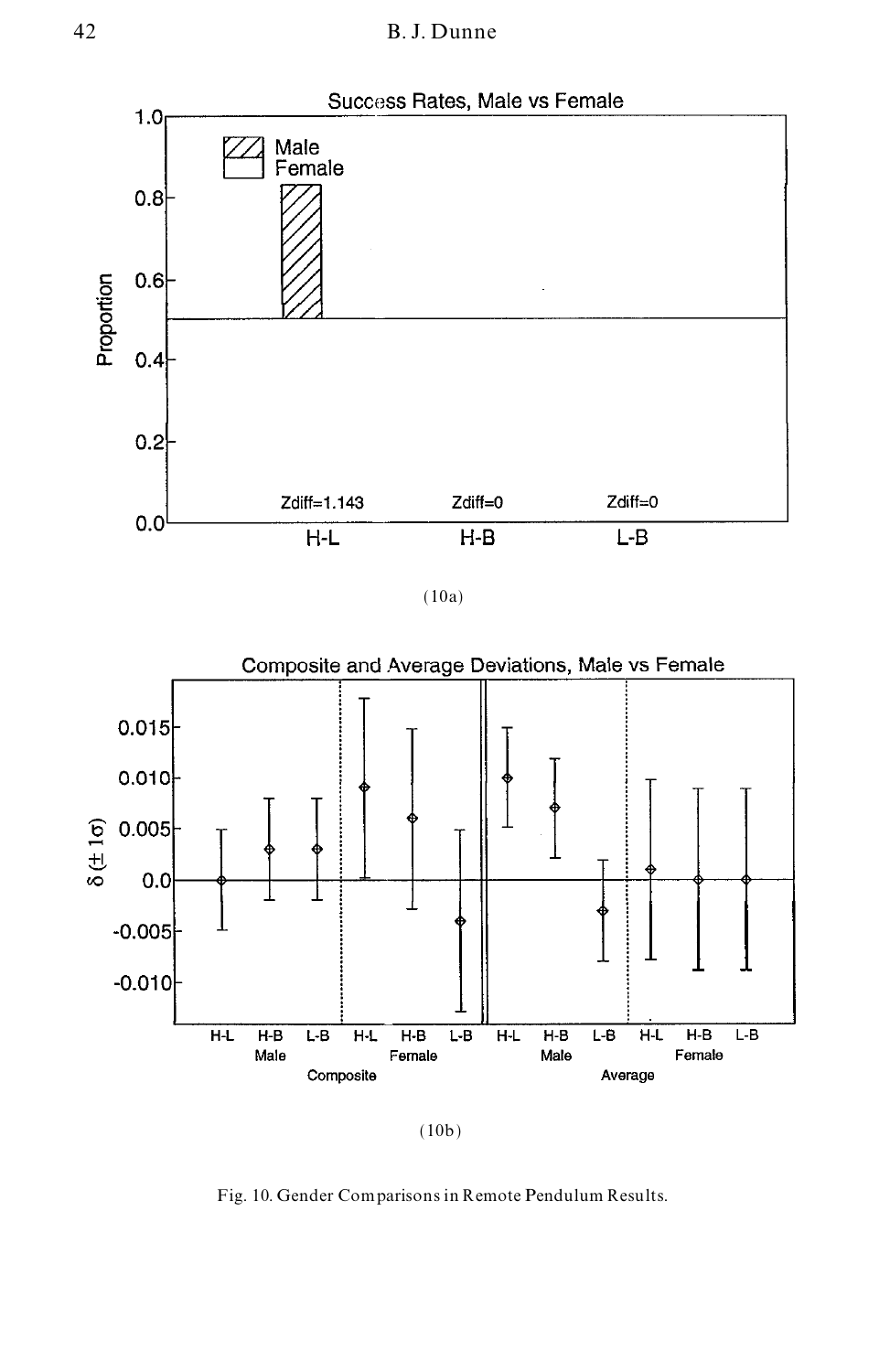# Gender Differences 43

| 130 Male Operators |               |                           |                |
|--------------------|---------------|---------------------------|----------------|
|                    | $HI-LO$       | $HI-BL$                   | $LO-BL$        |
| # Oprs $p < 0.50$  | 82            | 74                        | 69             |
| Proportion         | .63           | .57                       | .53            |
| Prop. z-Score      | 2.98*         | 1.58                      | 0.70           |
| #Oprs $p < 0.05$   | 10(3)         | 11(1)                     | 13(4)          |
| Proportion         | 0.08(0.02)    | 0.08(0.01)                | 0.10(0.03)     |
| Prop. z-Score      | $1.41(-1.41)$ | $1.81* (-2.21)^{\dagger}$ | $2.62*(-1.01)$ |
|                    |               | 140 Female Operators      |                |
|                    | $HI-LO$       | $HI-BL$                   | $LO-BL$        |
| # Oprs $p < 0.50$  | 64            | 61                        | 79             |
| Proportion         | 0.46          | 0.44                      | 0.56           |
| Prop. z-Score      | $(-1.01)$     | $(-1.52)$                 | 1.52           |
| # Oprs $p < 0.05$  | 9(5)          | 10(8)                     | 8(5)           |
| Proportion         | 0.06(0.04)    | 0.07(0.06)                | 0.06(0.04)     |
| Prop. z-score      | $0.78(-0.78)$ | 1.16(0.39)                | $0.39(-0.78)$  |
| Male/Female Diffs. |               |                           |                |
| $z_{diff} p<0.50$  | $2.79*$       | $2.13*$                   | $-0.49$        |
| Probability        | $0.003*$      | $0.016*$                  | 0.311          |
| $z_{diff} p<0.05$  | $0.33(-0.33)$ | $0.16(-0.82)$             | $0.66(-0.16)$  |
| Probability        | 0.37(0.37)    | 0.44(0.21)                | 0.25(0.44)     |
|                    |               |                           |                |

TABLE 20 Combined Results of All PEAR Experiments, by Gender

 $*$  and  $\dagger$   $-$  see Table Notes on p. 6.



Fig. 11. Gender Comparisons for Combined Experimental Results.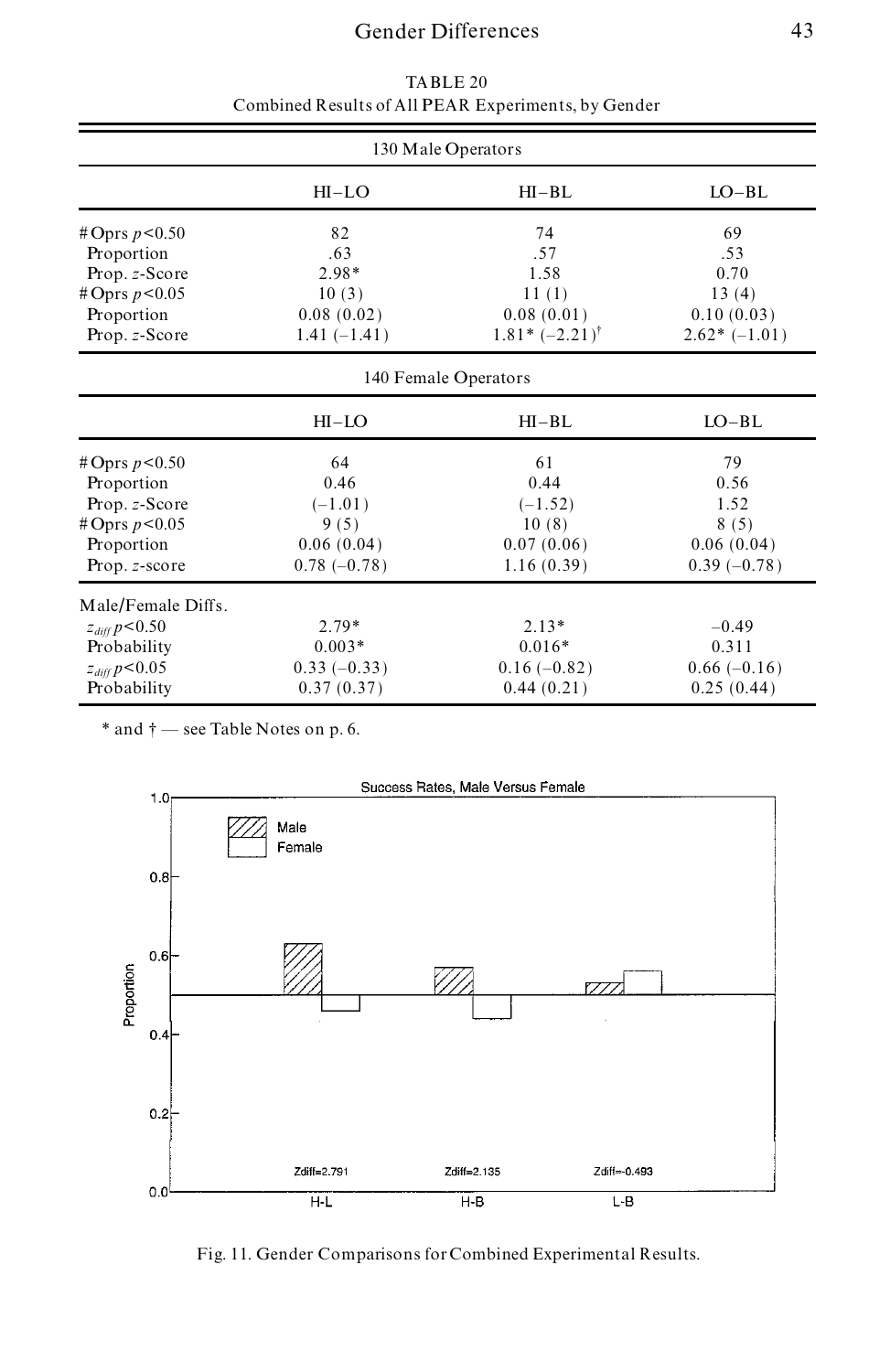the primary HI-LO comparison  $(z_{diff} = 2.79, p < .003)$ . This effect is driven mainly by the substantial dissimilarities in the HI-BL proportions  $(z_{diff} =$ 2.13), with little difference in the LO-BL.

It is also apparent that this overall effect is the result of small but consistent effects generated by a majority of the operators, rather than by a few highly significant individual contributions. Of the total of 270 individual databases, only 19 (7%) exceed the  $p<0.05$  criterion in the HI-LO separations, ten males  $(8\%)$  and nine females  $(6\%)$ , both little more than might be expected by chance. This figure is only slightly larger in the HI-BL and LO-BL comparisons, with a total of 21 significant achievements (8%) in each condition. Although 8% of the males exceed the  $p<0.05$  criterion in the HI-BL ( $z_M$  = 1.81) and 10% in the LO-BL ( $z_M$  = 2.62), none of the male/female differences are statistically significant. It is notable, however, that in all three comparisons the males show a deficit of results in the negative tails of the distributions, while the females produce a comparable number of extreme results in both tails, indicative of an overall shift in the intended directions in the male distri butions in contrast to slightly larger scatters in the female distributions. Thus, despite the larger size and number of female contributions, and the fact that some of the strongest individual databases were generated by female operators, on average the females prove to be significantly less successful then the males in shifting the distribution means in accordance with their intentions.

## *B. Asymmetries*

One of the more persistent gender-related patterns to emerge from the indi vidual experiments is the apparent asymmetry of the intentional results relative to the baselines, particularly in the female performances. For example, of the three normalized average values for the high, low, and baseline intentions (or right, left, and baseline in the RMC experiments), indicated in the tables as  $\delta_a$ , the females have their largest value in their baselines in six of the nine experiments, while the males produce their largest values in the high intentions in seven of the nine experiments. (Recall that these values are negative num bers in the pendulum experiments.) While these have no influence on the pri mary HI-LO comparisons, they do affect the comparative differences of the HI-BL and LO-BL calculations and contribute to the overall asymmetry of the composite databases. To assess this trend more quantitativ ely, an asymmetry parameter, A, defined as the proportion of operators in each group whose LO results are lower than their BL subtracted from the proportion whose HI results exceed their BL, has been calculated for both groups, and the male and female values of A compared.<sup>4</sup> The 130 male contributions, combined across

<sup>4</sup>Although the null hypothesis distribution of this A parameter is not intuitively obvious, it can be calculated and shown to be a function of *N* that rapidly approaches a normal distribution as *N* increases. With mean(*A*) = skew(*A*) = 0, standard deviation, and kurtosis(*A*) = 1.5/*N*, it follows that even moderate *N*'s allow the direct calculation of a *z*-score by dividing A by the appropriate  $\sigma(A)$ .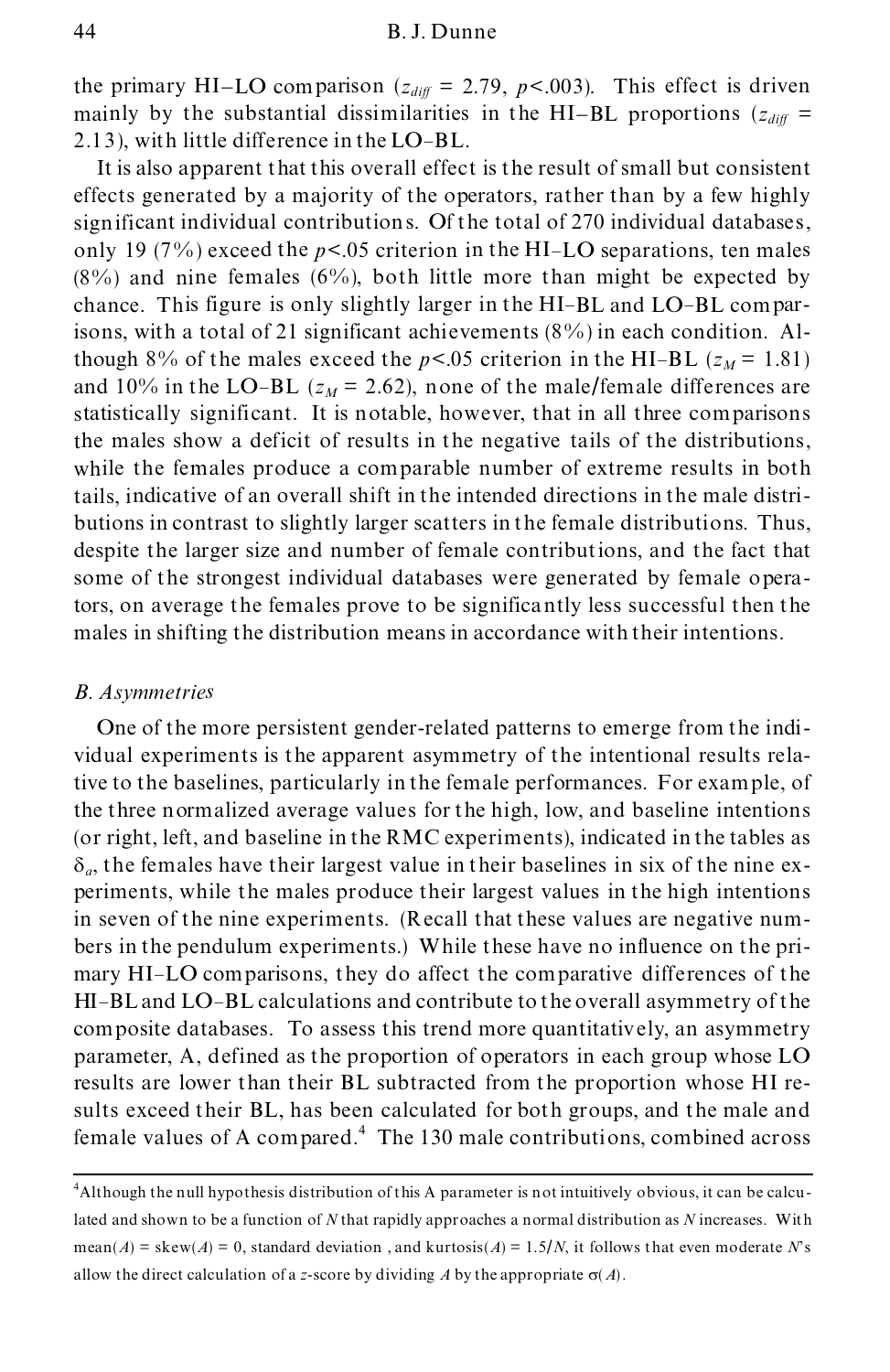all nine databases, yield  $A_M = 0.04$  ( $z_M = 0.56$ ) and the 140 female contributions  $A_F = -12$  ( $z_F = -1.84$ ), resulting in a suggestive but non-significant difference between the two groups  $(z_{M-F} = 1.62, p = 0.106$ , two-tailed). However, if the null ATPseudo data are omitted, so that only those experiments displaying an overall anomalous effect are included in the calculation, the 110 male contributions then yield an  $A_M$  = 0.07 ( $z_M$  = 0.93), and the 120 female contributions an  $A_F = -0.14$  ( $z_F = -1.89$ ), with a marginally significant difference between the two groups  $(z_{M-F} = 2.01, p = 0.044)$ . Thus, there is evidence for the existence of a stronger asymmetry in the female data that is statistically distinct from the male performance across the seven successful experiments. Since nearly 70% of the data presented in this survey were generated by female operators, this may well account, at least in part, for the persistent asymmetries observed across the various total experimental databases.

# *C. Residuals Analyses*

The substantial variations in size of the individual and average databases in each group could conceivably distort these apparent gender-related differ ences. To address this possibility, residuals analyses were performed on each experimental database, under the null hypothesis that all operators produce the same statistical effect. Specifically, for every individual operator database the residuals from this common-effect hypothesis were calculated and sorted by gender.<sup>5</sup> Table 21 lists the resultant  $z_{M-F}$  and F-ratios, together with their associated probabilitie s, for each of the residuals comparisons of all nine ex periments. (Probabilities are here calculated on a one-tailed basis since we are seeking confirmation of the hypothesis that the males produce larger residuals than the females.) These probabilities are then compounded using a standard meta-analytic formula,  $(\chi^2 = -2 \Sigma \log p_i)$  [11], and evaluated via a  $\chi^2$  test with 18 d.f. These results are displayed in the bottom portion the table, along with those calculated for only the seven successful experiments  $(14 d.f.)$ , for purposes of comparison.

With all experiments included, the combined results of these analyses indi cate only a marginally significant difference between the two groups  $(p = 0.047)$ , with the effect driven mainly by the strong HI-BL differences. The differences in the variances of the residuals distributions are indistinguish able from chance. If the null ATPseudo data are excluded, however, the gen der differences in the remaining seven successful experiments are

<sup>&</sup>lt;sup>5</sup>For each operator, the estimated effect size, ; the standard error of the estimate, ; and the operator residual, , where  $\mu$  is the mean effect size for all operators, are calculated. If there is no difference in performance between the two groups, the *Ri*'s should be *z*-distributed. To determine whether there is a difference between the two groups, we invoke to compare the average male residual (, where indicates the number of male operators and the sum is taken only over male contributions), with the average fe male residual .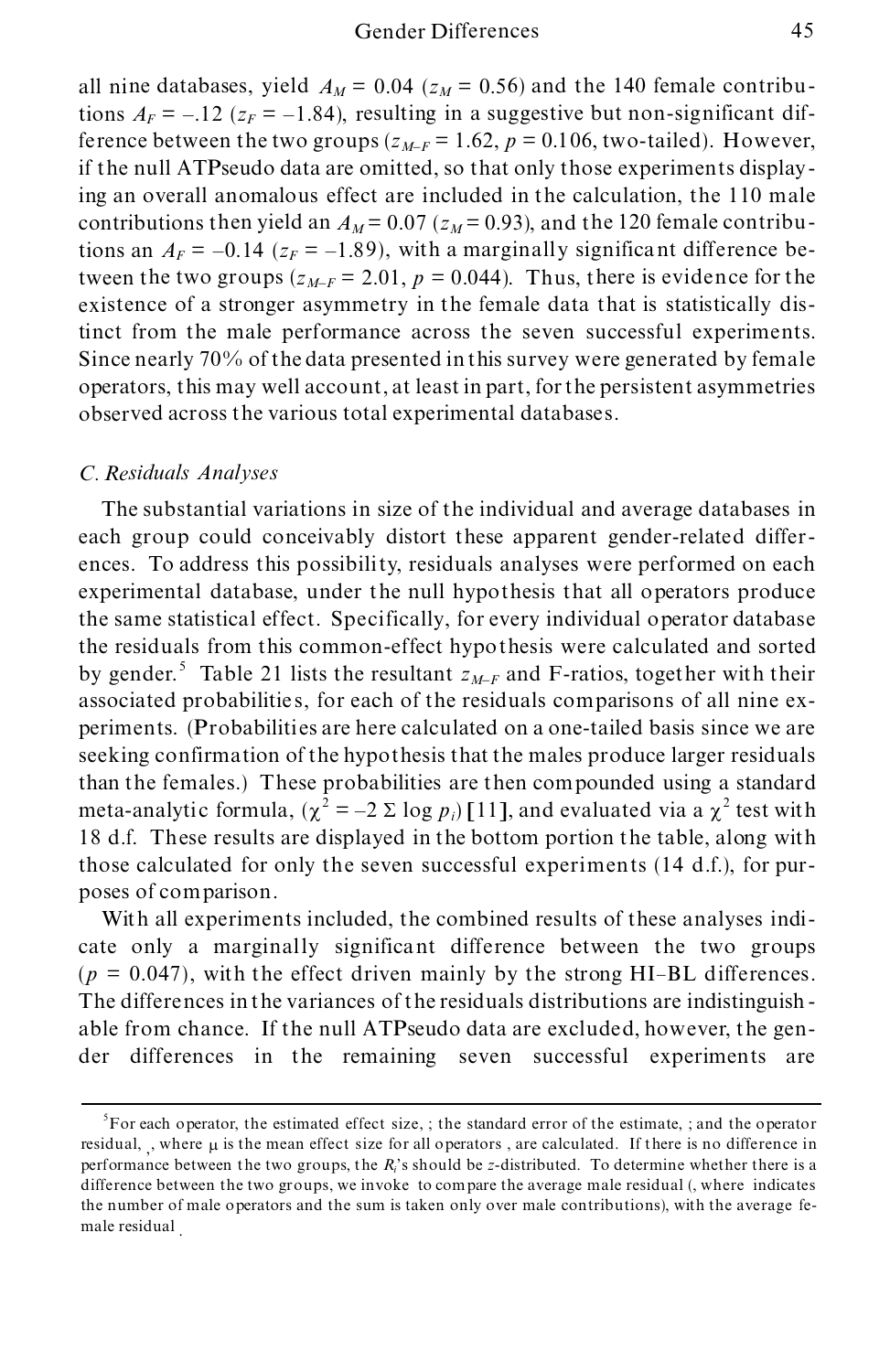## 46 B. J. Dunne

| <b>EXPERIMENT</b>           | $HI-LO$           | $HI-BL$             | $LO-BL$           |
|-----------------------------|-------------------|---------------------|-------------------|
| REG (local)                 |                   |                     |                   |
| $Z_{M-F}(p_z)$              | 1.550(0.061)      | 0.888(0.187)        | $-0.670(0.749)$   |
| F-ratio $(p_F)$             | 0.539(0.020)      | 0.813(0.243)        | 1.488(0.901)      |
| REG (remote)                |                   |                     |                   |
| $Z_{M-F}(p_z)$              | 0.211(0.416)      | 0.515(0.303)        | 0.303(0.381)      |
| F-ratio $(p_F)$             | 0.783(0.347)      | $0.648$ $(0.238)$   | $0.815(0.027)$ *  |
| Pseudo (local)              |                   |                     |                   |
| $Z_{M-F}(p_z)$              | 0.539(0.295)      | $1.786$ $(0.037)$ * | 1.247(0.106)      |
| F-ratio $(p_F)$             | 1.251(0.649)      | $5.473$ $(0.956)*$  | 2.952 (0.872)     |
| ATPseudo (local)            |                   |                     |                   |
| $Z_{M-F}(p_z)$              | $-0.691(0.755)$   | $-1.024(0.847)$     | $-0.331(0.630)$   |
| F-ratio $(p_F)$             | 0.763(0.301)      | 0.586(0.158)        | 0.753(0.293)      |
| ATPseudo (remote)           |                   |                     |                   |
| $z_{M-F}(p_z)$              | $-0.825(0.795)$   | $-0.538(0.705)$     | 0.365(0.357)      |
| F-ratio $(p_F)$             | 0.064(0.061)      | 0.165(0.148)        | $0.168$ $(0.151)$ |
| RMC(local)                  |                   |                     |                   |
| $z_{M-F}(p_z)$              | $0.066$ $(0.474)$ | 1.200(0.115)        | 1.126(0.130)      |
| F-ratio $(p_F)$             | 0.736(0.276)      | $0.669$ $(0.217)$   | 0.987(0.498)      |
| $RMC$ (remote)              |                   |                     |                   |
| $z_{M-F}(p_z)$              | 0.734(0.232)      | 0.932(0.176)        | 0.247(0.402)      |
| F-ratio $(p_F)$             | $0.928$ $(0.573)$ | 1.377(0.704)        | $0.010(0.010)*$   |
| Pendulum (local)            |                   |                     |                   |
| $Z_{M-F}(p_z)$              | $2.832(0.002)*$   | $3.037 (0.001)^*$   | 0.550(0.291)      |
| F-ratio $(p_F)$             | $4.032(0.998)*$   | 1.589(0.839)        | 1.315(0.722)      |
| Pendulum (remote)           |                   |                     |                   |
| $z_{M-F}(p_z)$              | 0.196(0.422)      | 0.404(0.343)        | 0.454(0.325)      |
| F-ratio $(p_F)$             | 0.601(0.295)      | 3.672(0.910)        | 0.685(0.344)      |
| All Nine Experiments        |                   |                     |                   |
| $\chi^2 z_{M-F}(p)$ , 18 df | 29.115 (0.047)*   | 36.757 (0.006)*     | 20.596 (0.300)    |
| $\chi^2 F_{M-F}(p)$ , 18 df | 24.935 (0.127)    | 17.601 (0.482)      | 27.357 (0.073)    |
|                             |                   |                     |                   |
| Excluding ATPseudo          |                   |                     |                   |
| $\chi^2 z_{M-F}(p)$ , 14 df | 28.096 (.014)*    | 35.725 (0.008)*     | 17.134(0.225)     |
| $\chi^2 F_{M-F}(p)$ , 14 df | $16.957$ $(.258)$ | 10.090(0.756)       | 21.118 (0.099)    |

TABLE 21 Male/Female Residuals Differences Across Nine Experiments

\* – see Table Notes on p. 6.

considerably more pronounced ( $p = 0.014$ ), with all of the male residuals larger than the corresponding female values in the primary HI-LO comparisons.

This meta-analytic strategy weights all the experiments equally, regardless of the number of participating operators. In an alternative approach, all the in dividual operator residuals may be pooled into a single distribution, thus weighting the experimental results by the number of contributing operators. This method was employed to construct the distributions displayed in Figure 12, where the curves are the Gaussian density functions having the same means and standard deviations as the respective male and female operator residuals. (Recall that the residuals are constructed to be normally distrib uted.) The 0 of the *x*-axis corresponds to the collective mean performance level, m, (see Note 5). Due to the individual normalization of each operator's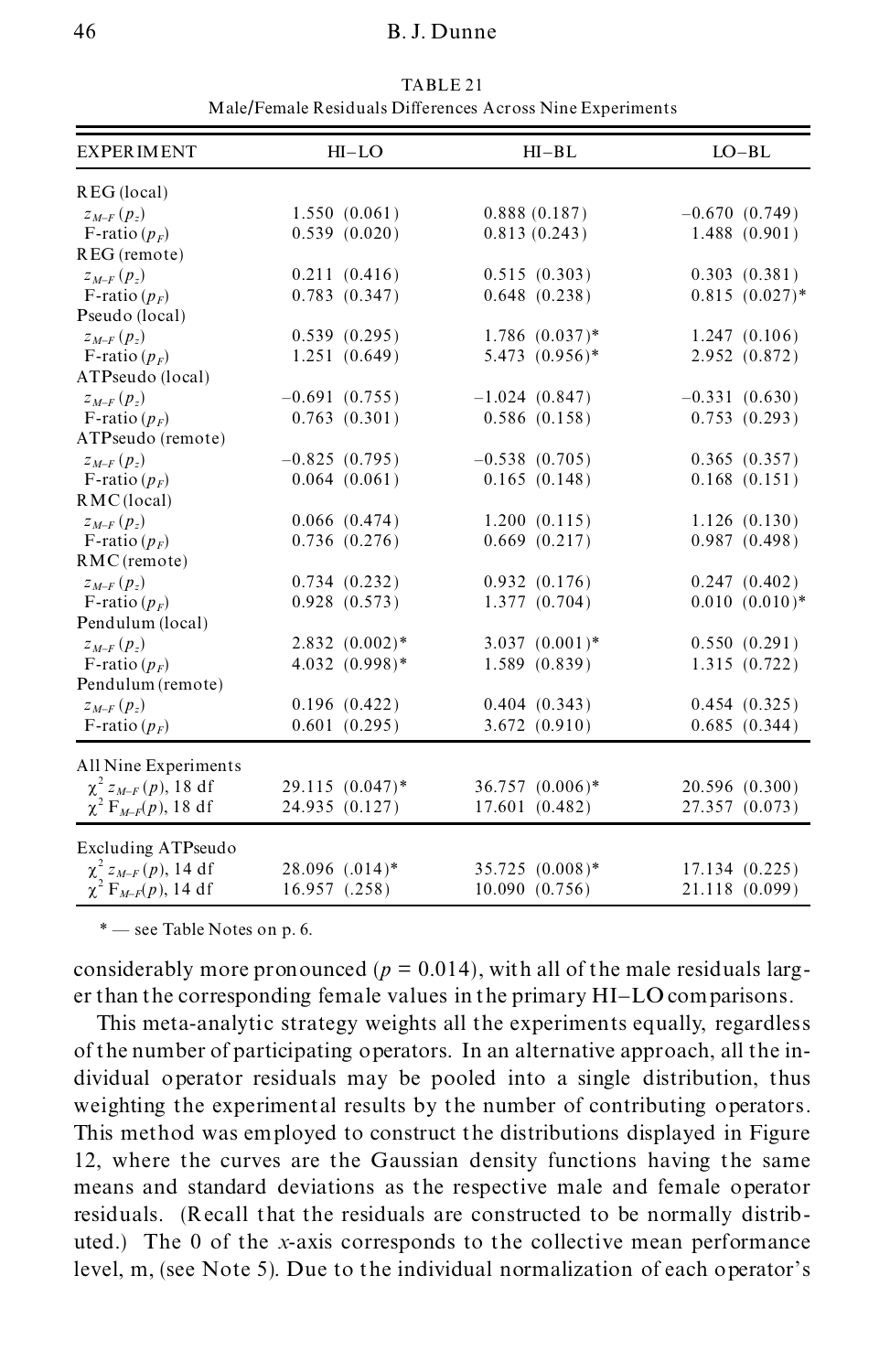# Gender Differences 47





Fig. 12. Gender Comparisons of Pooled Residuals: All Experiments.

residual by that operator's standard error, the two distributions are not constrained to have their joint mean at 0, as would be the case for non-normalized residuals. Beyond providing a helpful graphic representation of the gender dissimilarities, the tabular results of the pooled residuals, noted in Table 22, confirm those of the proportional and meta-analytic computations in indicating significant differences in the primary HI-LO comparisons that are mainly attributable to the HI-BL performances. However, the LO-BL comparisons, which show no significant group differences in the proportional or meta-analytic calculations, also produce a marginally significant  $z_{diff}$  by this method, which may suggest dissimilarities at the individual operator level that cancel each other at the experimental level.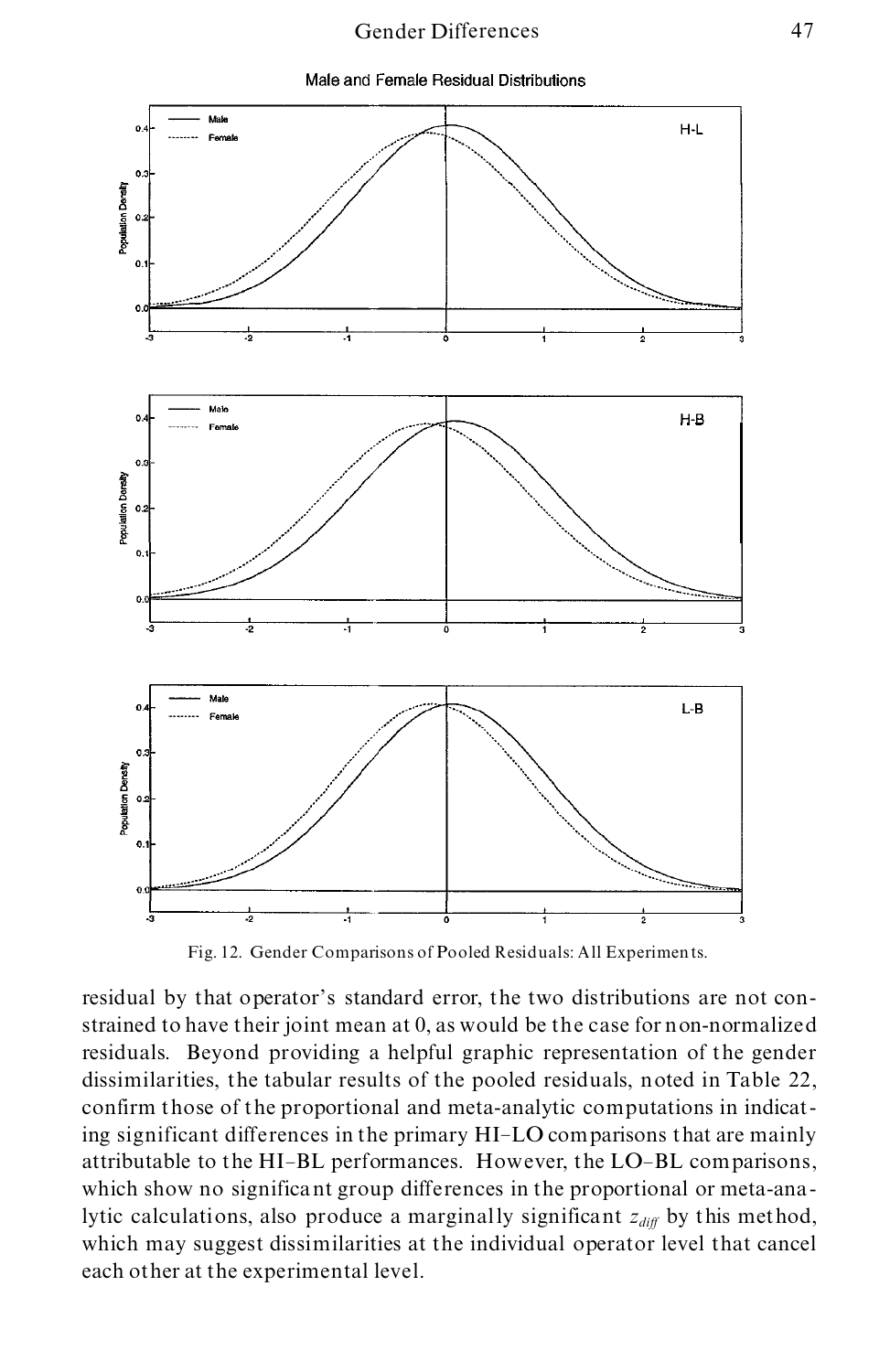|                                                           |                                   | Pooled Operator Residuals          |                                        |
|-----------------------------------------------------------|-----------------------------------|------------------------------------|----------------------------------------|
|                                                           |                                   | All Nine Experiments               |                                        |
|                                                           | $HI-LO$                           | $HI-BL$                            | $LO-BL$                                |
| $z_{M-F}$ (prob.)<br>$F_{M-F}$ (prob.)<br>$(df=129, 139)$ | $1.912$ $(.028)*$<br>0.915(0.305) | $2.395(.008)*$<br>$0.966$ $(.421)$ | $1.743$ $(.041)^*$<br>$1.001$ $(.504)$ |
|                                                           |                                   | Excluding ATPseudo Experiments     |                                        |
|                                                           | $HI-LO$                           | $HI-BL$                            | $LO-BL$                                |
| $z_{M-F}$ (prob.)<br>$F_{M-F}$ (prob.)<br>$(df=109,119)$  | $2.495$ $(.006)*$<br>0.954(0.402) | $3.070$ $(.001)*$<br>1.065(0.632)  | $1.918$ $(.028)*$<br>1.041(0.586)      |

TABLE 22

## *D. Remote vs. Local Comparisons*

The residuals of the individual experiments listed in Table 21 also display apparent disparities between the yields of the local and remote experiments. To explore this more directly, the residuals of these two groups of experiments were calculated separately. Table 23 summarizes these results, derived by the meta-analytic method used to produce the values in Tables 21 and 22, both with and without the ATPseudo data.

The pooled residuals method produces comparable results for the five local and four remote experiments, as shown in Table 24, and were used to construct the distributions illustrated in Figures 13 and 14.

The results derived from both of these methods confirm the existence of sig nificant gender differences in the local data, driven primarily by the differ ences in the HI-BL performances of the two groups, but show little evidence for consistent gender-related differences in the remote experiments. (Although the pooled residuals method fails to confirm the significance of the male/female disparities in the remote LO-BL variances indicated by the meta analytic approach, these remain clearly evident in the graphs of Figure 14.) While it is possible that the small numbers of participating operators in the re mote experiments may obscure some subtle gender differences (suggested by the consistency of larger male mean values in all the remote comparisons ex cept the ATPseudo experiment), the lack of any statistical distinctions between the two groups in these remote databases is striking, given the highly significant differences in the local efforts, and may have important implications for comprehending the nature of the dissimilarities in gender perfor mance.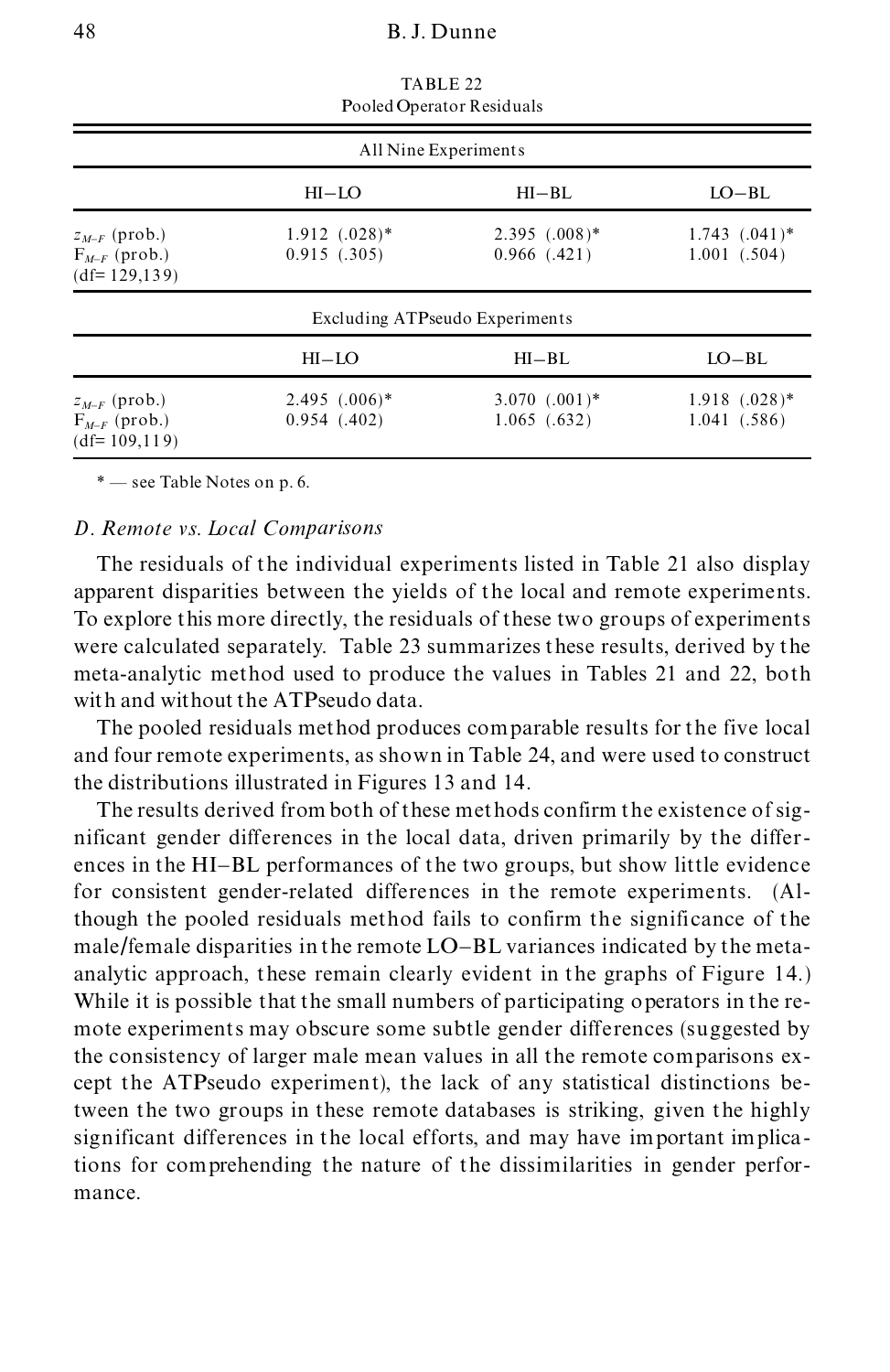# Gender Differences 49

|                            | $HI-LO$    | $HI-BL$             | $LO-BL$    |  |
|----------------------------|------------|---------------------|------------|--|
| All Local Experiments      |            |                     |            |  |
| $\chi^2_{\rm z}$ (df)      | 22.254(10) | 28.052(10)          | 12.539(10) |  |
| $p_z$                      | $0.014*$   | $0.002*$            | 0.251      |  |
| $\chi^2$ <sub>F</sub> (df) | 13.687(10) | 10.020(10)          | 4.987(10)  |  |
| $p_F$                      | 0.188      | 0.439               | 0.892      |  |
| All Remote Experiments     |            |                     |            |  |
| $\chi^2_{\rm z}$ (df)      | 6.860(8)   | 8.705(8)            | 8.057(8)   |  |
| $p_z$                      | 0.552      | 0.368               | 0.428      |  |
| $\chi^2$ <sub>F</sub> (df) | 11.255(8)  | 7.581(8)            | 22.371 (8) |  |
| $p_F$                      | 0.188      | 0.475               | $0.004*$   |  |
| Local (ex. ATPseudo)       |            |                     |            |  |
| $\chi^2_{\rm z}$ (df)      | 21.694(8)  | 27.720 (8)          | 11.614(8)  |  |
| $p_z$                      | $0.006*$   | $5 \times 10^{-4*}$ | 0.169      |  |
| $\chi^2_F(df)$             | 11.286(8)  | 6.327(8)            | 2.530(8)   |  |
| $p_F$                      | 0.186      | 0.611               | $0.960^+$  |  |
| Remote (ex. ATPseudo)      |            |                     |            |  |
| $\chi^2$ <sub>z</sub> (df) | 6.402(6)   | 8.005(6)            | 5.999(6)   |  |
| $p_z$                      | 0.380      | 0.238               | 0.423      |  |
| $\chi^2$ <sub>F</sub> (df) | 5.671(6)   | 3.763(6)            | 18.589(6)  |  |
| $p_F$                      | 0.461      | 0.709               | $0.005*$   |  |

TABLE 23 Comparison of Residuals of Remote *vs.* Local Experiments

 $*$  and  $\dagger$   $-$  see Table Notes on p. 6.

TABLE 24 Pooled Operator Residuals

| Five Local Experiments                                   |                                 |                                 |                              |  |
|----------------------------------------------------------|---------------------------------|---------------------------------|------------------------------|--|
|                                                          | $HI-LO$                         | $HI-BL$                         | $LO-BL$                      |  |
| $z_{M-F}$ (prob.)<br>$F_{M-F}$ (prob.)<br>$(df=105,100)$ | $2.014(0.022)*$<br>0.923(0.342) | $2.284(0.011)*$<br>1.002(0.503) | 0.416(0.339)<br>1.242(0.862) |  |
|                                                          |                                 | Four Remote Experiments         |                              |  |
|                                                          | $HI-LO$                         | $HI-BL$                         | $LO-BL$                      |  |
| $z_{M-F}$ (prob.)<br>$F_{M-F}$ (prob.)<br>$(df=22,38)$   | 0.309(.379)<br>0.718(.202)      | 0.818(.207)<br>0.810(.300)      | 0.661(.255)<br>0.710(.194)   |  |

\* – see Table Notes on p. 6.

# *E. Standard Deviations*

Finally, it is worth examining more closely the females' apparent tendency to produce larger standard deviations in a number of the experiments, both local and remote. While comparison of the trial standard deviations of the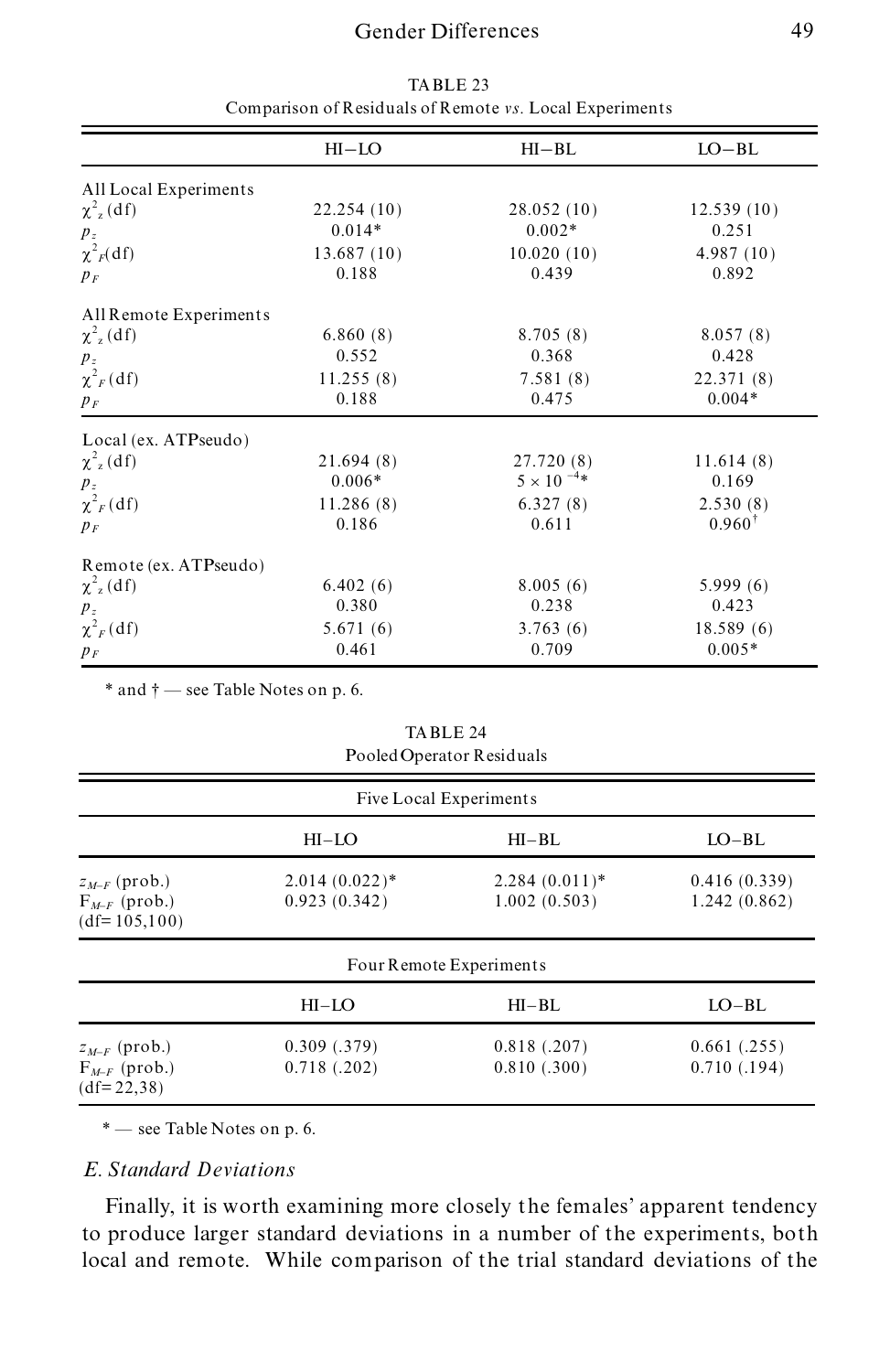Male and Female Residual Distributions



Fig. 13. Gender Comparisons of Pooled Residuals: Local Experiments.

REG-type experiments is quite straightforward, it should be recalled that the individual run standard deviations in the RMC and Pendulum experiments are confounded by spurious contributions from drifts of the means. This can be corrected by reconstructing the uncontaminated  $\sigma$ 's of the single intentions from the standard deviations of the differential run comparisons provided in the various summary tables, following the procedure described in Note 3. Table 25 lists the F-ratios and associated one-tailed probabilitie s for the male vs female trial/run score variances of each intention for all nine experiments. These probabilities are compounded using the standard meta-analytic formula, with the  $\chi^2$  results displayed on the last line of the table.

These calculations leave little doubt about a significant gender-related dif-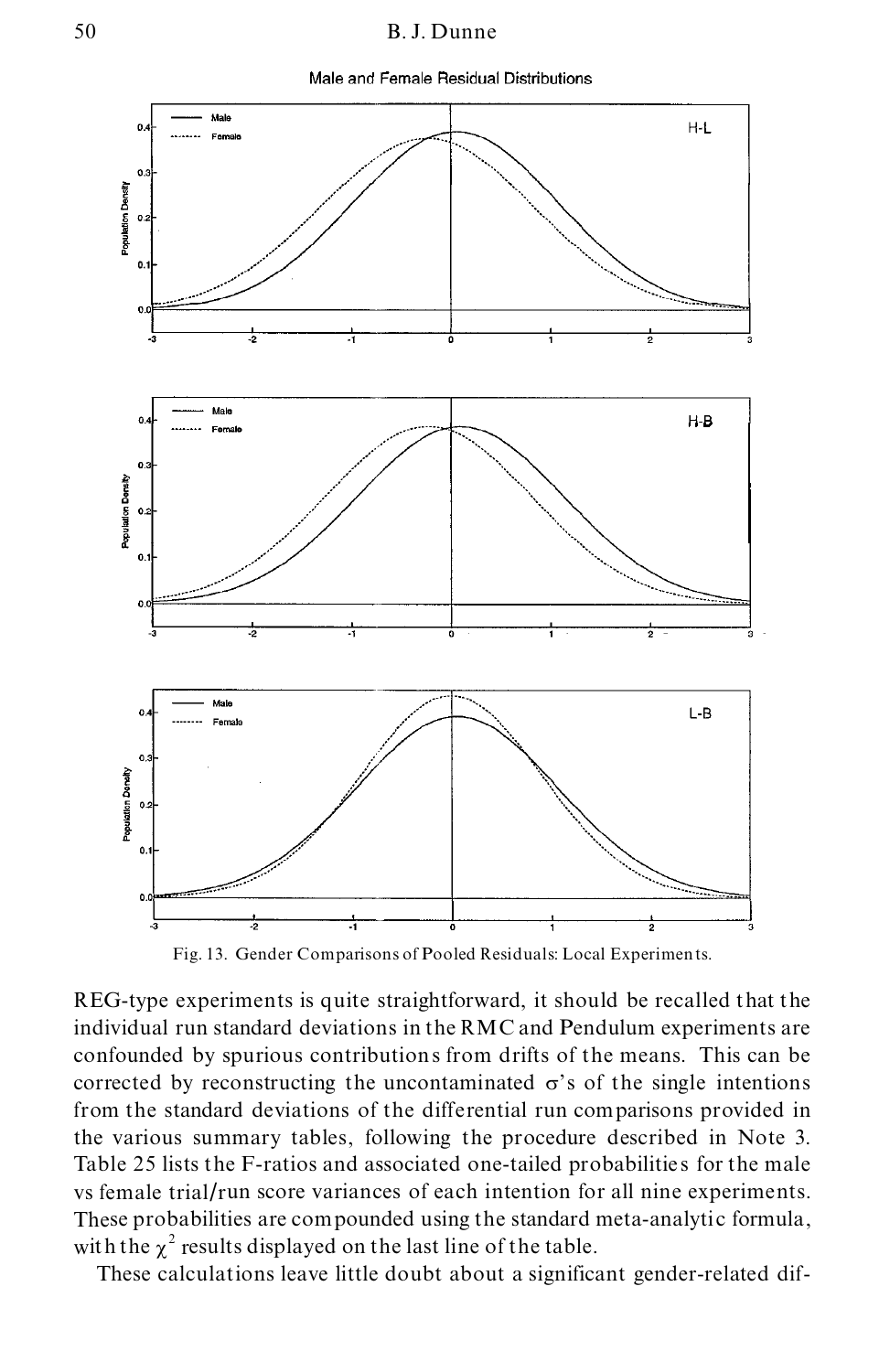# Gender Differences 51





Fig. 14. Gender Comparisons of Pooled Residuals: Remote Experiments.

ference in the variances of these experimental data, even with the inclusion of the null ATPseudo experiments. (If these are omitted, the probabilities de crease by an order of magnitude in all three intentions.) Although the results of the high and baseline intentions are strongly influenced by the extreme fe male values in the Pendulum experiment and revert to chance when these are omitted, the differences in the low efforts remain highly significant ( $p = .006$ ). Thus, it appears that although on average the females display relatively little success in shifting the means in the desired direction in their low efforts, they succeed in producing larger variances than the males in the output distributions in five of the seven successful experiments, cumulating to a statistically significant overall difference. This trend also manifests in the putatively null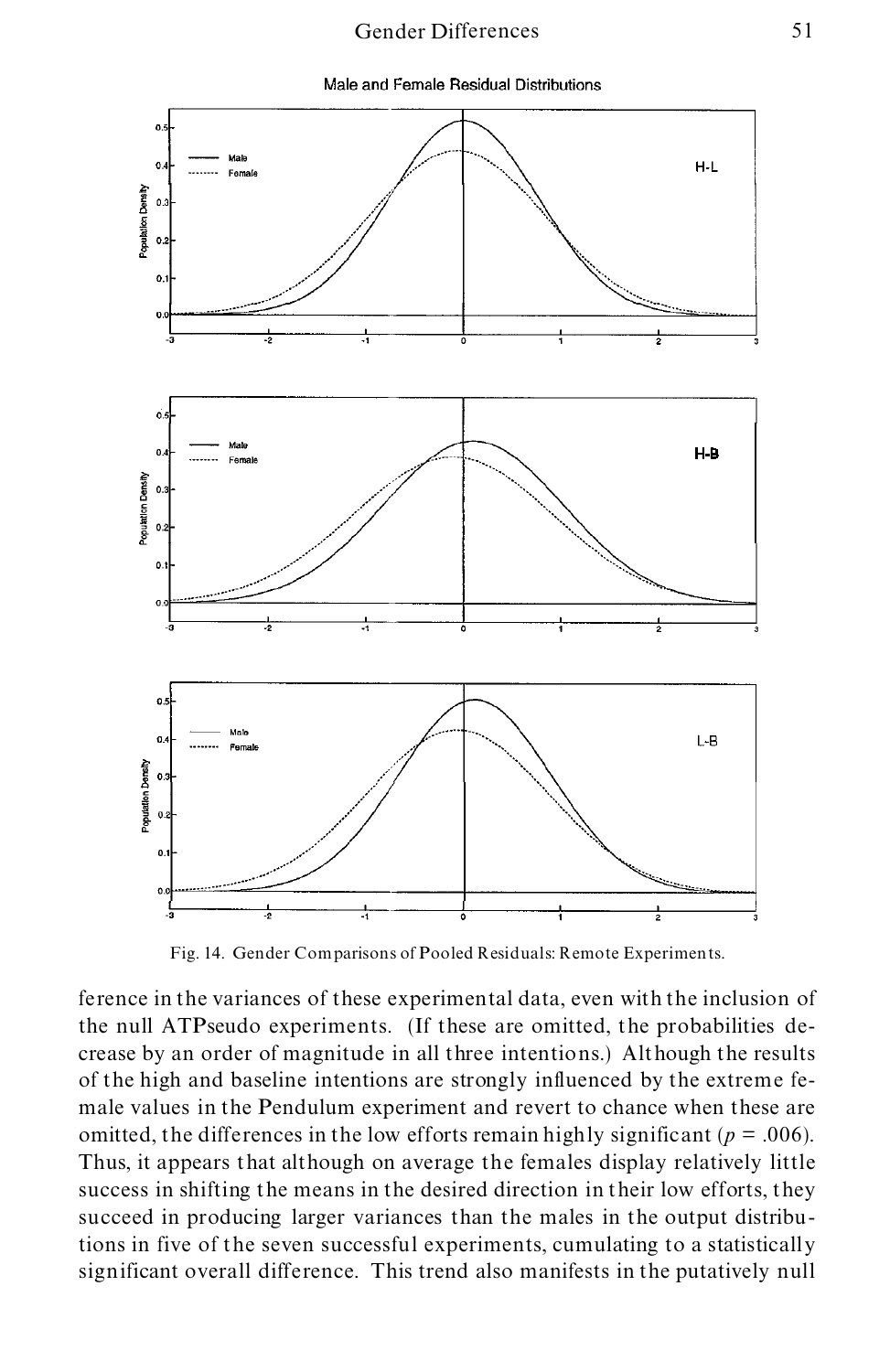# 52 B. J. Dunne

| <b>EXPERIMENT</b>               | HI                   | LO                   | BL                  |
|---------------------------------|----------------------|----------------------|---------------------|
| REG (local)                     |                      |                      |                     |
| F-ratio $(df~330000, 505000)$   | 0.9952               | 0.9975               | 0.9955              |
| Probability                     | 0.064                | 0.214                | 0.080               |
| REG (remote)                    |                      |                      |                     |
| F-ratio (df= $163999, 293999$ ) | 1.0042               | 1.0011               | 0.9944              |
| Probability                     | 0.832                | 0.999                | 0.099               |
| PseudoREG (local)               |                      |                      |                     |
| F-ratio (df~12500,90000)        | 1.0163               | 1.0139               | 0.9991              |
| Probability                     | 0.886                | 0.848                | 0.475               |
| ATPseudo (local)                |                      |                      |                     |
| F-ratio (df= 76999,318999)      | 1.0042               | 1.0043               | 1.0031              |
| Probability                     | 0.770                | 0.776                | 0.708               |
| ATPseudo (remote)               |                      |                      |                     |
| F-ratio (df= $19999, 65999$ )   | 0.9935               | 0.9921               | 0.9932              |
| Probability                     | 0.285                | 0.244                | 0.276               |
| RMC(local)                      |                      |                      |                     |
| $F$ -ratio (df= 331,1008)       | 1.245                | 0.729                | 0.873               |
| Probability                     | 0.994                | $3 \times 10^{-4} *$ | 0.069               |
| RMC (remote)                    |                      |                      |                     |
| F-ratio ( $df = 51,284$ )       | 0.798                | 0.617                | 1.045               |
| Probability                     | 0.166                | $0.019*$             | 0.601               |
| Pendulum (local)                |                      |                      |                     |
| F-ratio (df= $305,608$ )        | 0.516                | 0.870                | 0.630               |
| Probability                     | $1\times10^{-10} *$  | .084                 | $3\times10^{-6} *$  |
| Pendulum (remote)               |                      |                      |                     |
| F-ratio (df= $468,161$ )        | 0.773                | 0.636                | 0.772               |
| Probability                     | $0.020*$             | $1 \times 10^{-4}$   | $0.020*$            |
| $\chi^2$ (d.f.)                 | 66.620(18)           | 54.292 (18)          | 54.087 (18)         |
| Probability                     | $2 \times 10^{-7} *$ | $2 \times 10^{-5*}$  | $1 \times 10^{-5*}$ |

TABLE 25 F-ratios of Male vs Female Trial/Run Score Variances

\* – seeTable Notes on p. 6.

baseline efforts in six of the seven successful experiments. Given that their baselines means are also higher than those of the males in six of the seven suc cessful experiments, these gender differences appear to reflect a fundamentally different mode of interaction with the various devices that may not be limit ed to the expression of simple conscious intention.

## **Sum mary and Discussion**

Beyond providing statistical evidence for gender-related differences in performance in this genre of human/machine anomalies experiments, these analyses offer a number of specific indicators that may eventually be helpful in comprehending the basic source of the phenomena:

1. The female operators tend to generate larger databases than the males. Across the nine experiments, the 62 female databases constitute 69% of the data, compared to 31% from 73 male databases.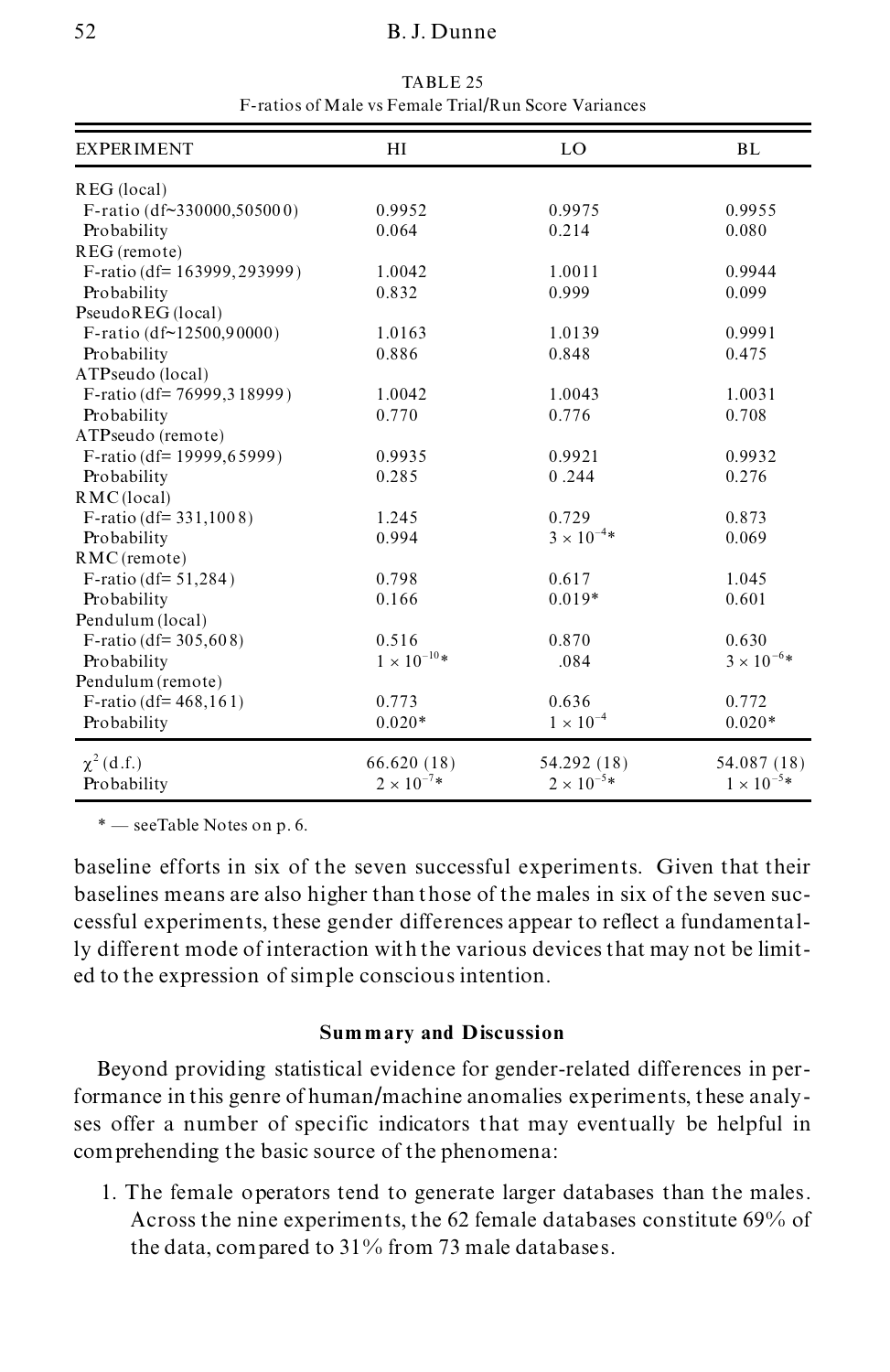- 2. In contrast to the larger female composite deviations of the means in most of the databases, on an individual operator basis the males produce larger average deviations and corresponding *z*-scores.
- 3. Overall, the male operators are much more successful than the females in generating high-low separations consistent with their intentions.
- 4. The female databases display strong asymmetries in the two intentional directions of effort relative to their empirical baselines, possibly due in part to their tendency to displace the baselines from chance expectation.
- 5. Earlier evidence that the overall anomalous results are primarily attribut able to small, statistically consistent shifts of the output distribution means produced by a majority of the operators, rather than to a few ex ceptional individual databases [1], is strongly reaffirmed in the male contributions, less so in the female.
- 6. The differences in male and female performance are much more distinct in the local experiments than in the remote.
- 7. Females tend to display larger variances than the males in their trial or run score distributions, an effect that manifests in their baselines as well as in their intentional efforts.
- 8. The overall null results of the ATPseudo databases apply equally to both genders, indicating that the gender-related patterns observed in the suc cessful experiments are important components of the primary anom alies.

Collectively, these results indicate an underlying structure in the human/ma chine anomalies that is really related to some psychological, or possibly even physiological, characteristics of the human operators. Although the demonstrated gender-related patterns are only statistical indicators of group perfor mance and hence limited in their capacity to predict individual achievement, they nonetheless raise a number of important questions regarding operator characteristics and experimental strategies that are well beyond the scope of this paper. These include the nature of the information processing dynamic that functions in such human/machine interactions, the psychological implications of "high," "low," and "baseline" intentions, and what is implied by the term "intention" itself. On this last point, another recent body of PEAR experiments, termed "FieldREG," has shown that anomalous human/machine effects can be produced in certain group environments in the absence of any conscious intentions, or even of conscious awareness, on the part of an operator [13]. These results, taken in conjunction with the co-operator outcomes that prompted the present study, suggest that "intention" may be only one contributing component of these phenomena, and that the ability of an individual to establish a resonant bond with another, or with a machine, may be a factor of comparable, or even greater, consequence.

These gender disparities may also hold important implications for the con cept of a "baseline," or control condition, in any scientific study. The indications that many of the operators in these experiments, particularly the females,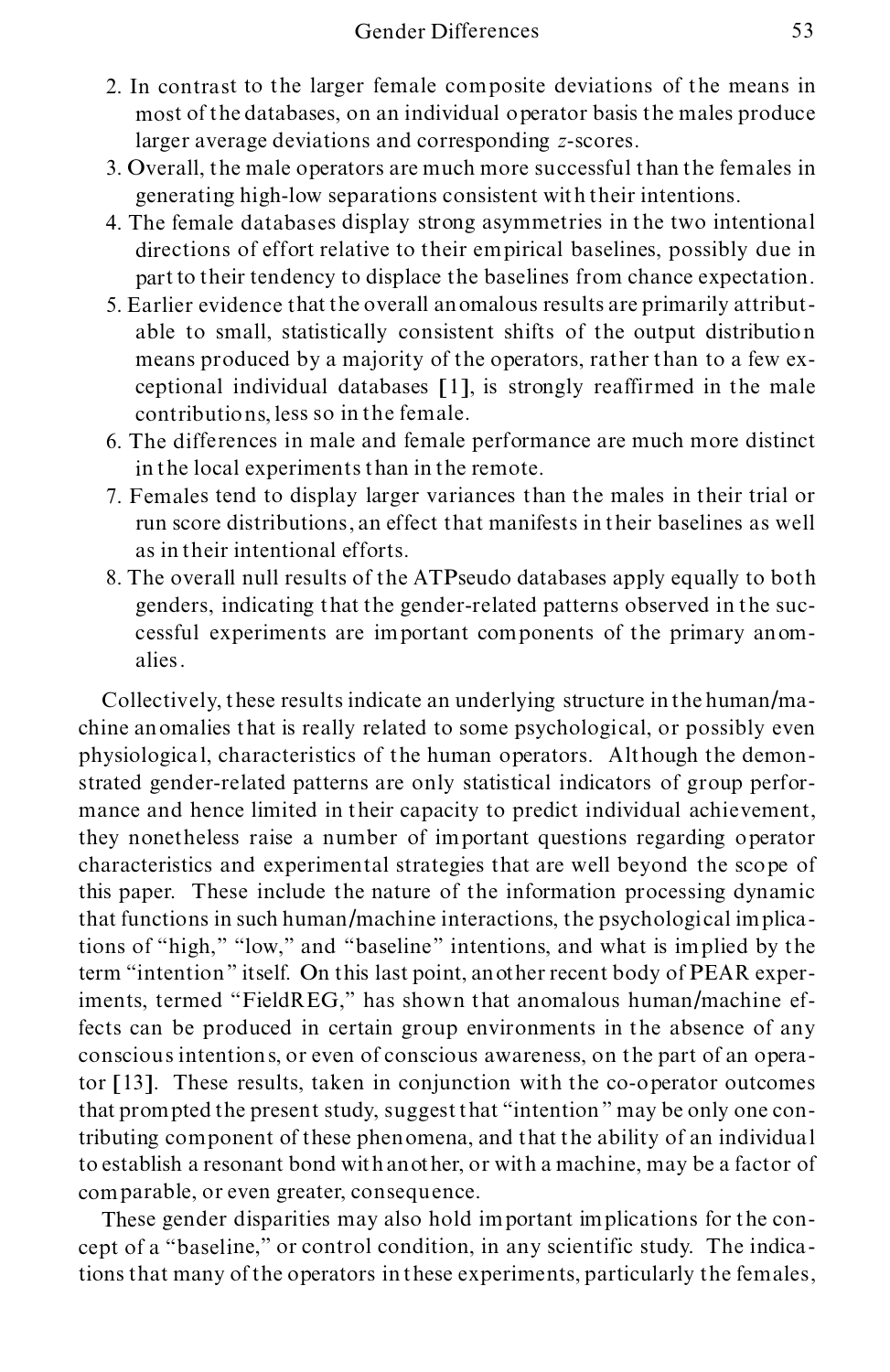#### 54 B. J. Dunne

are producing distortions in the baselines, which are ostensibly non-intention al control conditions, raises questions about the generic reliability of such ª controls.º They also suggest that these anomalies may be associated with some deeper level of consciousness, one more closely identified with the brain 's limbic functions than with its cognitive ones. In this vein, one might speculate that, at least for some people, the presence of a conscious intention may actually serve to inhibit the process that drives the basic phenomenon if it obstructs the subconscious resonance.

Finally, it is important to recognize that while this survey has focused on the distinction of biological gender, the variability in individual operator perfor mances implies greater fundamental complexity of the phenomena. Any attempt to interpret these findings without taking into consideration such diverse variables as individual information-proce ssing strategies, sociological expectations, technological sophistication, or personal belief systems, as well as a myriad of potential cultural and environmental factors that might influence performance in a task of this nature, will probably fall short of full understanding.<br>To conclude on the point with which we began, the strategy of the PEAR

program to focus its efforts on the establishment of large databases has made it possible to detect a number of subtle structural sub-anomalies, such as these gender-related disparities, within the primary anomalous data distributions. Even so, the small signal-to-noise ratio of the primary effect makes it very difficult to address questions of structure or mechanism with the precision re quired to reach a fundamental understanding of the process. To do so would require a monumental effort to identify the most promising lines of inquiry, to design and implement an array of systematic studies capable of elucidating these elusive parameters, and to interpret their results incisively. But at the least, the results of this study offer some hope that such a program could be intellectually profitable.

## **Acknowledgements**

The Princeton Engineering Anomalies Research program is indebted to the McDonnell Foundation, the Fetzer Institute, Mr. Laurance Rockefeller, Mr. Donald Webster, The Ohrstrom Foundation, the Institut für Grenzgebeite der Psychologie und Psychohygiene, The Lifebridge Foundation, and Mr. Richard Adams for their continued support of this research. We are also deeply appre ciative of the enormous investments of time and energy by the many operators, male and female, who have generated these databases and contributed to our growing understanding through their suggestions and insights. Special thanks are extended to York Dobyns for his patient assistance in the various calculations and preparation of the numerous figures in this paper, and to Robert Jahn and Roger Nelson for their extensive analytical and editorial guidance.